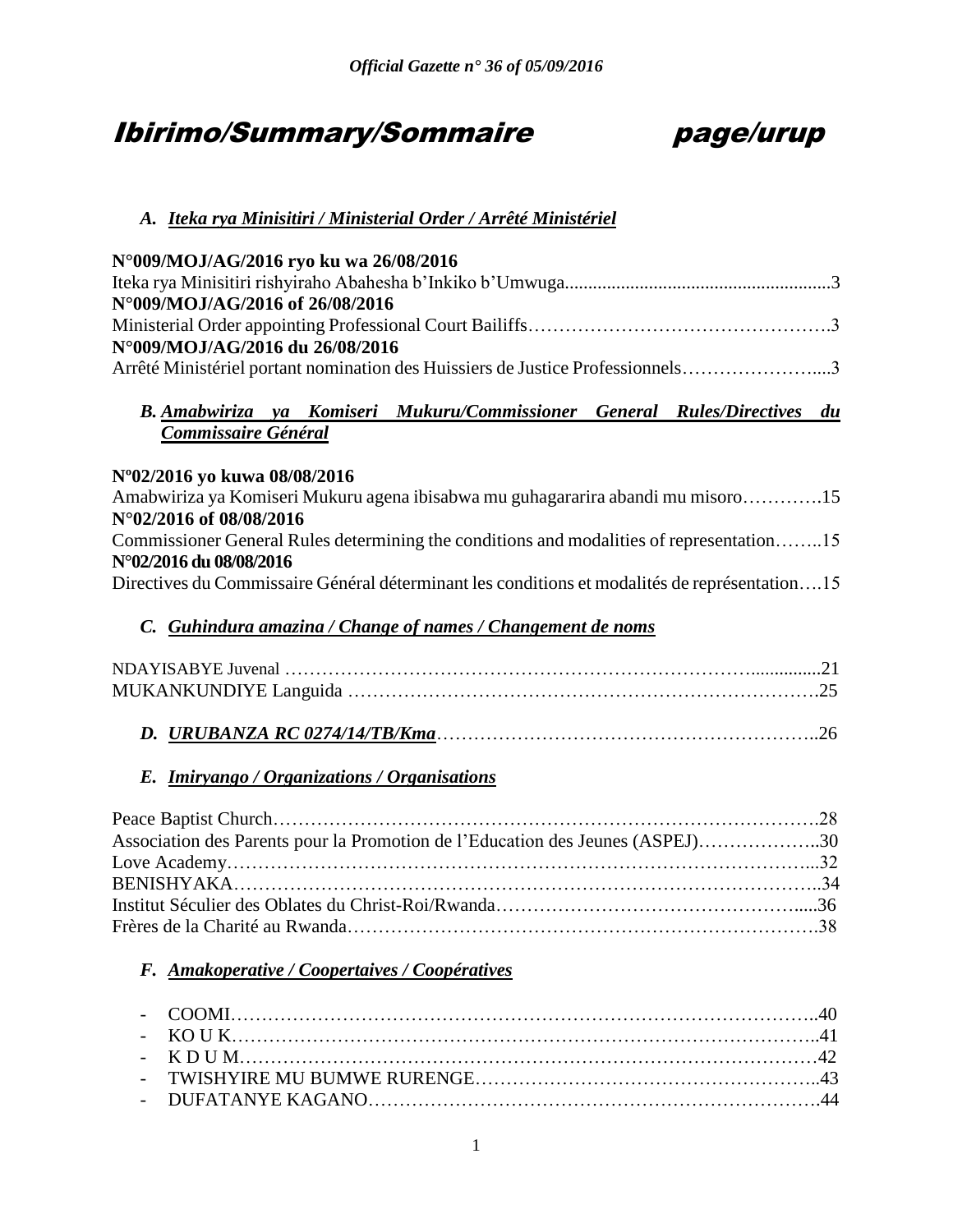| $\overline{a}$           |  |
|--------------------------|--|
|                          |  |
|                          |  |
| $\overline{\phantom{0}}$ |  |
| $\overline{\phantom{0}}$ |  |
|                          |  |
|                          |  |
|                          |  |
|                          |  |
|                          |  |
|                          |  |
| $\overline{\phantom{0}}$ |  |
| $\overline{a}$           |  |
|                          |  |
|                          |  |
|                          |  |
|                          |  |
|                          |  |
|                          |  |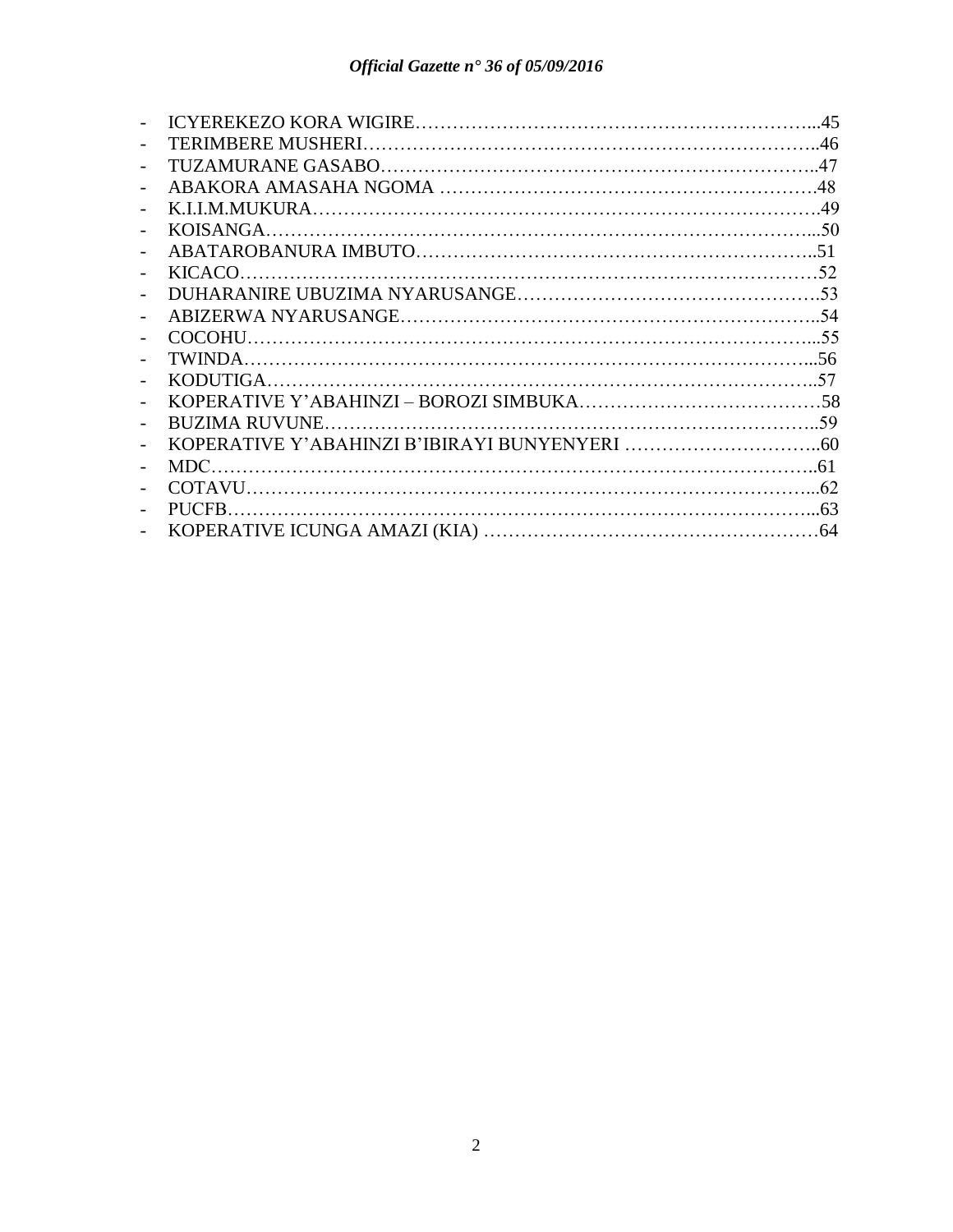**ITEKA RYA MINISITIRI MINISTERIAL ORDER N°009/MOJ/AG/2016 RYO KU WA N°009/MOJ/AG/2016 OF 26/08/2016 26/08/2016 RISHYIRAHO ABAHESHA APPOINTING PROFESSIONAL COURT B'INKIKO B'UMWUGA BAILIFFS ORDER ARRETE MINISTERIEL N°009/MOJ/AG/2016 DU 26/08/2016 PORTANT NOMINATION DES HUISSIERS DE JUSTICE PROFESSIONNELS**

#### **ISHAKIRO**

#### **TABLE OF CONTENTS**

#### **TABLE DES MATIERES**

| Ingingo ya mbere: Ishyirwaho ry'Abahesha Article |                                    | One: | Appointment | of <b>Article premier:</b> Nomination des Huissiers |
|--------------------------------------------------|------------------------------------|------|-------------|-----------------------------------------------------|
| b'Inkiko b'Umwuga                                | <b>Professional Court Bailiffs</b> |      |             | de Justice Professionnels                           |

**Ingingo ya 2: Igihe iri teka ritangira Article 2: Commencement gukurikizwa** 

**Article 2: Entrée en vigueur**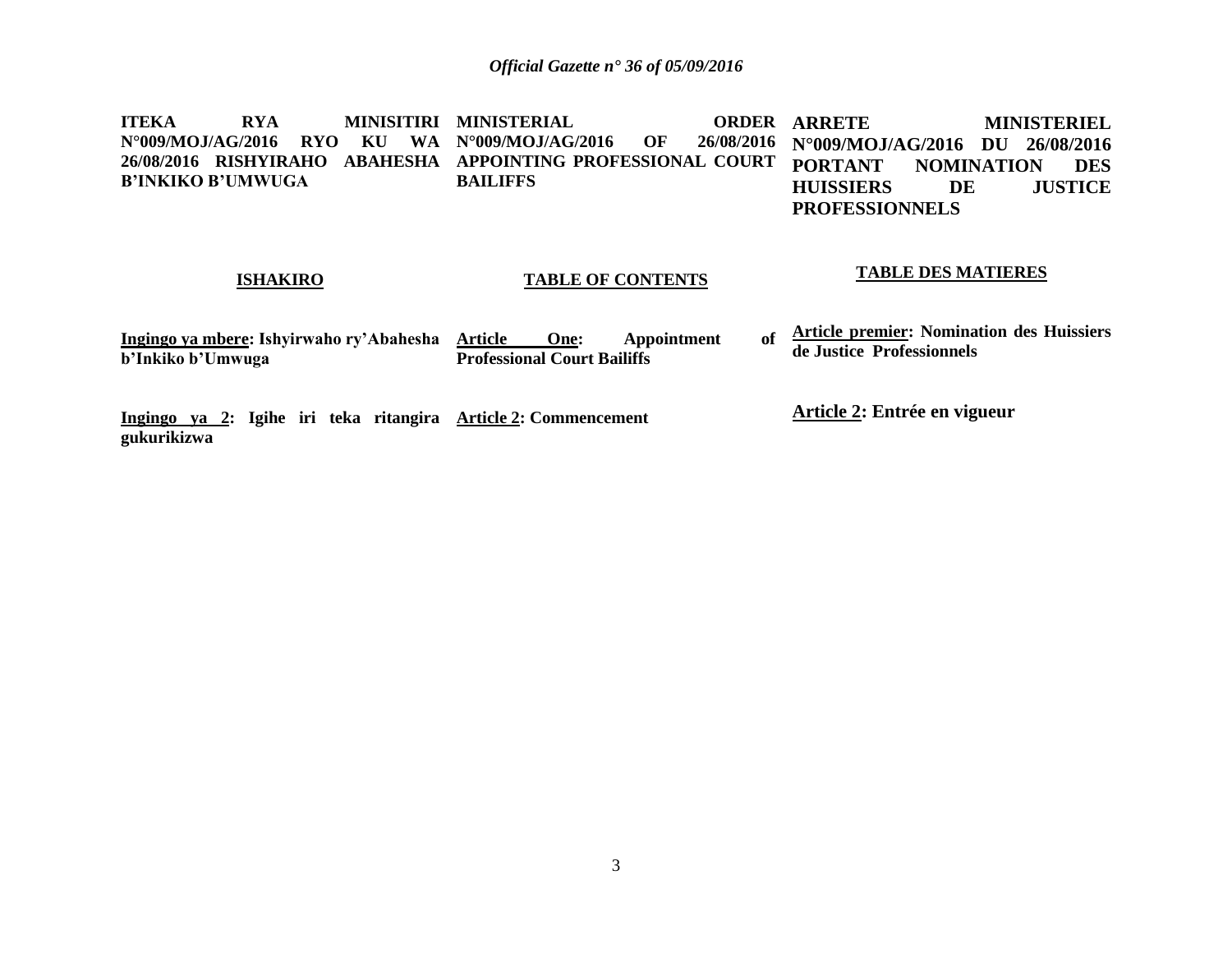| <b>ITEKA</b><br><b>RYA</b><br><b>MINISITIRI</b><br><b>WA</b><br>N°009/MOJ/AG/2016<br><b>RYO</b><br>KU<br>26/08/2016 RISHYIRAHO<br><b>B'INKIKO B'UMWUGA</b>                                      | <b>MINISTERIAL</b><br><b>ORDER</b><br>N°009/MOJ/AG/2016<br>26/08/2016<br>OF<br>ABAHESHA APPOINTING PROFESSIONAL COURT<br><b>BAILIFFS</b>                                                                            | <b>ARRETE</b><br><b>MINISTERIEL</b><br>26/08/2016<br>N°009/MOJ/AG/2016<br>DU<br><b>PORTANT</b><br><b>DES</b><br><b>NOMINATION</b><br><b>JUSTICE</b><br><b>HUISSIERS</b><br>DE<br><b>PROFESSIONNELS</b>                |
|-------------------------------------------------------------------------------------------------------------------------------------------------------------------------------------------------|---------------------------------------------------------------------------------------------------------------------------------------------------------------------------------------------------------------------|-----------------------------------------------------------------------------------------------------------------------------------------------------------------------------------------------------------------------|
| Minisitiri w'Ubutabera/Intumwa Nkuru ya The Minister of Justice/Attorney General;<br>Leta;                                                                                                      |                                                                                                                                                                                                                     | Le Ministre de la Justice/ Garde des<br>Sceaux ;                                                                                                                                                                      |
| Ashingiye ku Itegeko Nshinga rya Repubulika<br>y'u Rwanda ryo mu 2003 ryavuguruwe mu<br>2015, cyane cyane mu ngingo, zaryo iya 121<br>$n$ 'iya 176;                                             | Pursuant to the Constitution of the Republic of<br>Rwanda of 2003 revised in 2015, especially in<br>Articles 121 and 176;                                                                                           | Vu la Constitution de la République du<br>Rwanda de 2003 révisée en 2015, spécialement<br>en ses articles 121 et 176;                                                                                                 |
| Ashingiye ku Itegeko n° 12/2013 ryo ku wa<br>22/03/2013 rigenga umurimo w'Abahesha<br>b'Inkiko, cyane cyane mu ngingo zaryo iya 3<br>$n$ 'iya 30;                                               | Pursuant to Law n° 12/2013 of 22/03/2013<br>governing the Bailiff Function, especially in<br>Articles 3 and 30;                                                                                                     | Vu la Loi nº 12/2013 du 22/03/2013 régissant<br>la fonction d'Huissier de Justice, spécialement<br>en ses articles 3 et 30;                                                                                           |
| Ashingiye ku Iteka rya Perezida n° 27/01 ryo<br>ku wa 18/07/2004 rigena amwe mu mateka<br>y'Abaminisitiri yemezwa atanyuze mu nama<br>y'Abaminisitiri, cyane cyane mu ngingo yaryo<br>ya mbere; | Pursuant to the Presidential Order $n^{\circ}$ 27/01 of<br>18/7/2004 determining certain Ministerial<br>which<br>are<br>adopted<br>without<br>Orders<br>consideration by the Cabinet, especially in<br>Article One; | Vu l'Arrêté Présidentiel<br>$n^{\circ}$ 27/01<br>du<br>18/07/2004<br>déterminant certains<br>arrêtés<br>ministériels qui ne sont pas adoptés par le<br>Conseil des Ministres, spécialement en son<br>article premier; |
| Bisabwe na Perezida w'Urugaga rw'Abahesha<br>b'Inkiko b'Umwuga, mu ibaruwa nº 102/PBA<br>2016 yo ku wa 29/07/2016;                                                                              | On request by the President of the Professional<br>Bailiffs Association, in his letter n° 102/PBA<br>2016 of 29/07/2016;                                                                                            | Sur demande du Président du Corps d'<br>Huissiers de Justice Professionnel dans sa<br>lettre n° 102/PBA 2016 du 29/07/2016;                                                                                           |
| <b>ATEGETSE:</b>                                                                                                                                                                                | <b>HEREBY ORDERS:</b>                                                                                                                                                                                               | <b>ARRETE:</b>                                                                                                                                                                                                        |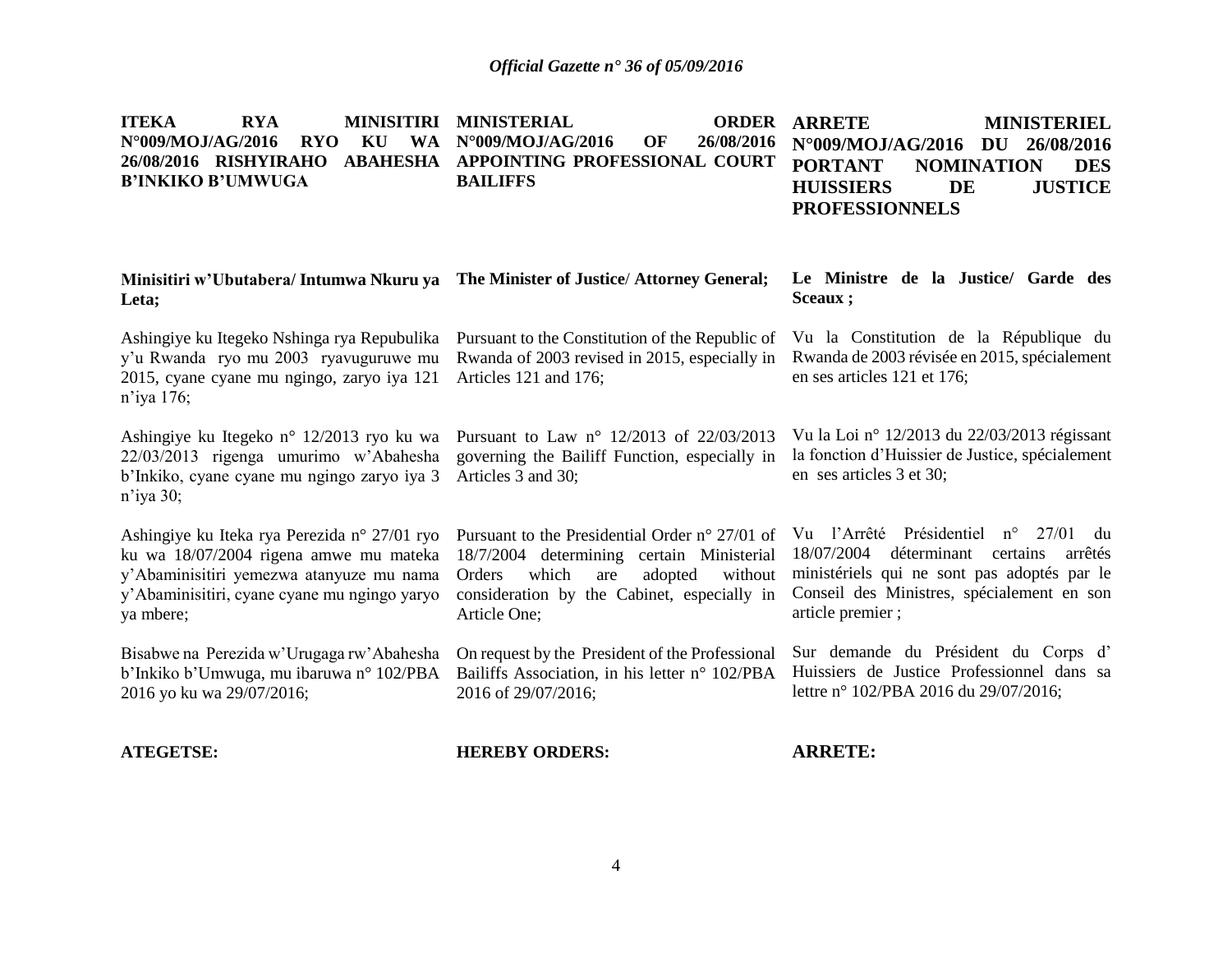| Ishyirwaho<br><b>Ingingo</b><br>mbere:<br>va<br>ry'Abahesha b'Inkiko b'Umwuga                                                                                                                       | <b>Article</b><br>One:<br>Appointment<br>of<br><b>Professional Court Bailiffs</b>                                                                                                     | <b>Article premier: Nomination des Huissiers</b><br>de Justice Professionnels                                           |
|-----------------------------------------------------------------------------------------------------------------------------------------------------------------------------------------------------|---------------------------------------------------------------------------------------------------------------------------------------------------------------------------------------|-------------------------------------------------------------------------------------------------------------------------|
| mugereka w'iri teka bagizwe Abahesha annexed<br>b'Inkiko b'Umwuga.                                                                                                                                  | Abantu amazina yabo ari ku rutonde ruri ku Persons whose names appear on the list Les personnes dont les noms figurent sur la<br>to this Order<br>are<br>Professional Court Bailiffs. | appointed liste annexée au présent arrêté sont nommées<br>Huissiers de Justice Professionnels.                          |
| Ingingo ya 2: Igihe iri teka ritangira Article 2: Commencement<br>gukurikizwa                                                                                                                       |                                                                                                                                                                                       | <b>Article 2: Entrée en vigueur</b>                                                                                     |
| Iri teka ritangira gukurikizwa ku munsi This Order comes into force on the date of its<br>ritangarijweho mu Igazeti ya Leta ya publication in the Official Gazette of the<br>Repubulika y'u Rwanda. | Republic of Rwanda.                                                                                                                                                                   | Le présent arrêté entre en vigueur le jour de sa<br>publication au Journal Officiel de<br>- la<br>République du Rwanda. |
| Kigali, ku wa 26/08/2016                                                                                                                                                                            | Kigali, on 26/08/2016                                                                                                                                                                 | Kigali, le 26/08/2016                                                                                                   |
| $(s\acute{e})$<br><b>BUSINGYE Johnston</b><br>Minisitiri w'Ubutabera/Intumwa Nkuru ya<br>Leta                                                                                                       | $(s\acute{e})$<br><b>BUSINGYE Johnston</b><br>Minister of Justice/Attorney General                                                                                                    | $(s\acute{e})$<br><b>BUSINGYE Johnston</b><br>Ministre de la Justice/Garde des Sceaux                                   |
| Bibonywe kandi bishyizweho Ikirango cya<br>Repubulika:                                                                                                                                              | Seen and sealed with the Seal of the<br><b>Republic:</b>                                                                                                                              | Vu et scellé du Sceau de la République:                                                                                 |

**(sé) BUSINGYE Johnston** Minisitiri w'Ubutabera/Intumwa Nkuru ya Leta

**(sé) BUSINGYE Johnston** Ministre de la Justice/Garde des Sceaux

**(sé) BUSINGYE Johnston** Minister of Justice/Attorney General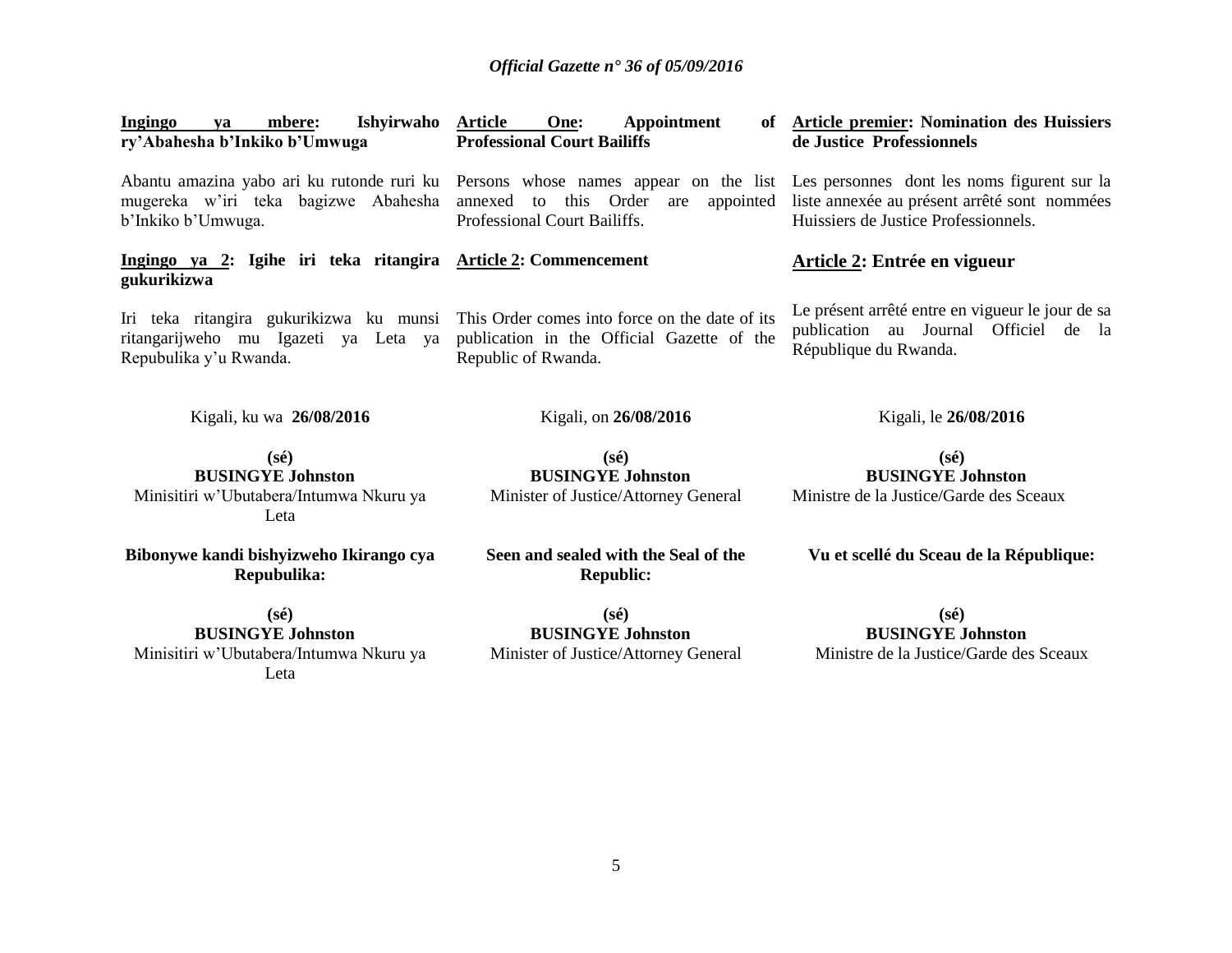**UMUGEREKA W'ITEKA MINISITIRI N°009/MOJ/AG/2016 RYO N°009/MOJ/AG/2016 OF 26/08/2016 KU WA 26/08/2016 RISHYIRAHO APPOINTING PROFESSIONAL COURT ABAHESHA B'INKIKO B'UMWUGA ANNEX TO MINISTERIAL ORDER ANNEXE A L'ARRETE MINISTERIEL BAILIFFS N°009/MOJ/AG/2016 DU 26/08/2016 PORTANTION DES**<br>DE JUSTICE **HUISSIERS** DE **PROFESSIONNELS**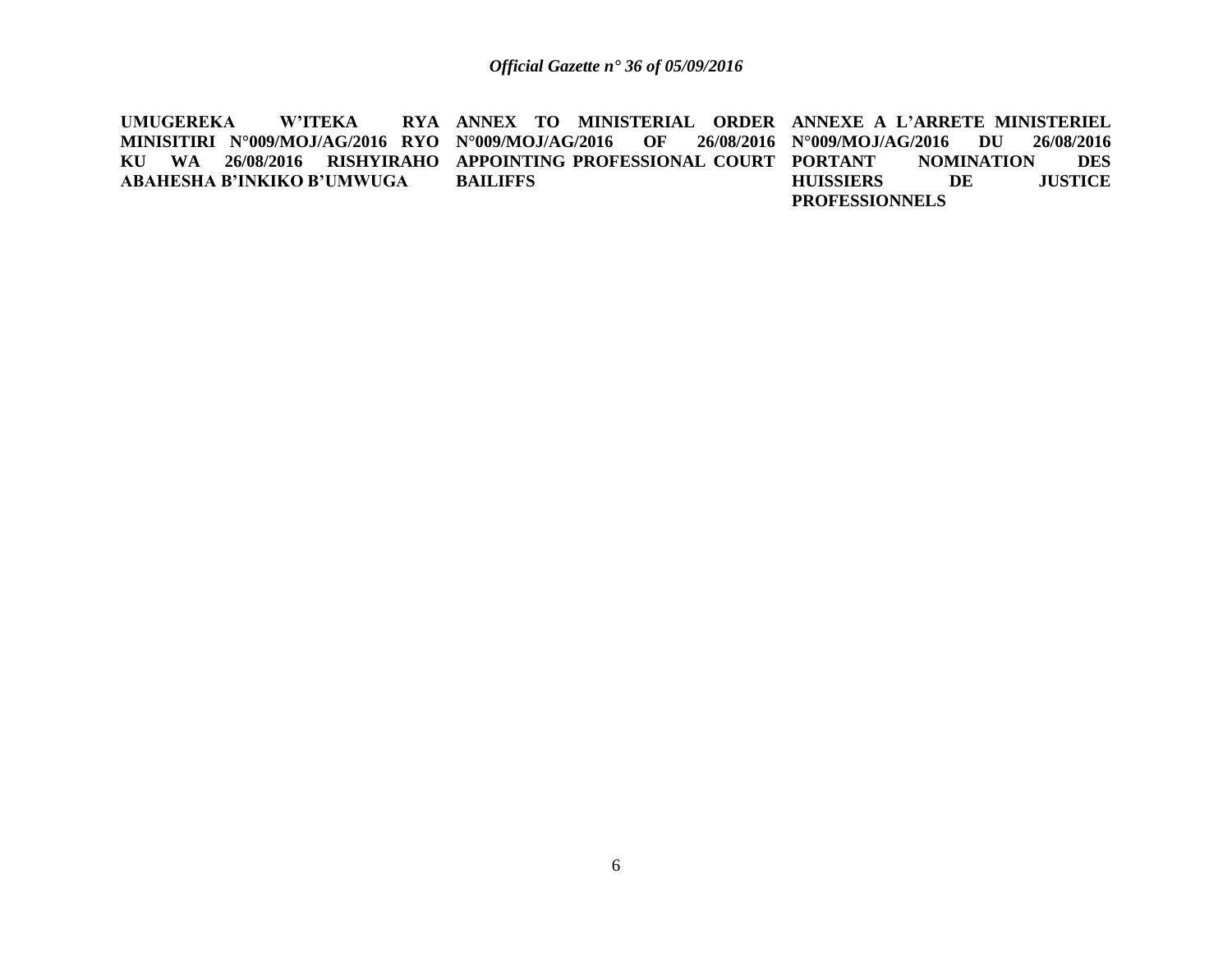| $\mathbf{N}^{\mathrm{o}}$ | Y'ABANTU<br><b>BAGIZWE</b><br><b>AMAZINA</b> | <b>PERSONS</b><br><b>NAMES</b><br><b>OF</b> | <b>PERSONNES</b><br><b>LES</b><br><b>NOMS</b><br><b>DES</b> |
|---------------------------|----------------------------------------------|---------------------------------------------|-------------------------------------------------------------|
|                           | ABAHESHA B'INKIKO B'UMWUGA                   | <b>PROFESSIONAL</b><br><b>APPOINTED</b>     | NOMMEES HUSSIERS DE JUSTICE                                 |
|                           |                                              | <b>COURT BAILIFFS</b>                       | <b>PROFESSIONNELS</b>                                       |
| 01                        | MBARUSHIMANA JMV                             | MBARUSHIMANA JMV                            | MBARUSHIMANA JMV                                            |
|                           |                                              |                                             |                                                             |
| 02                        | <b>INGABIRE Aline</b>                        | <b>INGABIRE Aline</b>                       | <b>INGABIRE Aline</b>                                       |
| 03                        | <b>BYUKUSENGE Béatha</b>                     | <b>BYUKUSENGE Béatha</b>                    | <b>BYUKUSENGE Béatha</b>                                    |
| 04                        | <b>UWINEZA Angélique</b>                     | UWINEZA Angélique                           | <b>UWINEZA Angélique</b>                                    |
| 05                        | HAVUGIMANA Félix                             | HAVUGIMANA Félix                            | HAVUGIMANA Félix                                            |
| 06                        | <b>NDATIMANA Janvier</b>                     | <b>NDATIMANA Janvier</b>                    | <b>NDATIMANA Janvier</b>                                    |
| 07                        | NDACYAYISENGA Ildephonse                     | NDACYAYISENGA Ildephonse                    | NDACYAYISENGA Ildephonse                                    |
| 08                        | <b>GATEGEKO</b> Aimable                      | <b>GATEGEKO</b> Aimable                     | <b>GATEGEKO</b> Aimable                                     |
| 09                        | <b>MUFANZARA Léonce</b>                      | <b>MUFANZARA Léonce</b>                     | <b>MUFANZARA Léonce</b>                                     |
| 10                        | <b>GATABAZI</b> Sylvestre                    | <b>GATABAZI</b> Sylvestre                   | <b>GATABAZI</b> Sylvestre                                   |
| 11                        | <b>TUYIRINGIRE Gilbert</b>                   | <b>TUYIRINGIRE Gilbert</b>                  | <b>TUYIRINGIRE Gilbert</b>                                  |
| 12                        | UWINGABIYE Jacqueline                        | UWINGABIYE Jacqueline                       | UWINGABIYE Jacqueline                                       |
| 13                        | <b>UBAZESE Justine</b>                       | <b>UBAZESE</b> Justine                      | <b>UBAZESE</b> Justine                                      |
| 14                        | <b>UWIZEYE</b> Agnès                         | <b>UWIZEYE</b> Agnès                        | <b>UWIZEYE</b> Agnès                                        |
| 15                        | <b>UWERA Mireille Marceline</b>              | <b>UWERA Mireille Marceline</b>             | <b>UWERA Mireille Marceline</b>                             |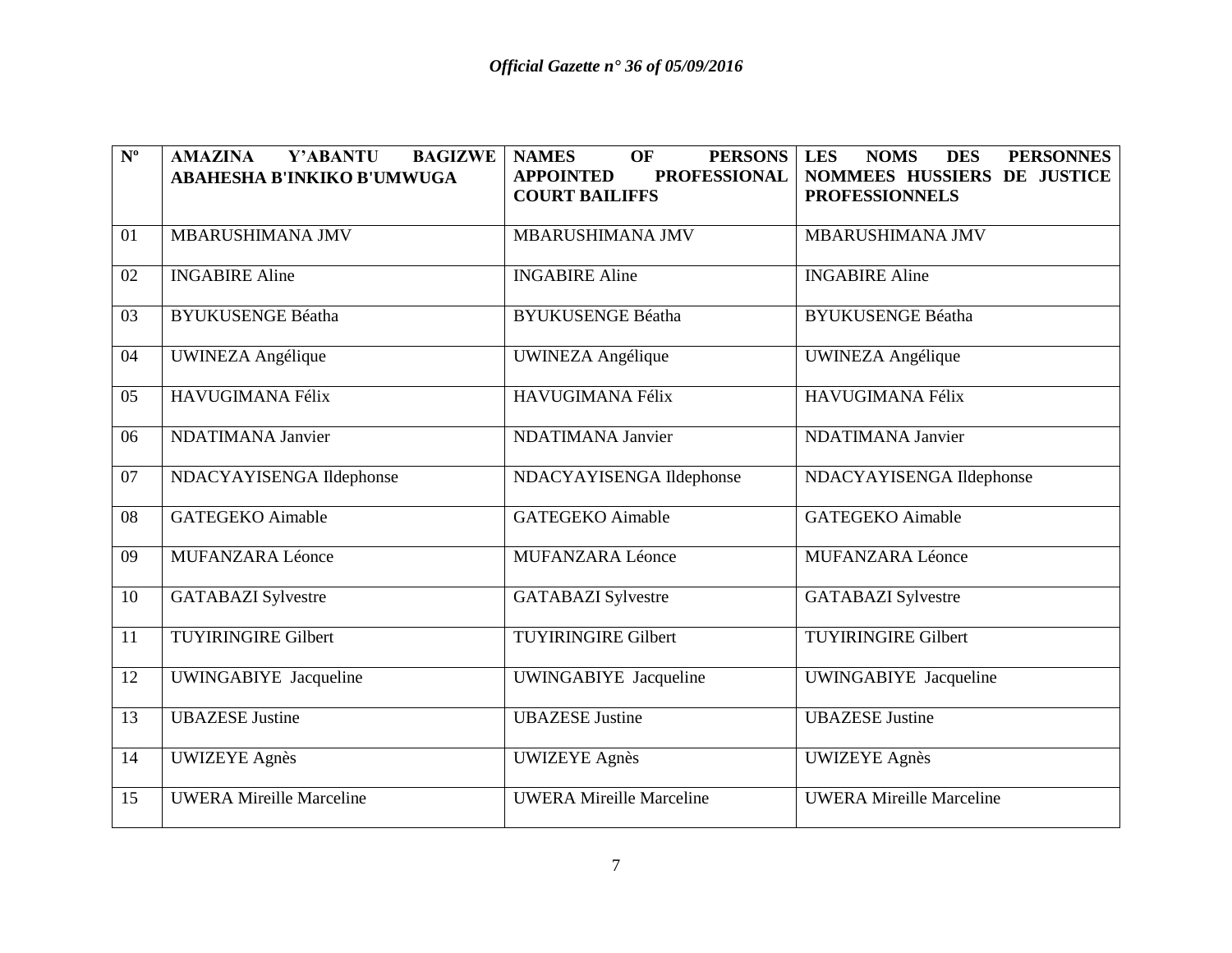| $\overline{16}$ | MUKAMANA Thérèse               | MUKAMANA Thérèse               | MUKAMANA Thérèse               |
|-----------------|--------------------------------|--------------------------------|--------------------------------|
| 17              | NIYONSABA Marie Claire         | NIYONSABA Marie Claire         | NIYONSABA Marie Claire         |
| 18              | <b>UWIZEYE Gisèle</b>          | <b>UWIZEYE</b> Gisèle          | <b>UWIZEYE Gisèle</b>          |
| 19              | <b>BAJENEZA Gervais</b>        | <b>BAJENEZA Gervais</b>        | <b>BAJENEZA Gervais</b>        |
| 20              | <b>INGABIRE UWAYO Lambert</b>  | <b>INGABIRE UWAYO Lambert</b>  | <b>INGABIRE UWAYO Lambert</b>  |
| 21              | <b>MUSORE NDUGU Freddy</b>     | MUSORE NDUGU Freddy            | <b>MUSORE NDUGU Freddy</b>     |
| 22              | <b>MURENZI François Robert</b> | <b>MURENZI François Robert</b> | <b>MURENZI François Robert</b> |
| 23              | <b>BIZIMANA Alexis</b>         | <b>BIZIMANA</b> Alexis         | <b>BIZIMANA Alexis</b>         |
| 24              | <b>GASANA</b> Emmanuel         | <b>GASANA</b> Emmanuel         | <b>GASANA</b> Emmanuel         |
| 25              | <b>UWINGABIRE Emeline</b>      | <b>UWINGABIRE Emeline</b>      | <b>UWINGABIRE Emeline</b>      |
| 26              | NKURUNZIZA R. André            | NKURUNZIZA R. André            | NKURUNZIZA R. André            |
| 27              | UWIRINGIYIMANA Flavien         | <b>UWIRINGIYIMANA Flavien</b>  | <b>UWIRINGIYIMANA Flavien</b>  |
| 28              | <b>NSHIMIYIMANA Emmanuel</b>   | <b>NSHIMIYIMANA Emmanuel</b>   | <b>NSHIMIYIMANA Emmanuel</b>   |
| 29              | <b>UMUTONI</b> Marie Louise    | <b>UMUTONI Marie Louise</b>    | <b>UMUTONI Marie Louise</b>    |
| 30              | MUKANSORO Monique              | MUKANSORO Monique              | MUKANSORO Monique              |
| 31              | <b>BAZARAMA Félicitée</b>      | <b>BAZARAMA Félicitée</b>      | <b>BAZARAMA Félicitée</b>      |
| 32              | <b>BIZIMANA</b> Joseph         | <b>BIZIMANA</b> Joseph         | <b>BIZIMANA</b> Joseph         |
| 33              | MUKANKUBITO Alphonsine         | MUKANKUBITO Alphonsine         | MUKANKUBITO Alphonsine         |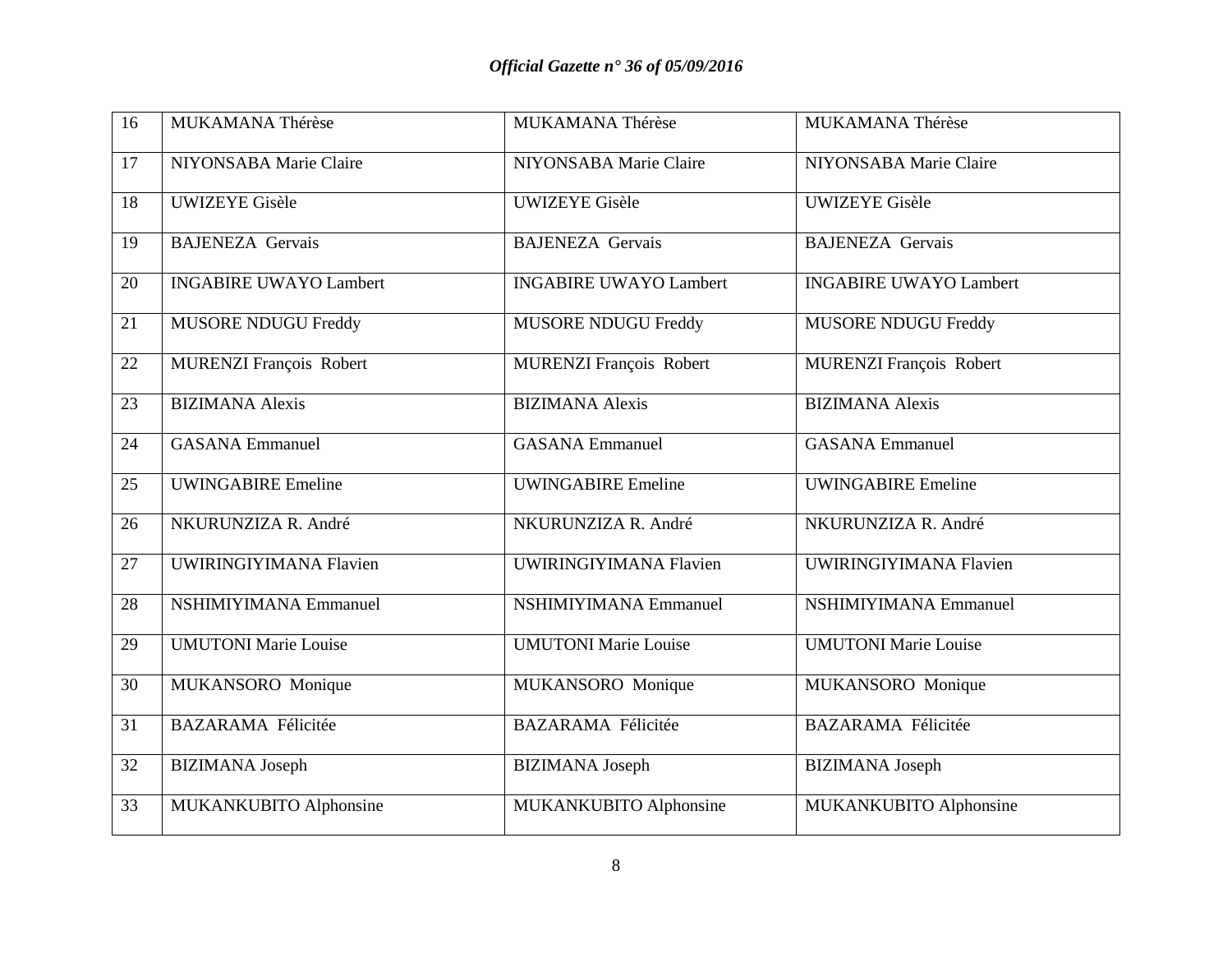| 34              | MUSANIWABO Vénérande            | MUSANIWABO Vénérande            | MUSANIWABO Vénérande            |
|-----------------|---------------------------------|---------------------------------|---------------------------------|
| 35              | NYIRANDAYAMBAJE Médiatrice      | NYIRANDAYAMBAJE Médiatrice      | NYIRANDAYAMBAJE Médiatrice      |
| 36              | MUSAYIDIZI Pélagie              | MUSAYIDIZI Pélagie              | MUSAYIDIZI Pélagie              |
| 37              | <b>DUSABE</b> Anitha            | <b>DUSABE</b> Anitha            | <b>DUSABE</b> Anitha            |
| 38              | NTAGANDA Louis de Montfort      | NTAGANDA Louis de Montfort      | NTAGANDA Louis de Montfort      |
| 39              | NYIRASHYIRAMBERE Emèrance       | NYIRASHYIRAMBERE Emèrance       | NYIRASHYIRAMBERE Emèrance       |
| $\overline{40}$ | <b>CYUBAHIRO</b> Rodrigue       | <b>CYUBAHIRO</b> Rodrigue       | <b>CYUBAHIRO</b> Rodrigue       |
| 41              | HAVUGIMANA Célestin             | HAVUGIMANA Célestin             | HAVUGIMANA Célestin             |
| 42              | <b>BANGAYANDUSHA Viateur</b>    | <b>BANGAYANDUSHA Viateur</b>    | <b>BANGAYANDUSHA Viateur</b>    |
| 43              | <b>MUKANTEGANO Marie Jeanne</b> | <b>MUKANTEGANO Marie Jeanne</b> | <b>MUKANTEGANO Marie Jeanne</b> |
| 44              | <b>MUKASHEMA Florence</b>       | <b>MUKASHEMA Florence</b>       | <b>MUKASHEMA Florence</b>       |
| 45              | <b>UMUTESI Sonia</b>            | <b>UMUTESI Sonia</b>            | <b>UMUTESI Sonia</b>            |
| 46              | <b>KANYARUSHOKI Vivens</b>      | <b>KANYARUSHOKI Vivens</b>      | <b>KANYARUSHOKI Vivens</b>      |
| 47              | <b>NIRERE Alice</b>             | <b>NIRERE Alice</b>             | <b>NIRERE Alice</b>             |
| 48              | NYIRANSHUTI Alodie              | <b>NYIRANSHUTI Alodie</b>       | NYIRANSHUTI Alodie              |
| 49              | <b>TUYISENGE Marie Grace</b>    | <b>TUYISENGE Marie Grace</b>    | <b>TUYISENGE Marie Grace</b>    |
| 50              | <b>KALISA</b> Dominique         | <b>KALISA</b> Dominique         | <b>KALISA</b> Dominique         |
| 51              | NYIRANIZEYIMANA Auréa           | NYIRANIZEYIMANA Auréa           | NYIRANIZEYIMANA Auréa           |
| 52              | <b>NDABAMENYE Samuel</b>        | <b>NDABAMENYE Samuel</b>        | <b>NDABAMENYE Samuel</b>        |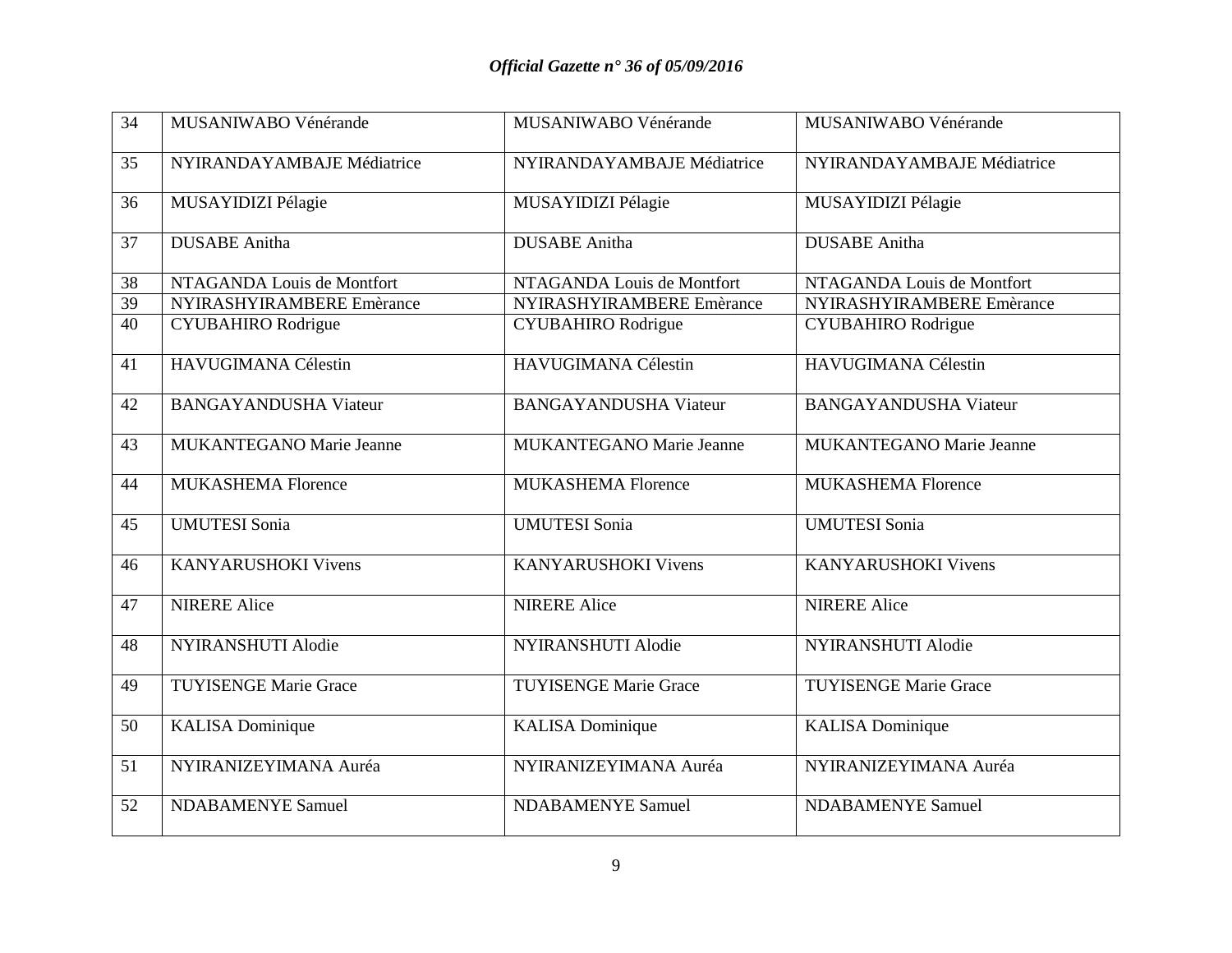| $\overline{53}$ | NYAKABEREGE Anastase          | <b>NYAKABEREGE Anastase</b>   | <b>NYAKABEREGE Anastase</b>   |
|-----------------|-------------------------------|-------------------------------|-------------------------------|
| 54              | NYIRAMAHIRWE Dina             | <b>NYIRAMAHIRWE Dina</b>      | <b>NYIRAMAHIRWE Dina</b>      |
|                 |                               |                               |                               |
| 55              | <b>NDUNGUTSE Innocent</b>     | <b>NDUNGUTSE Innocent</b>     | <b>NDUNGUTSE Innocent</b>     |
| 56              | <b>UWINGENEYE</b> Espèrance   | <b>UWINGENEYE</b> Espèrance   | <b>UWINGENEYE Espèrance</b>   |
| 57              | <b>MUKANOHERI Francine</b>    | <b>MUKANOHERI Francine</b>    | <b>MUKANOHERI Francine</b>    |
| 58              | NSHIMIYIMANA MENYA Jean Paul  | NSHIMIYIMANA MENYA Jean Paul  | NSHIMIYIMANA MENYA Jean Paul  |
| 59              | <b>SEKARIHAME Jean Claude</b> | <b>SEKARIHAME Jean Claude</b> | <b>SEKARIHAME Jean Claude</b> |
| 60              | PFAKWANDIKA Patrick           | PFAKWANDIKA Patrick           | PFAKWANDIKA Patrick           |
| 61              | <b>IZABIRIZA Rachel</b>       | <b>IZABIRIZA Rachel</b>       | <b>IZABIRIZA Rachel</b>       |
| 62              | MUKAMAKOMBE Cassilde          | <b>MUKAMAKOMBE Cassilde</b>   | <b>MUKAMAKOMBE Cassilde</b>   |
| 63              | <b>MUREKATETE Viviane</b>     | <b>MUREKATETE Viviane</b>     | <b>MUREKATETE Viviane</b>     |
| 64              | <b>BYIRINGIRO Jean Bosco</b>  | <b>BYIRINGIRO Jean Bosco</b>  | <b>BYIRINGIRO Jean Bosco</b>  |
| 65              | <b>GANISHA</b> Denise         | <b>GANISHA</b> Denise         | <b>GANISHA Denise</b>         |
| 66              | <b>IRAGUHA Aimable</b>        | <b>IRAGUHA Aimable</b>        | <b>IRAGUHA Aimable</b>        |
| 67              | NTIRUSHWA Ange Diogène        | NTIRUSHWA Ange Diogène        | NTIRUSHWA Ange Diogène        |
| 68              | <b>NZAMWITA Philippe</b>      | <b>NZAMWITA Philippe</b>      | <b>NZAMWITA Philippe</b>      |
| 69              | UWUMUKIZA Eugène              | UWUMUKIZA Eugène              | UWUMUKIZA Eugène              |
| 70              | <b>GATERURA Justin</b>        | <b>GATERURA Justin</b>        | <b>GATERURA Justin</b>        |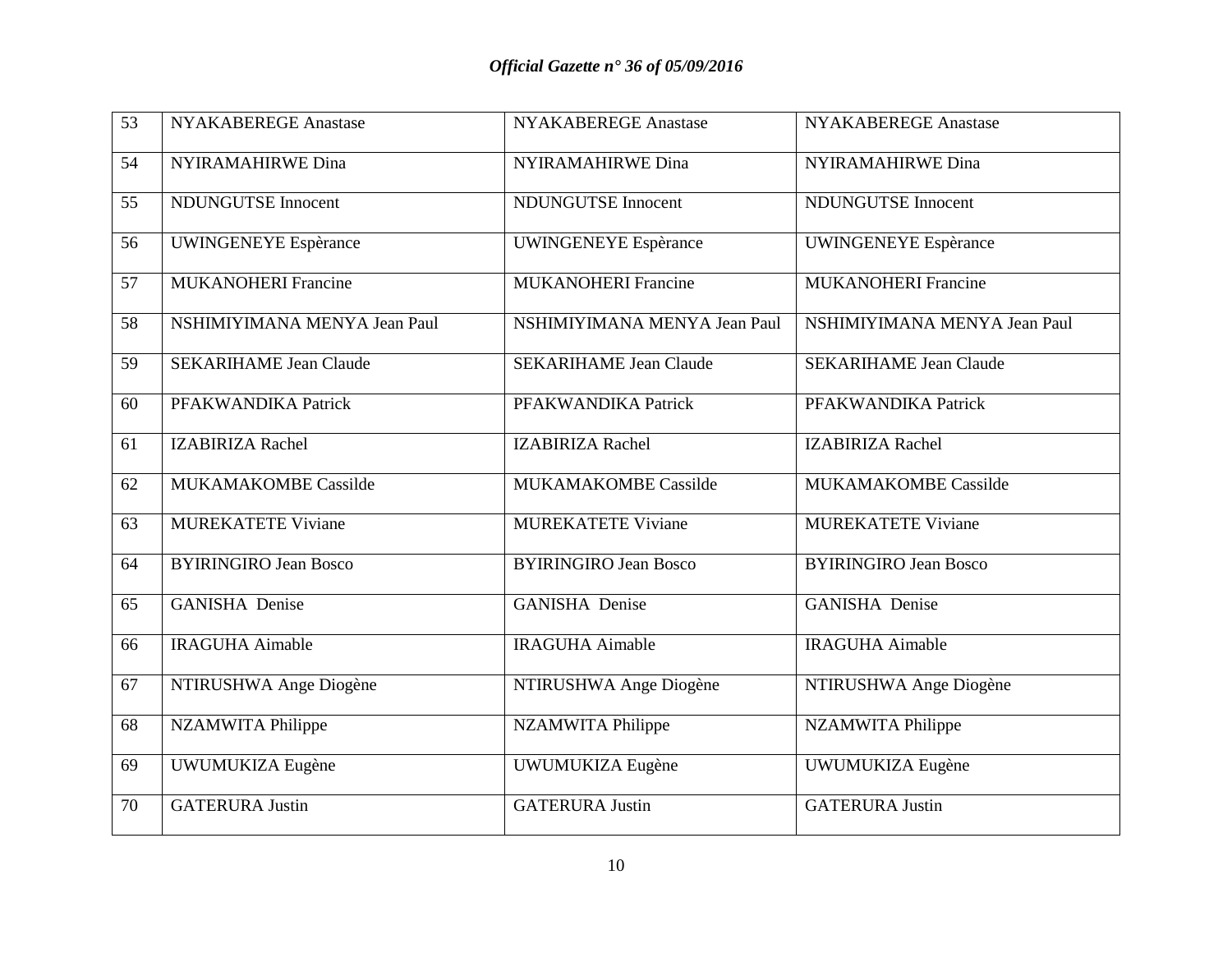| $\overline{71}$ | MUKARUREMA Shadia             | MUKARUREMA Shadia                | MUKARUREMA Shadia             |
|-----------------|-------------------------------|----------------------------------|-------------------------------|
| 72              | <b>GASHEMA NTARE Merci</b>    | <b>GASHEMA NTARE Merci</b>       | <b>GASHEMA NTARE Merci</b>    |
| 73              | MUKAMUSANA Odile              | MUKAMUSANA Odile                 | MUKAMUSANA Odile              |
| 74              | <b>NDAYISENGA Gloriose</b>    | <b>NDAYISENGA Gloriose</b>       | <b>NDAYISENGA Gloriose</b>    |
| 75              | <b>HABIYAREMYE</b> Frodouard  | <b>HABIYAREMYE Frodouard</b>     | HABIYAREMYE Frodouard         |
| 76              | NSENGIMANA Jerôme             | NSENGIMANA Jerôme                | NSENGIMANA Jerôme             |
| 77              | MUKAMANZI MUKANKUSI Assoumpta | MUKAMANZI MUKANKUSI<br>Assoumpta | MUKAMANZI MUKANKUSI Assoumpta |
| 78              | MUKESHIMANA Juliette          | MUKESHIMANA Juliette             | MUKESHIMANA Juliette          |
| 79              | <b>MUTESI Annet</b>           | <b>MUTESI Annet</b>              | <b>MUTESI Annet</b>           |
| 80              | SADIKI Jean                   | SADIKI Jean                      | SADIKI Jean                   |
| 81              | <b>KAGAME</b> Faustin         | <b>KAGAME</b> Faustin            | <b>KAGAME</b> Faustin         |
| 82              | MBANJENEZA Isaac              | MBANJENEZA Isaac                 | MBANJENEZA Isaac              |
| 83              | <b>ITANGIBIHOZO Zachée</b>    | <b>ITANGIBIHOZO Zachée</b>       | <b>ITANGIBIHOZO Zachée</b>    |
| 84              | <b>KARANGWA Myriam</b>        | <b>KARANGWA Myriam</b>           | <b>KARANGWA Myriam</b>        |
| 85              | <b>UWAMURERA Olive</b>        | <b>UWAMURERA Olive</b>           | <b>UWAMURERA Olive</b>        |
| 86              | KANDEKWE M. Chantal           | KANDEKWE M. Chantal              | KANDEKWE M. Chantal           |
| 87              | <b>BIZIMANA Félix</b>         | <b>BIZIMANA Félix</b>            | <b>BIZIMANA Félix</b>         |
| 88              | <b>BANA Louise Marie</b>      | <b>BANA Louise Marie</b>         | <b>BANA Louise Marie</b>      |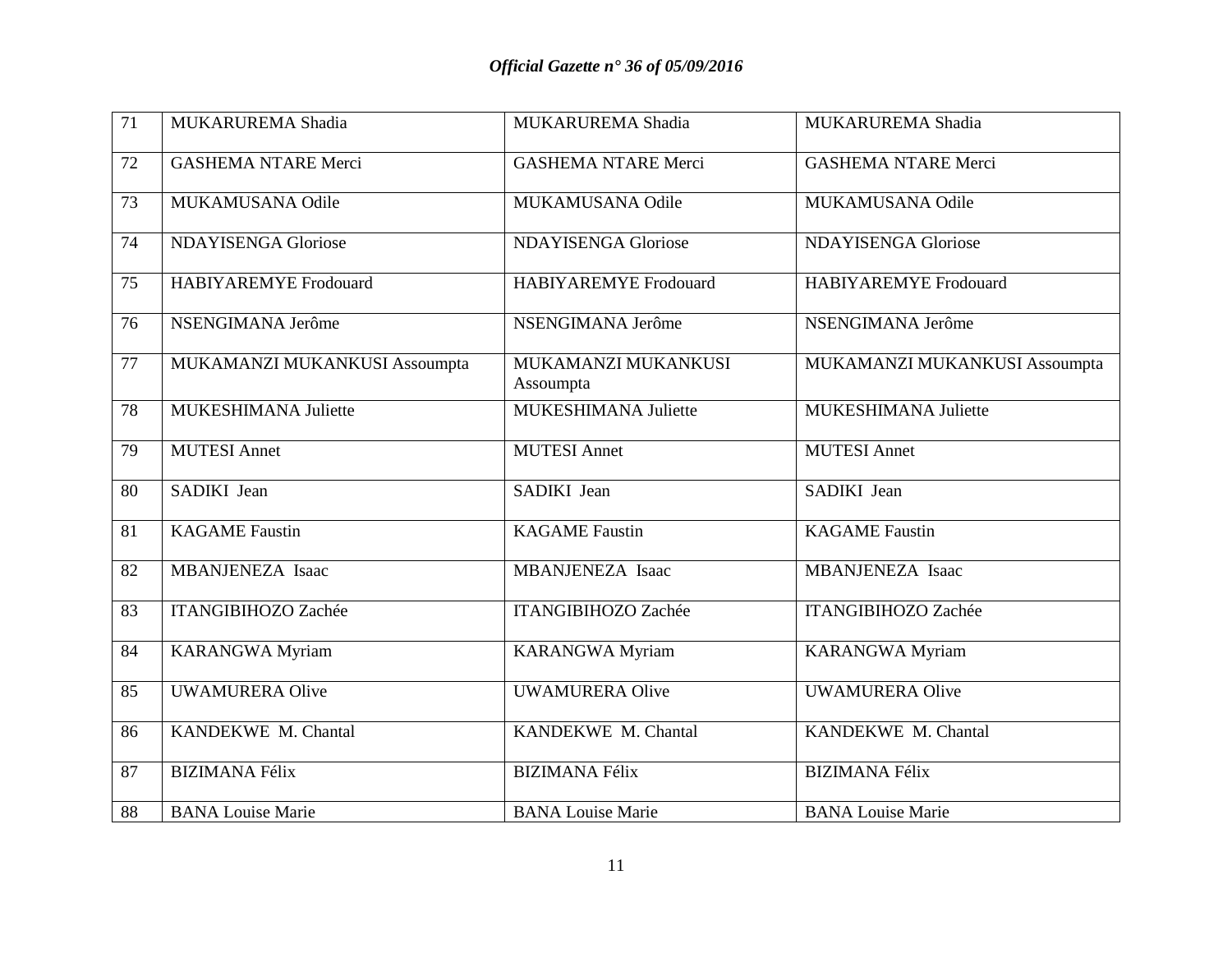| $\overline{89}$ | NDAYISHIMIYE Juvent          | NDAYISHIMIYE Juvent         | NDAYISHIMIYE Juvent         |
|-----------------|------------------------------|-----------------------------|-----------------------------|
|                 |                              |                             |                             |
| 90              | <b>KANUNI</b> Joseph         | <b>KANUNI</b> Joseph        | <b>KANUNI</b> Joseph        |
| 91              | <b>MUKARUBAYIZA Béatrice</b> | MUKARUBAYIZA Béatrice       | MUKARUBAYIZA Béatrice       |
| 92              | <b>UWIMBABAZI Alice</b>      | <b>UWIMBABAZI Alice</b>     | <b>UWIMBABAZI Alice</b>     |
| 93              | RWAKAYIGAMBA Dany            | RWAKAYIGAMBA Dany           | RWAKAYIGAMBA Dany           |
| 94              | <b>UZABAKIRIHO Jacques</b>   | <b>UZABAKIRIHO Jacques</b>  | <b>UZABAKIRIHO Jacques</b>  |
| 95              | <b>NYANDWI</b> Bernard       | <b>NYANDWI</b> Bernard      | <b>NYANDWI</b> Bernard      |
| 96              | <b>AYINKAMIYE Phébronie</b>  | <b>AYINKAMIYE Phébronie</b> | <b>AYINKAMIYE Phébronie</b> |
| 97              | HATEGEKIMANA Samuel          | HATEGEKIMANA Samuel         | HATEGEKIMANA Samuel         |
| 98              | HAZABUMUHANGA Ernest         | HAZABUMUHANGA Ernest        | HAZABUMUHANGA Ernest        |
| 99              | <b>KAYISIRE Jean Claude</b>  | <b>KAYISIRE Jean Claude</b> | <b>KAYISIRE Jean Claude</b> |
| 100             | MUKESHIMANA Julienne         | MUKESHIMANA Julienne        | MUKESHIMANA Julienne        |
| 101             | MUNYAKAYANZA Gonzalve        | MUNYAKAYANZA Gonzalve       | MUNYAKAYANZA Gonzalve       |
| 102             | <b>MUSONI Protais</b>        | <b>MUSONI Protais</b>       | <b>MUSONI Protais</b>       |
| 103             | <b>NAKURE Pauline</b>        | <b>NAKURE Pauline</b>       | <b>NAKURE Pauline</b>       |
| 104             | NANGWAHAFI Jean Baptiste     | NANGWAHAFI Jean Baptiste    | NANGWAHAFI Jean Baptiste    |
| 105             | NIYIBIZI Jean Damascène      | NIYIBIZI Jean Damascène     | NIYIBIZI Jean Damascène     |
| 106             | NIYONSABA Emèline            | NIYONSABA Emèline           | NIYONSABA Emèline           |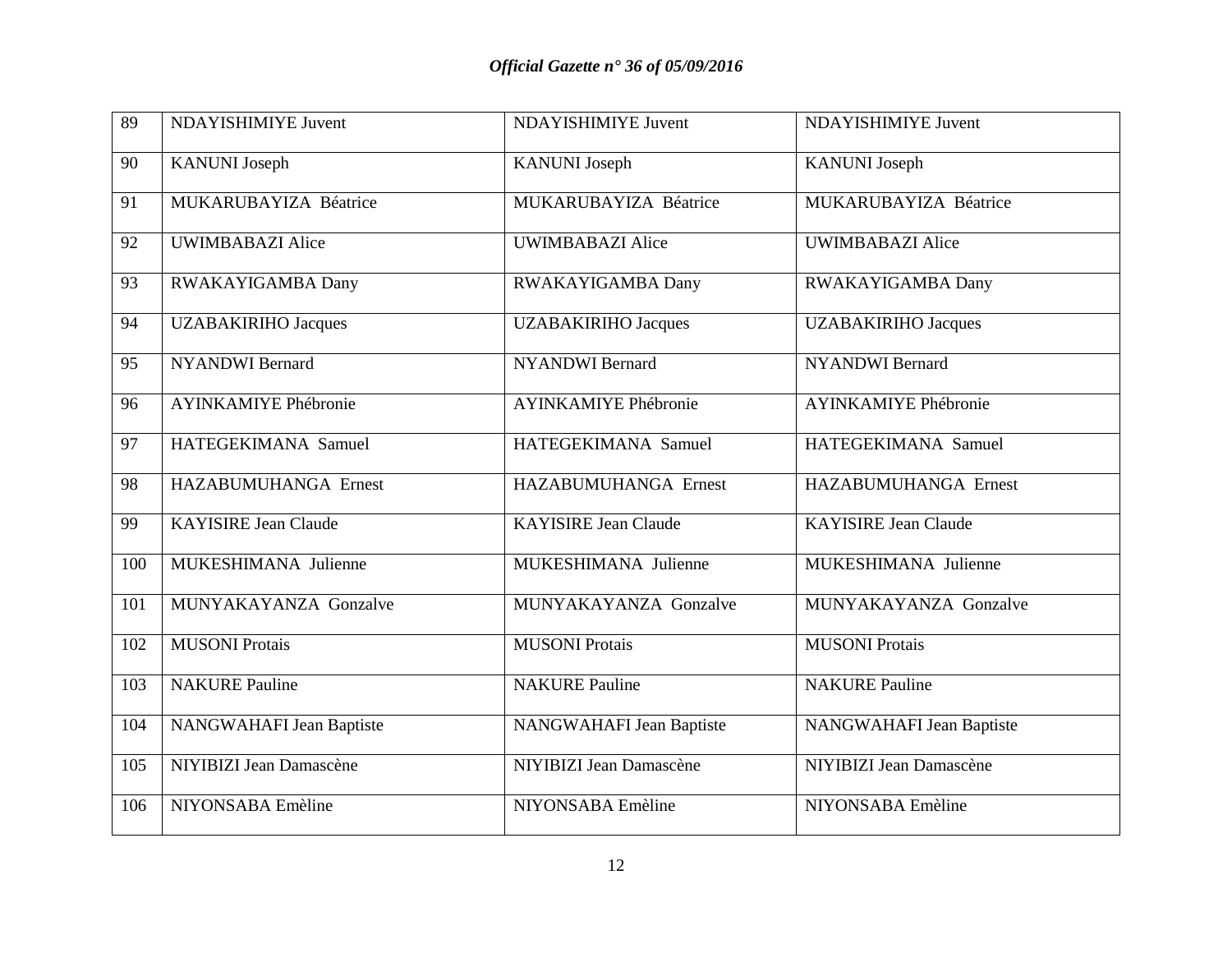| 107 | RURAMIRWA Philippe         | RURAMIRWA Philippe         | <b>RURAMIRWA Philippe</b>  |
|-----|----------------------------|----------------------------|----------------------------|
| 108 | <b>TWAGIRAYEZU Vincent</b> | <b>TWAGIRAYEZU Vincent</b> | <b>TWAGIRAYEZU Vincent</b> |
| 109 | <b>TWIZERE Jackson</b>     | <b>TWIZERE Jackson</b>     | <b>TWIZERE Jackson</b>     |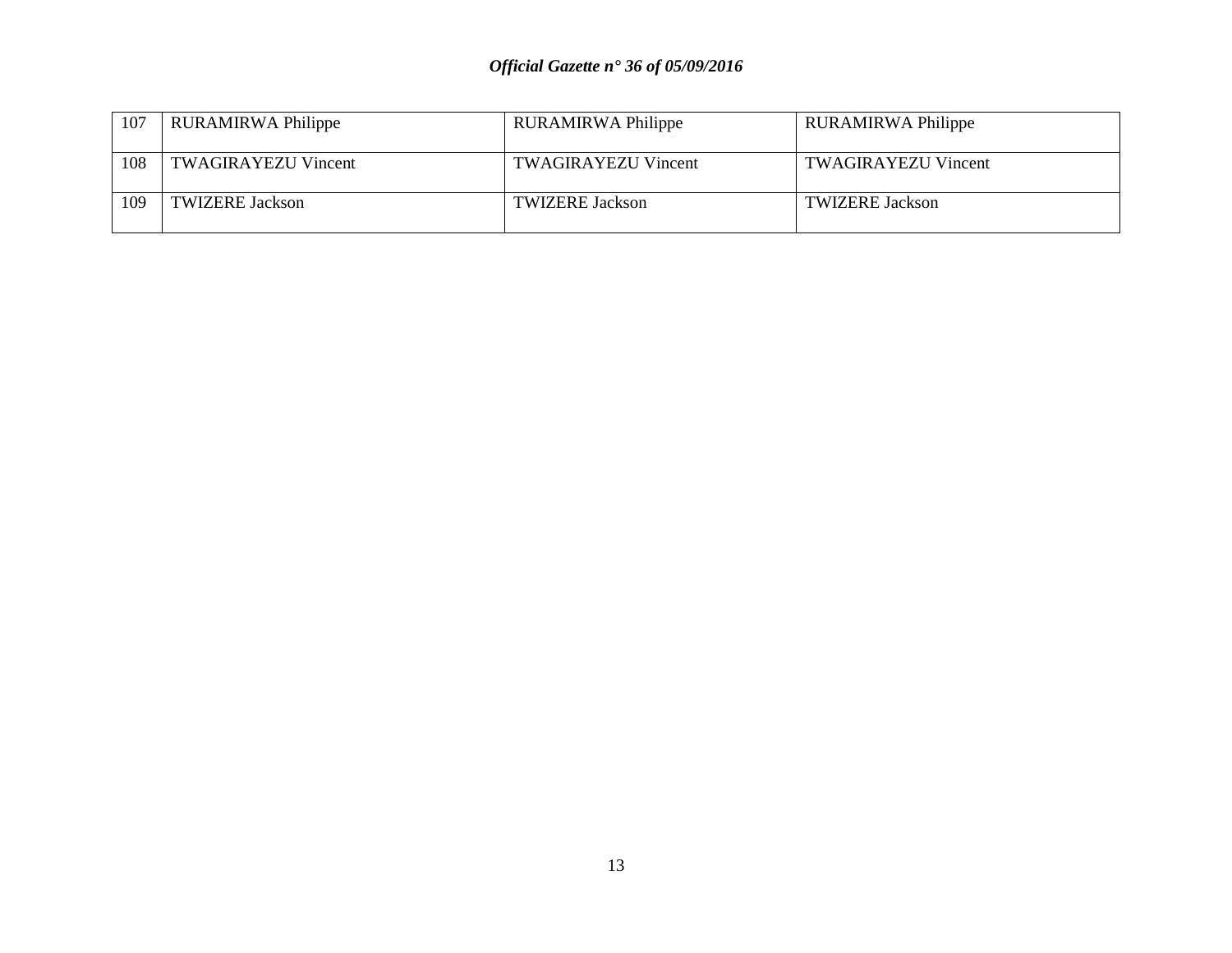**Bibonywe kugira ngo bishyirwe ku Seen to be annexed to Ministerial Order Vu pour être annexé à l'Arrêté mugereka w'Iteka rya Minisitiri n°009/MOJ/AG/2016 ryo ku wa 26/08/2016 rishyiraho Abahesha b'Inkiko b'Umwuga** Kigali, ku wa **26/08/2016 (sé) BUSINGYE Johnston** Minisitiri w'Ubutabera/Intumwa Nkuru ya Leta **n° 009/MOJ/AG/2016 of 26/08/2016 appointing Professional Court Bailiffs** Kigali, on **26/08/2016 (sé) BUSINGYE Johnston** Minister of Justice**/**Attorney General **Ministériel n° 009/MOJ/AG/2016 du 26/08/2016 portant nomination des Huissiers de Justice Professionnels** Kigali, le **26/08/2016 (sé) BUSINGYE Johnston** Ministre de la Justice/ Garde des Sceaux **Bibonywe kandi bishyizweho Ikirango cya Repubulika: (sé) BUSINGYE Johnston** Minisitiri w'Ubutabera/Intumwa Nkuru ya Leta **Seen and sealed with the Seal of the Republic: (sé) BUSINGYE Johnston** Minister of Justice**/**Attorney General **Vu et scellé du Sceau de la République: (sé) BUSINGYE Johnston** Ministre de la Justice/ Garde des Sceaux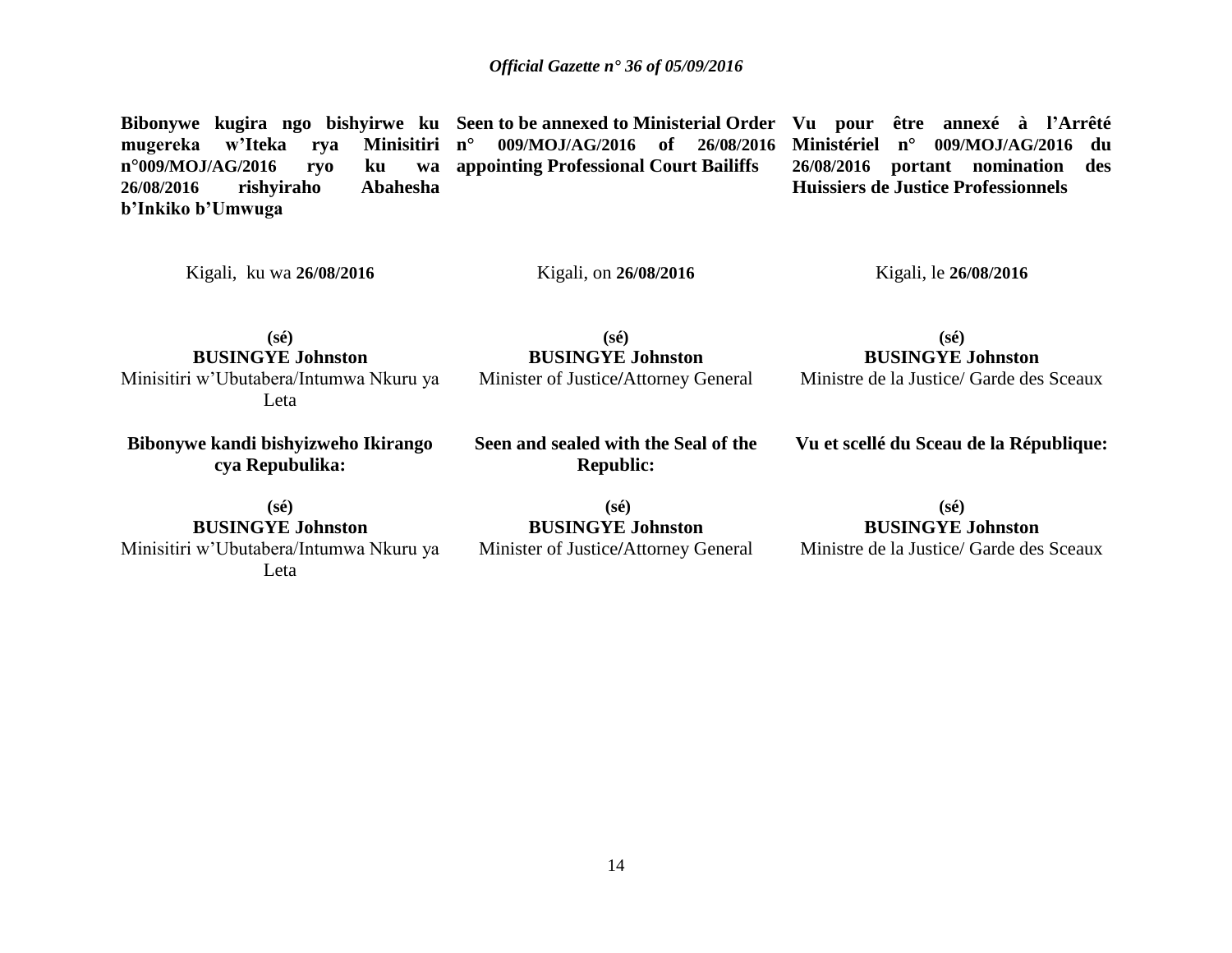| <b>AMABWIRIZA</b><br>YA<br><b>MUKURU</b><br>$N^{\circ}02/2016$<br><b>KUWA</b><br>YO<br><b>AGENA</b><br><b>IBISABWA</b><br>08/08/2016<br>MU<br><b>GUHAGARARIRA</b><br><b>ABANDI</b><br>MU<br><b>MISORO</b> | KOMISERI COMMISSIONER GENERAL RULES<br>N°02/2016 OF 08/08/2016 DETERMINING<br>THE CONDITIONS AND MODALITIES<br>OF REPRESENTATION                                 | <b>DIRECTIVES</b><br><b>DU</b><br><b>COMMISSAIRE</b><br>GENERAL N°02/2016<br>08/08/2016<br>DU<br>DETERMINANT LES CONDITIONS ET<br><b>MODALITES DE REPRESENTATION</b>                    |
|-----------------------------------------------------------------------------------------------------------------------------------------------------------------------------------------------------------|------------------------------------------------------------------------------------------------------------------------------------------------------------------|-----------------------------------------------------------------------------------------------------------------------------------------------------------------------------------------|
| Komiseri Mukuru w'Ikigo cy'Imisoro<br>n'Amahoro,                                                                                                                                                          | The Commissioner General of the Rwanda Le Commissaire Général de l'Office<br><b>Revenue Authority,</b>                                                           | <b>Rwandais des Recettes,</b>                                                                                                                                                           |
| Ashingiye ku Itegeko n <sup>o</sup> 25/2005 ryo kuwa<br>$04/12/2005$ rigena imitunganyirize y'isoresha<br>cyane cyane mu ngingo yaryo ya 58;                                                              | Given Law n° $25/2005$ of 04/12/2005 on Tax<br>procedures especially in its article 58;                                                                          | Vu la loi nº 25/2005 du $04/12/2005$ portant<br>création des procédures fiscales, spécialement<br>en son article 58;                                                                    |
| Asubiye ku mabwiriza ya Komiseri Mukuru n<br>$^{\circ}$ 005/2009 yo kuwa 15/05/2009 ashyira mu<br>bikorwa itegeko n <sup>o</sup> 25/2005 ryo kuwa<br>04/12/2005 rigena imitunganyirize y"isoresha;        | Having reviewed Commissioner General rules<br>$n^{\circ}$ 005/2009 of 15/05/2009 implementing the<br>Law $n^{\circ}$ 25/2005 of 04/12/2005 on Tax<br>Procedures; | Revu les directives du Commissaire Général n°<br>005/2009 du 15/05/2009 portant mise en<br>application de la loi nº 25/2005 du 04/12/2005<br>portant création des procédures fiscales ; |
|                                                                                                                                                                                                           |                                                                                                                                                                  |                                                                                                                                                                                         |
| Ashyizeho amabwiriza akurikira:                                                                                                                                                                           | <b>Issues the following rules:</b>                                                                                                                               | <b>Emet les directives suivantes :</b>                                                                                                                                                  |
| Ingingo<br>Ibisabwa<br>mbere:<br>va<br>mu<br>guhagararira abandi mu misoro                                                                                                                                | <b>Article One: Conditions and modalities of</b><br>representation                                                                                               | Article Premier : Conditions et modalités de<br>représentation                                                                                                                          |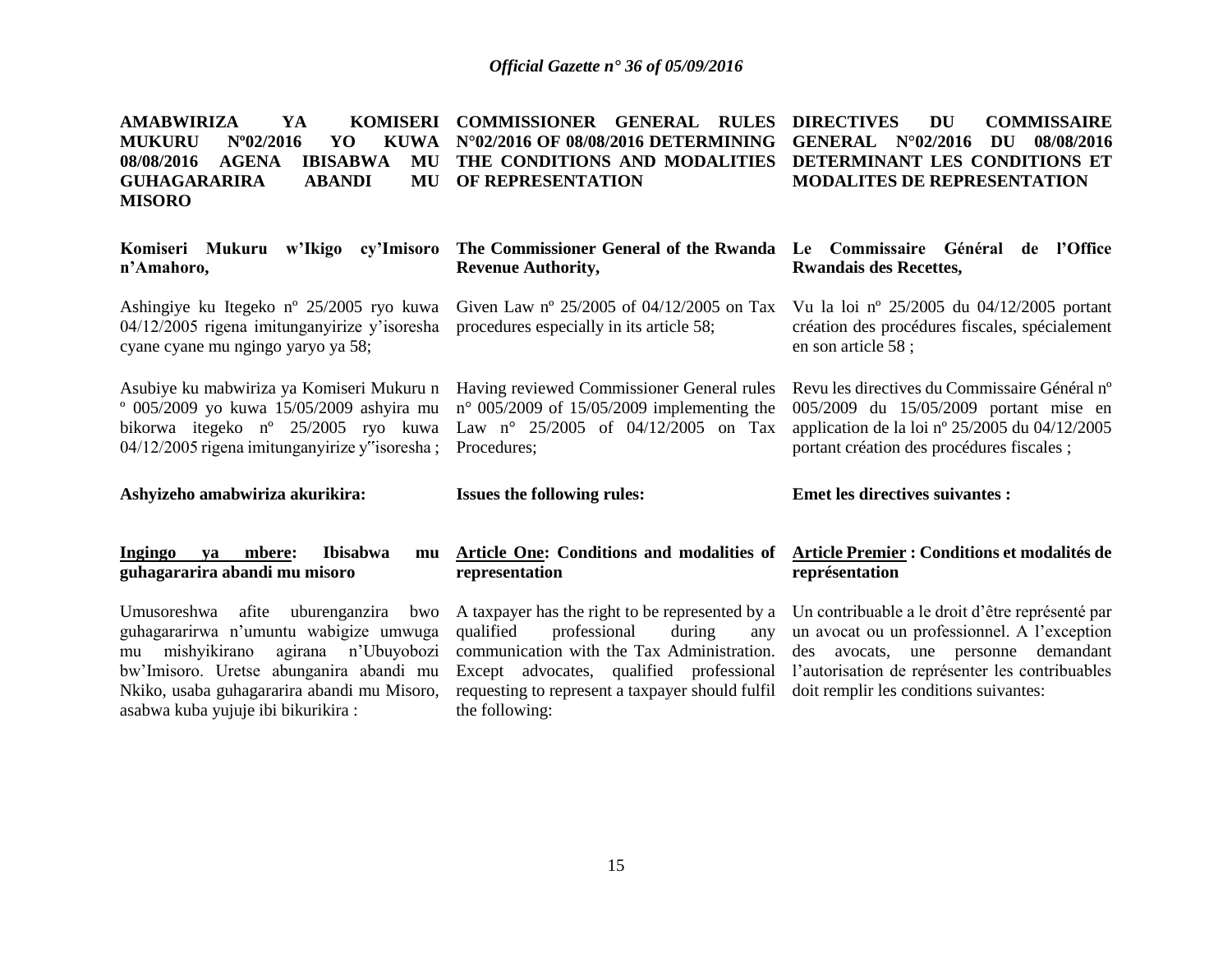| 1. kuba afite nibura impamyabumenyi ihanitse<br>mw'ibaruramari, mu misoro, imari, ubukungu,<br>cyangwa icungamutungo;                                              | 1. is a holder of at least a Bachelors Degree in<br>accounting, taxation, finance, economics or<br>management;                                                      | 1. être détenteur au moins d'un diplôme de<br>licence en comptabilité, fiscalité, finances,<br>économie ou gestion;                                                                      |
|--------------------------------------------------------------------------------------------------------------------------------------------------------------------|---------------------------------------------------------------------------------------------------------------------------------------------------------------------|------------------------------------------------------------------------------------------------------------------------------------------------------------------------------------------|
| 2. kuba ari inyangamugayo, by'umwihariko<br>akurikiranwaho<br>atarigeze<br>icyaha<br>cyo<br>kunyereza<br>umutungo wa Leta cyangwa<br>gukoresha inyandiko mpimbano; | 2. is of high integrity, in particular not to have<br>been criminally prosecuted for embezzlement<br>of public funds or charged with falsification of<br>documents; | 2. être d'une forte intégrité, spécialement<br>n'avoir pas été condamné pour détournement<br>ou faux et usage de faux;                                                                   |
| 3. kuba afite icyemezo gitangwa n'ubutabera<br>cy'uko nta byaha akurikiranwaho;                                                                                    | 3. presents a copy of criminal record;                                                                                                                              | 3. présenter une copie d'extrait du casier<br>judiciaire;                                                                                                                                |
| 4. kuba atarirukaniwe icyaha cya ruswa;                                                                                                                            | 4. was not expelled from his/her job on 4. n'avoir pas été renvoyé pour corruption;<br>corruption charges.                                                          |                                                                                                                                                                                          |
| 5. kuba afite uburambe bw'imyaka byibuze<br>ibiri mu kazi k'ibaruramari, igenzura cyangwa<br>indi mirimo isa nayo;                                                 | 5. have an experience of at least 2 years in the<br>field of accounting, auditing or other related<br>fields.                                                       | 5. avoir une expérience d'au moins deux ans<br>dans le domaine de comptabilité, d'audit ou<br>dans un autre domaine connexe;                                                             |
| 6. ku byerekeye amasosiyete y'ubwifatanye,<br>buri muntu asabwa gutanga impampuro<br>asabwa kandi aryozwa ibikorwa bye;                                            | 6. in case of partnership, each partner is<br>obliged to submit the required documents and<br>he/she becomes liable for his/her own acts or<br>omissions;           | 6. en ce qui concerne les sociétés en<br>partenariat, chaque partenaire est obligé de<br>transmettre les documents requis et il est<br>responsable de ses propres actes ou<br>omissions; |
| 7° kuba yaratanze amamenyeshamusoro ku<br>nyungu y'imyaka ibiri ishize. Ibi ariko<br>ntibireba abantu basaba ku nshuro ya mbere;                                   | 7° have submitted income tax returns for the<br>two previous years. his condition is not<br>applicable to new applicants.                                           | 7° avoir soumis des déclarations d'impôt sur<br>le revenu pour les deux années précédentes.<br>Cette condition n'est pas applicable aux<br>nouveaux demandeurs ;                         |
| 8° kuba atarimo umwenda w'umusoro;                                                                                                                                 | 8° not having a tax liability;                                                                                                                                      | 8° n'avoir pas de dette fiscale;                                                                                                                                                         |
| 9. kwandikira Komiseri Mukuru<br>asaba<br>uburenganzira bwo guhagararira abasoreshwa.<br>Ibaruwa isaba igomba kuba iherekejwe n'ibi<br>bikurikira:                 | 9 address the application to the Commissioner<br>General requesting to represent the taxpayers.<br>The application letter should be accompanied<br>by:              | 9. adresser au Commissaire Général une<br>demande pour agrément de représenter les<br>contribuables. La lettre de demande doit être<br>accompagnée des documents suivants :              |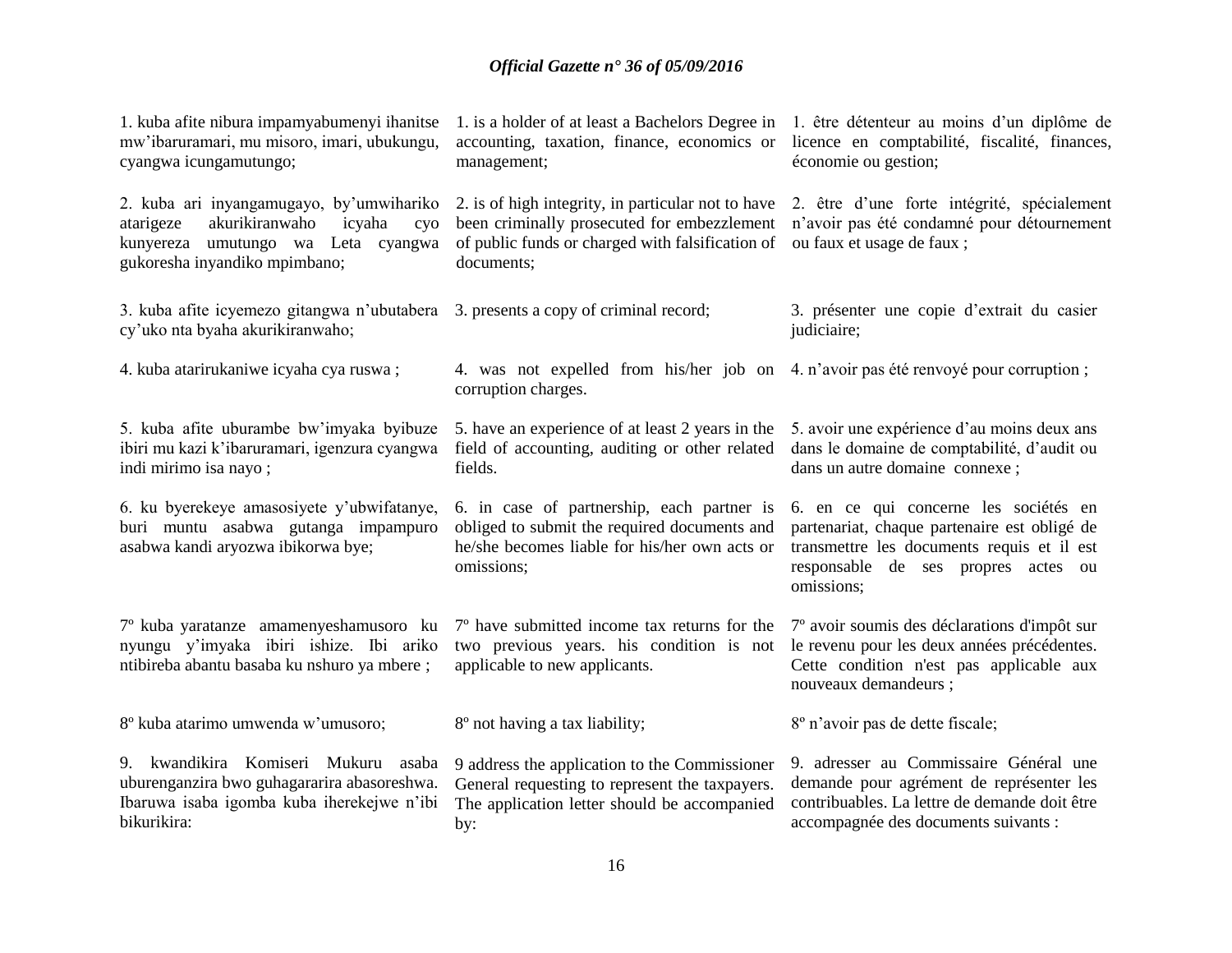| a) Kopi ya registre y'Ubucuruzi                                                                                                                         | a) Copy of certificate of registration of a) Une copie du registre de commerce;<br>business.                                                                                   |                                                                                                                                                                                                          |
|---------------------------------------------------------------------------------------------------------------------------------------------------------|--------------------------------------------------------------------------------------------------------------------------------------------------------------------------------|----------------------------------------------------------------------------------------------------------------------------------------------------------------------------------------------------------|
| b) Umwirondoro na kopi y'impamyabushobozi<br>iriho umukono wa Noteri;                                                                                   | b) Curriculum vitae and a certified copy of b) Un curriculum vitae et une copie certifiée du<br>academic certificate;                                                          | diplôme;                                                                                                                                                                                                 |
| c) icyemezo cy'uko hishyuwe amafaranga c) Proof of payment of fifty thousand francs<br>$(50,000$ Frw $)$<br>ibihumbi<br>mirongo<br>itanu<br>adasubizwa; | $(50,000$ Frw $)$ non refundable;                                                                                                                                              | c) Une quittance de payement de cinquante<br>mille francs rwandais (50,000Frw) non<br>remboursables;                                                                                                     |
| hashimangirwa n'amasezerano y'ubukode contract or property title.<br>cyangwa icyemezo cy'umutungo.                                                      | d) Kuba afite konti muri banki, agasanduku d) Have a bank account, postal address, e-mail,<br>k'iposita, e-mail, aho akorera hazwi a physical address supported by office rent | d) Fournir des preuves de possession d'un<br>compte bancaire, d'une boite postale, d'un e-<br>mail, d'une adresse physique soutenue par un<br>contrat de location de bureau ou un titre de<br>propriété. |
| Ingingo ya 2: Ibibujijwe abahoze ari Article 2: Prohibition applicable to former<br>abakozi ba RRA                                                      | <b>RRA</b> employees                                                                                                                                                           | Article 2 : Interdiction applicable aux<br>anciens employés de RRA                                                                                                                                       |
| Abahoze ari abakozi ba RRA ntibemerewe<br>guhagararira abandi mu misoro ku birebana<br>n'amadosiye bakoze bakiri muri RRA.                              | Former RRA employees are prohibited to be Les anciens employés de RRA sont interdits<br>involved, as a tax adviser, in a matter or file<br>they handled within RRA.            | d'être impliqués, en qualité de conseiller<br>fiscal, dans une question ou dossier qu'ils ont<br>traité au sein de RRA.                                                                                  |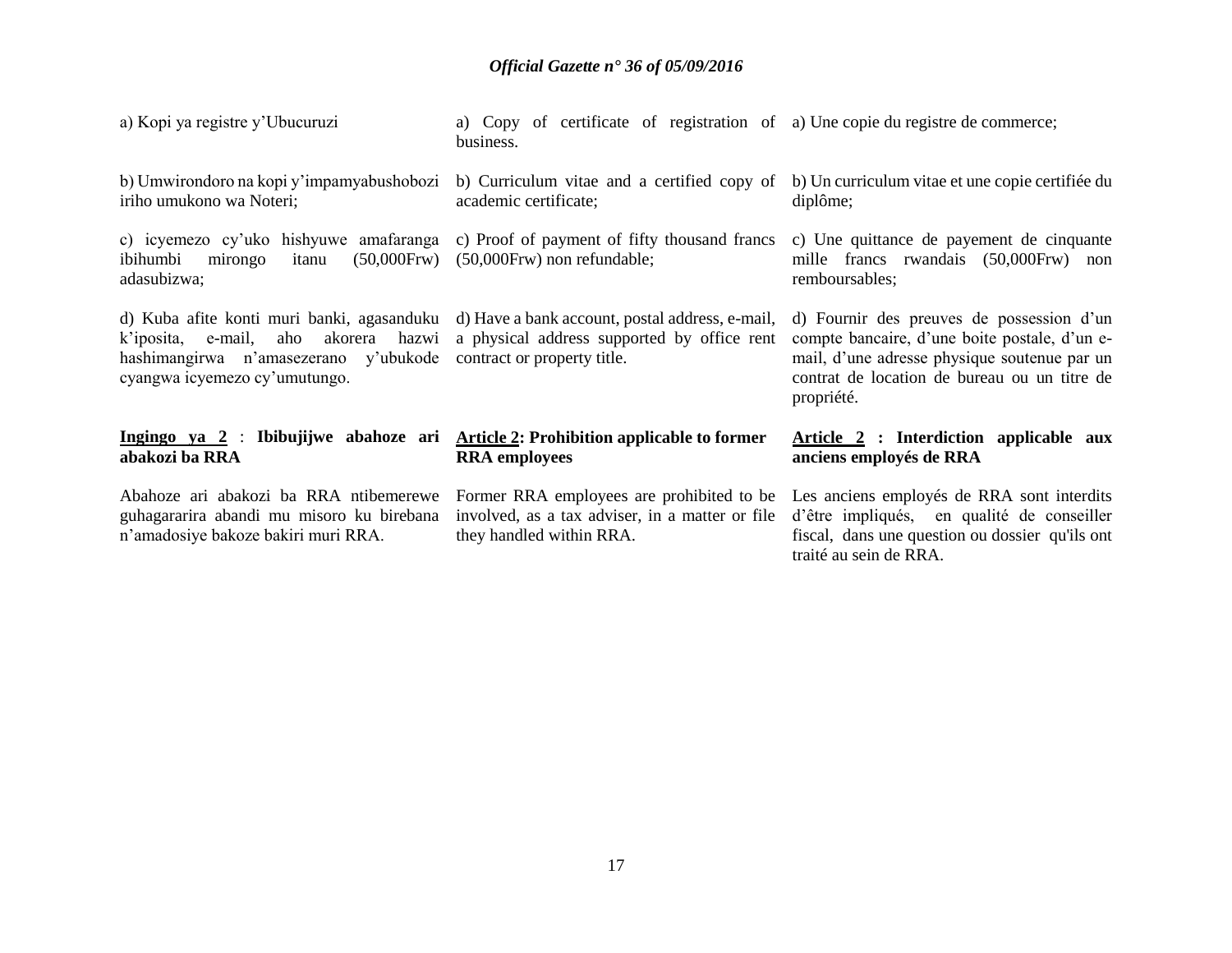| bw'Imisoro                                                                                                                 | Ingingo ya 3: Ikarita itangwa n'Ubuyobozi Article 3: Card issued by the Tax Article 3: Des cartes<br><b>Administration</b>                                                                                                                                                                                                                                                                                                                                                                                                                                                                                                                                                                                     | délivrées<br>par<br>l'Administration Fiscale                                                                                         |
|----------------------------------------------------------------------------------------------------------------------------|----------------------------------------------------------------------------------------------------------------------------------------------------------------------------------------------------------------------------------------------------------------------------------------------------------------------------------------------------------------------------------------------------------------------------------------------------------------------------------------------------------------------------------------------------------------------------------------------------------------------------------------------------------------------------------------------------------------|--------------------------------------------------------------------------------------------------------------------------------------|
| Ubuyobozi bw'Imisoro butanga amakarita ku<br>bahawe uburenganzira bwo guhagararira<br>abandi mu misoro.                    | The Tax Administration issues cards to the<br>approved qualified professionals to represent<br>the taxpayers in fiscal matters.                                                                                                                                                                                                                                                                                                                                                                                                                                                                                                                                                                                | L'Administration Fiscale délivre des cartes aux<br>personnes qualifiées qui ont reçu l'agrément de<br>représenter les contribuables. |
| Ingingo ya 4: Igihe uburenganganzira bwo Article 4: Duration of license<br>guhagararira abandi bumara                      |                                                                                                                                                                                                                                                                                                                                                                                                                                                                                                                                                                                                                                                                                                                | Article 4: Durée de l'agrément                                                                                                       |
| amafaranga<br>ibihumbi<br>yishyuye<br>(10.000Frw) adasubizwa.                                                              | Icyemezo cyo kwemererwa guhagararira The license to represent the taxpayers is valid L'agrément de représenter les contribuables a<br>abasoreshwa kimara imyaka itatu ishobora for 3 years renewable only if the applicant une validité de trois ans renouvelable dans la<br>kongerwa gusa harebwe niba usaba acyujuje fulfills all the requirements as mentioned in mesure où le requérant continue à remplir les<br>ibisabwa bivugwa mu ngingo ya 1 y'aya article 1 of these rules and presents proof of conditions mentionnées à l'article 1 de ces<br>mabwiriza anagaragaje icyemezo cy'uko payment of ten thousand francs (10.000Frw) présentes Directives et qu'il présente une<br>icumi non refundable. | quittance de paiement de dix mille francs<br>(10.000Frw) non remboursable.                                                           |
| ruhushya igihe cyose<br>kwambura urwo<br>uwaruhawe atacyujuje kimwe mu<br>bya<br>ngombwa biteganyijwe mu ngingo ya 1 y'aya | Ikigo cy'Imisoro n'Amahoro gishobora Rwanda Revenue Authority may revoke the L'Office Rwandais des Recettes peut, à tout<br>License anytime the licensee fails to fulfill any moment, retirer cet agrément si le détenteur de<br>of the conditions stipulated under article 1 of l'agrément ne remplit plus les conditions<br>these rules.                                                                                                                                                                                                                                                                                                                                                                     | mentionnées à l'article 1 de ces présentes                                                                                           |

directives.

mabwiriza.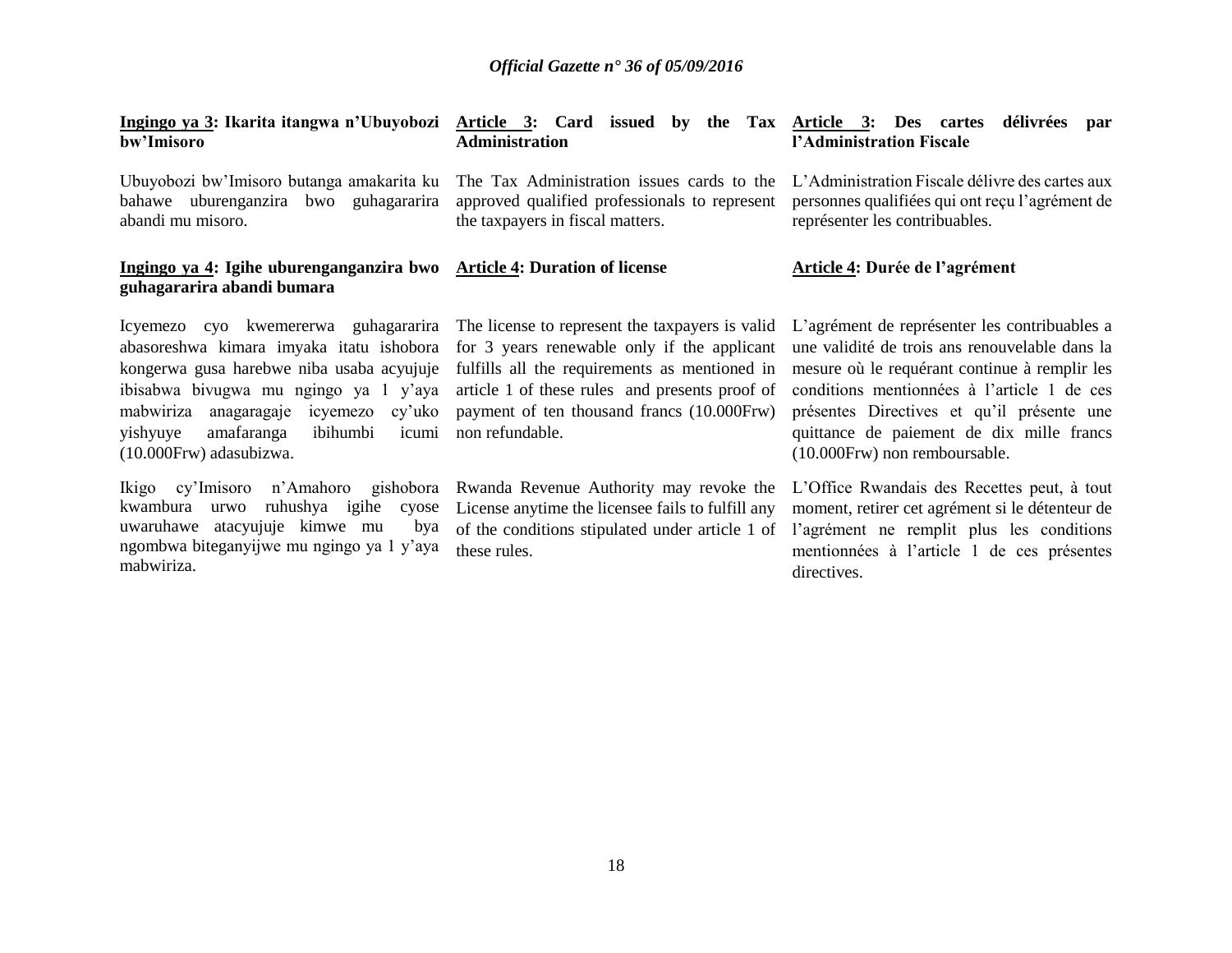| Imirimo<br>Ingingo<br>$ya = 5$ :<br>n'abahagararira abasoreshwa                                                                                                                                                 | ikorwa Article 5: Duties of representatives                                                                                                                                                            | Article 5: Les fonctions des représentants<br>des contribuables                                                                                                                                                                       |
|-----------------------------------------------------------------------------------------------------------------------------------------------------------------------------------------------------------------|--------------------------------------------------------------------------------------------------------------------------------------------------------------------------------------------------------|---------------------------------------------------------------------------------------------------------------------------------------------------------------------------------------------------------------------------------------|
| Imirimo ikorwa n'abahagararira abasoreshwa Duties of representatives are as follows:<br>ni izi zikurikira:                                                                                                      |                                                                                                                                                                                                        | fonctions<br>représentants<br>Les<br>des<br>des<br>contribuables sont les suivantes:                                                                                                                                                  |
| - Gufasha umusoreshwa gukora ibaruramari;                                                                                                                                                                       | - Assist the taxpayer in daily management of - Assister le contribuable dans la gestion<br>books of accounts:                                                                                          | quotidienne de ses documents comptables;                                                                                                                                                                                              |
| - Gutegura no kugeza ku Kigo cy'Imisoro<br>n'Amahoro imenyesha musoro;                                                                                                                                          | - prepare and submit taxpayers tax declarations<br>to Tax Administration;                                                                                                                              | - préparer et déposer les déclarations fiscales<br>du contribuable à l'Administration Fiscale;                                                                                                                                        |
| Guhararira umusoreshwa mu igenzura<br>$\overline{\phantom{0}}$<br>ry'Imisoro no mu nzego z'ubujurire.                                                                                                           | - Represent the taxpayer in tax audits and<br>appeals.                                                                                                                                                 | - Représenter le contribuable au cours de la<br>vérification et au niveau d'appel.                                                                                                                                                    |
| Ingingo ya 6: Kwamburwa uburenganzira Article 6: Suspension of representation<br>bwo guhagararira abasoreshwa                                                                                                   |                                                                                                                                                                                                        | Article 6: Suspension de la représentation                                                                                                                                                                                            |
| Komiseri Mukuru ashobora kwaka uhagararira<br>abasoreshwa icyemezo cyo guhagararira<br>abasoreshwa mu gihe gishobora kugera ku<br>myaka itatu iyo yitwaye nabi cyangwa<br>vitesheje icyizere.                   | The Commissioner General may suspend the<br>right to represent the taxpayers for the period<br>of three years in case of misconduct or loss<br>confidence.                                             | Le Commissaire Général peut suspendre<br>pendant un délai n'excédant pas trois ans un<br>représentant des contribuables pour mauvaise<br>conduite ou perte de confiance.                                                              |
| Ingingo ya 7: Kujuririra Minisitiri                                                                                                                                                                             | <b>Article 7: Appeal to the Minister</b>                                                                                                                                                               | Article 7: Recours auprès du Ministre                                                                                                                                                                                                 |
| Uwambuwe uburenganzira bwo guhagararira<br>abasoreshwa ashobora kujuririra Minisitiri<br>ufite imari mu nshingano ze mu gihe kitarenze<br>iminsi 15 kibarwa uhereye igihe yashyikirijwe<br>ibaruwa imuhagarika. | The person denied of the right to represent the<br>taxpayers may appeal to the Minister with<br>finance in his attribution within 15 days<br>counted from the date of receipt of suspension<br>letter. | Le représentant des contribuables suspendu<br>peut introduire un recours contre cette<br>suspension auprès du Ministre ayant les<br>finances dans ses attributions dans un délai de<br>quinze (15) jours à compter de la réception de |

la lettre de suspension.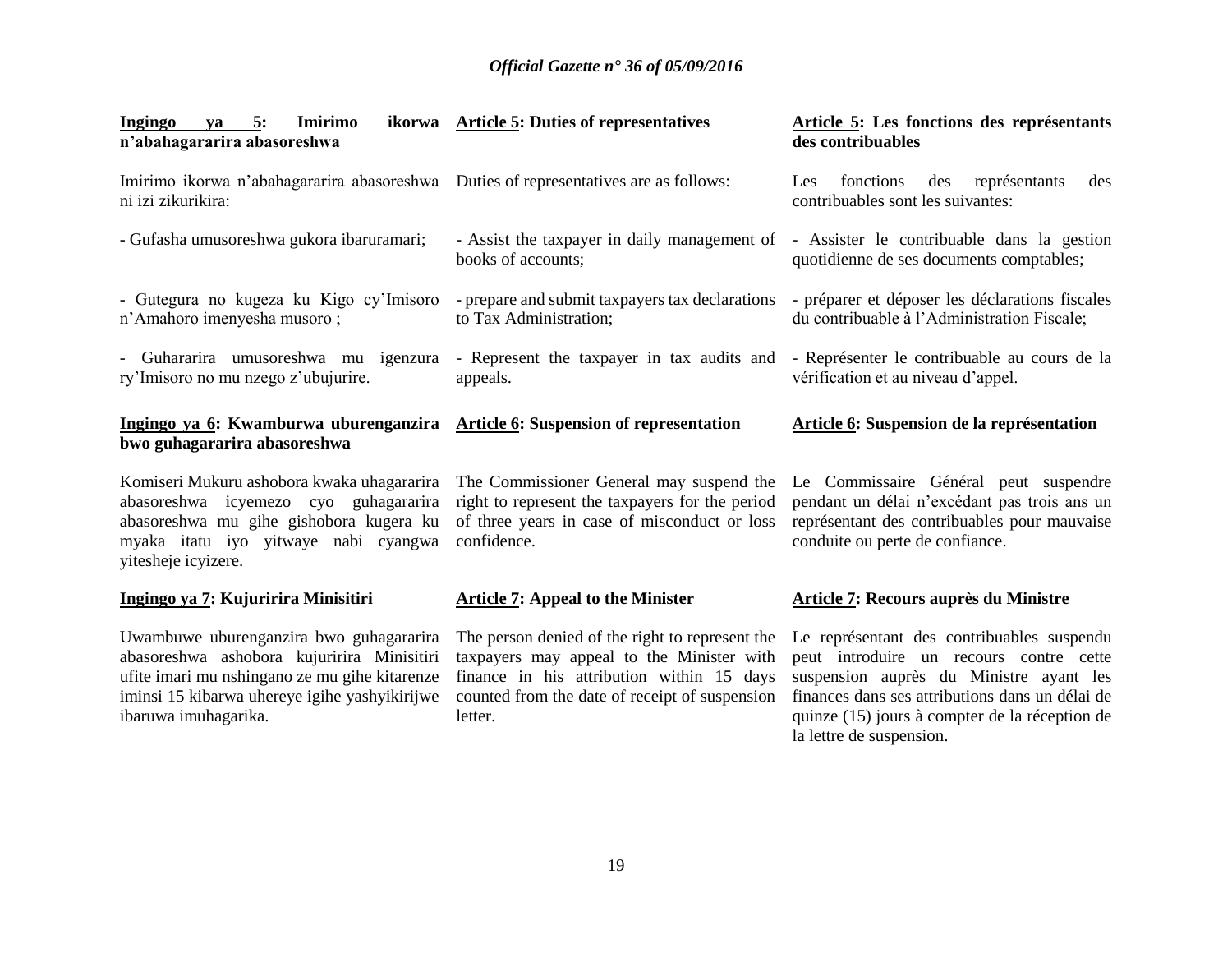| Ingingo ya 8:<br>Ivanwaho<br>z'amabwiriza<br>zinyuranyije<br>n'aya<br>mabwiriza | ry'ingingo $Article 8$ : Repealing provision                                                                                                                      | <b>Article 8: Disposition abrogatoire</b>                                                                           |
|---------------------------------------------------------------------------------|-------------------------------------------------------------------------------------------------------------------------------------------------------------------|---------------------------------------------------------------------------------------------------------------------|
| Amabwiriza yose abanziriza<br>anyuranyije nayo avanyweho.                       | aya kandi All previous rules contrary to these rules are<br>hereby abrogated.                                                                                     | Toutes les directives antérieures contraires aux<br>présentes directives sont abrogées.                             |
| Ingingo ya 9: Igihe amabwiriza atangira Article 9: Commencement<br>gukurikizwa  |                                                                                                                                                                   | <b>Article 9: Entrée en vigueur</b>                                                                                 |
| yatangarijweho mu igazeti ya Leta ya<br>Repubulika y'u Rwanda.                  | Aya mabwiriza atangira gukurikizwa ku munsi These Rules come into force on the date of<br>their publication in the Official Gazette of the<br>Republic of Rwanda. | Ces directives entrent en vigueur le jour de leur<br>publication au Journal Officiel de la<br>République du Rwanda. |
| Kigali, ku wa 08/08/2016                                                        | Kigali, on 08/08/2016                                                                                                                                             | Kigali, le 08/08/2016                                                                                               |
| Komiseri Mukuru w'Ikigo cy'Imisoro<br>n'Amahoro                                 | <b>Commissioner General of Rwanda</b><br><b>Revenue Authority</b>                                                                                                 | <b>Commissaire Général de l'Office Rwandais</b><br>des Recettes                                                     |
| $(s\acute{e})$<br><b>TUSABE Richard</b>                                         | $(s\acute{e})$<br><b>TUSABE Richard</b>                                                                                                                           | $(s\acute{e})$<br><b>TUSABE Richard</b>                                                                             |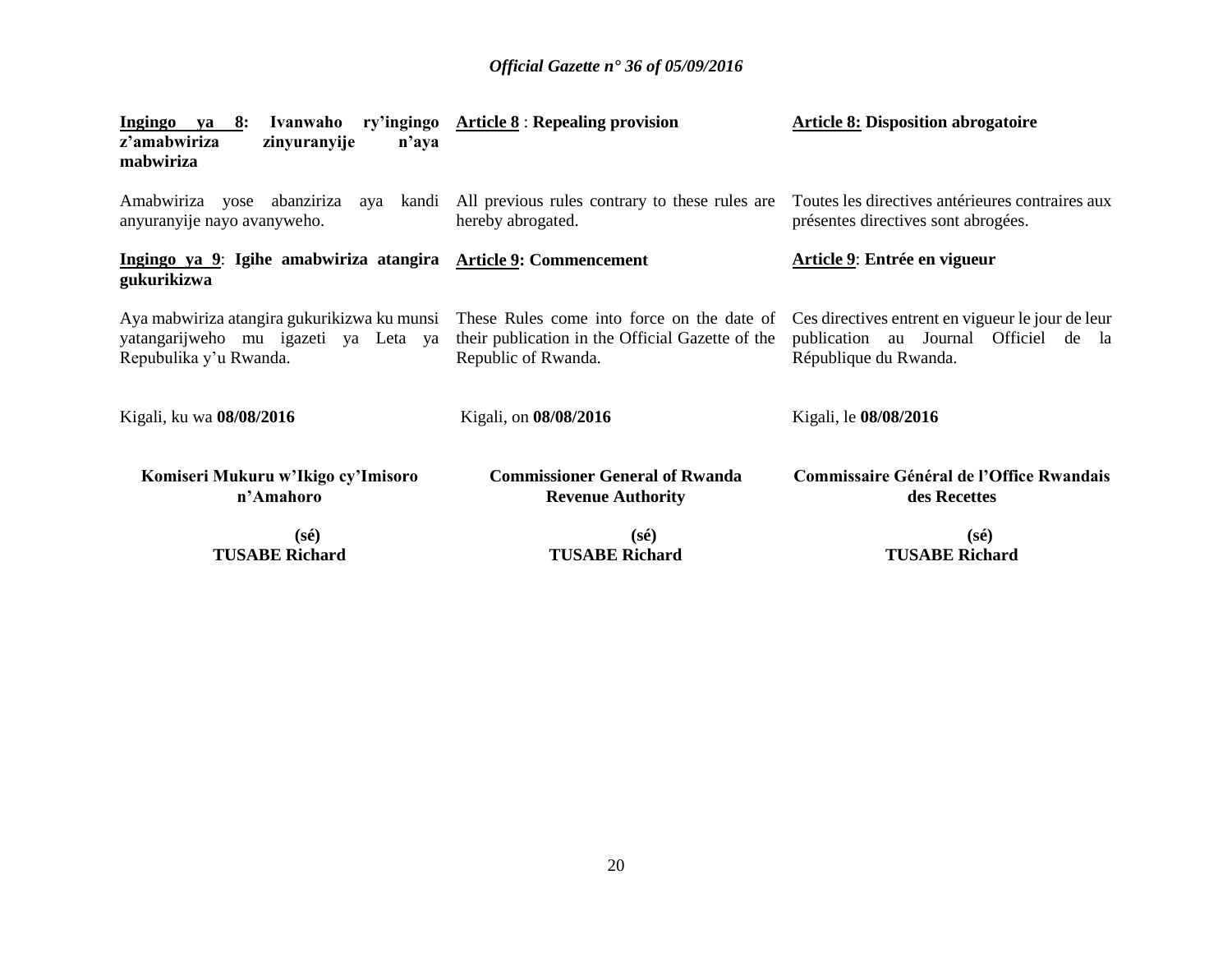**ITEKA RYA MINISITIRI N<sup>o</sup>1787/08.25 RYO KUWA 09/08/2016 RITANGA UBURENGANZIRA BWO GUHINDURA AMAZINA NAMES**

**MINISTERIAL ORDER N<sup>o</sup> 1787/08.25 OF 09/08/2016 AUTHORISING CHANGE OF**

#### **ARRETE MINISTERIEL N<sup>o</sup> 1787/08.25 DU 09/08/2016 PORTANT AUTORISATION DE CHANGEMENT DE NOMS**

#### **ISHAKIRO**

#### **TABLE OF CONTENTS**

**Ingingo ya mbere**: Uburenganzira bwo guhindura amazina

**Article One**: Authorization to change names

**Article 2**: Duration for changing in the civil

**Article premier:** Autorisation de changement de noms

**Article 2**: Délai de changement au registre

**TABLE DES MATIERES**

**Ingingo ya 2:** Igihe cyo guhinduza mu gitabo cy'irangamimerere

**Ingingo ya 3**: Igihe iteka ritangira gukurikizwa

**Article 3**: Commencement

Registry

**Article 3**: Entrée en vigueur

de l.état civil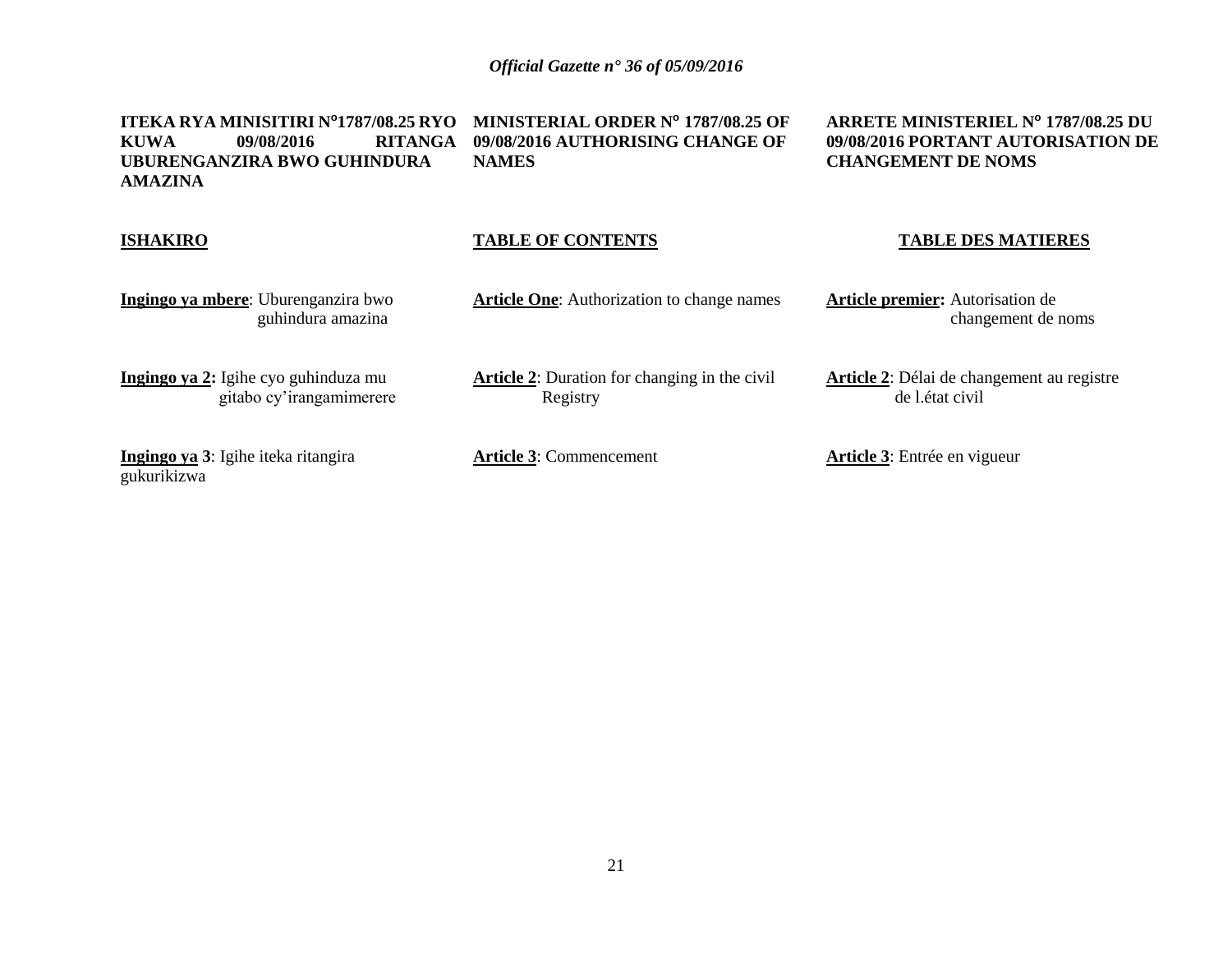#### **ITEKA RYA MINISITIRI N<sup>o</sup> 1787/08.25 RYO KUWA 09/08/2016 RITANGA UBURENGANZIRA BWO GUHINDURA AMAZINA MINISTERIAL ORDER N<sup>o</sup> 1787/08.25 OF 09/08/2016 AUTHORISING CHANGE OF NAMES**

#### **Minisitiri w'Ubutabera/ Intumwa Nkuru ya Leta;**

**The Minister of Justice/ Attorney General;**

#### **ARRETE MINISTERIEL N<sup>o</sup> 1787/08.25 DU 09/08/2016 PORTANT AUTORISATION DE CHANGEMENT DE NOMS**

# **Le Ministre de la Justice/ Garde des Sceaux;**

Ashingiye ku Itegeko Nshinga rya Repubulika y'u Rwanda ryo mu 2003 ryavuguruwe mu 2015, cyane cyane mu ngingo zaryo iya 121n'iya 122;

Ashingiye ku Itegeko n<sup>o</sup> 42/1988 ryo kuwa 27 Ukwakira 1988 rishiraho Interuro y'Ibanze n'Igitabo cya mbere cy'urwunge rw'amategeko Mbonezamubano, cyane cyane mu ngingo zaryo kuva kuya 65 kugeza kuya 71;

Ashingiye ku Iteka rya Perezida n<sup>o</sup> 27/01 ryo kuwa 18/07/2004 rigena amwe mu mateka y'Abaminisitiri yemezwa atanyuze mu Nama y'Abaminisitiri, cyane cyane mu ngingo yaryo ya mbere;

Ashingiye ku Iteka rya Minisitiri n° 019/17 ryo kuwa 05/12/2001 rihindura Iteka rya Minisitiri n <sup>o</sup>097/05 ryo kuwa 25/03/1992 rishyiraho umubare w'amafaranga atangwa n'abashaka guhinduza amazina yabo n'uburyo yakirwa, cyane cyane mu ngingo yaryo ya mbere.

Articles 121 and 122;

Pursuant to Law nº 42/1988 of 27 October 1988, establishing the preliminary Title and Volume One of the Civil Code, especially in Articles 65 to 71,

Pursuant to the Presidential Order nº 27/01 of 18/07/2004, determining certain Ministerial Orders which are adopted without consideration by the Cabinet, especially in Article One;

Pursuant to the Ministerial Order nº 019/17 of 05/12/2001, modifying Ministerial order  $n^{\circ}$ 097/05 of 25/03/1992, establishing the amount of fees to be paid for altering names and modalities for their collection, especially in Article One;

Pursuant to the Constitution of the Republic of Vu la Constitution de la République du Rwanda Rwanda of 2003 revised in 2015, especially in de 2003 révisée en 2015, spécialement en ses articles 121 et 122;

> Vu la Loi n<sup>o</sup> 42/1988 du 27 octobre 1988 instituant le Titre Préliminaire et le Livre Premier du Code Civil, spécialement en ses articles de 65 á 71;

> Vu l'Arrêté Présidentiel nº 27/01 du 18/07/2004 déterminant certains arrêtés Ministériels qui ne sont pas adoptés par le Conseil des Ministres, spécialementen son article premier;

> Vu l'Arrêté Ministériel n<sup>o</sup> 019/17 du 05/12/2001 modifiant l'Arrêté Ministériel nº 097/05 du 25/03/1992 portant fixation du montant des frais relatifs au changement de noms ou prénoms ainsi que les modalités de leur perception, spécialement en son article premier;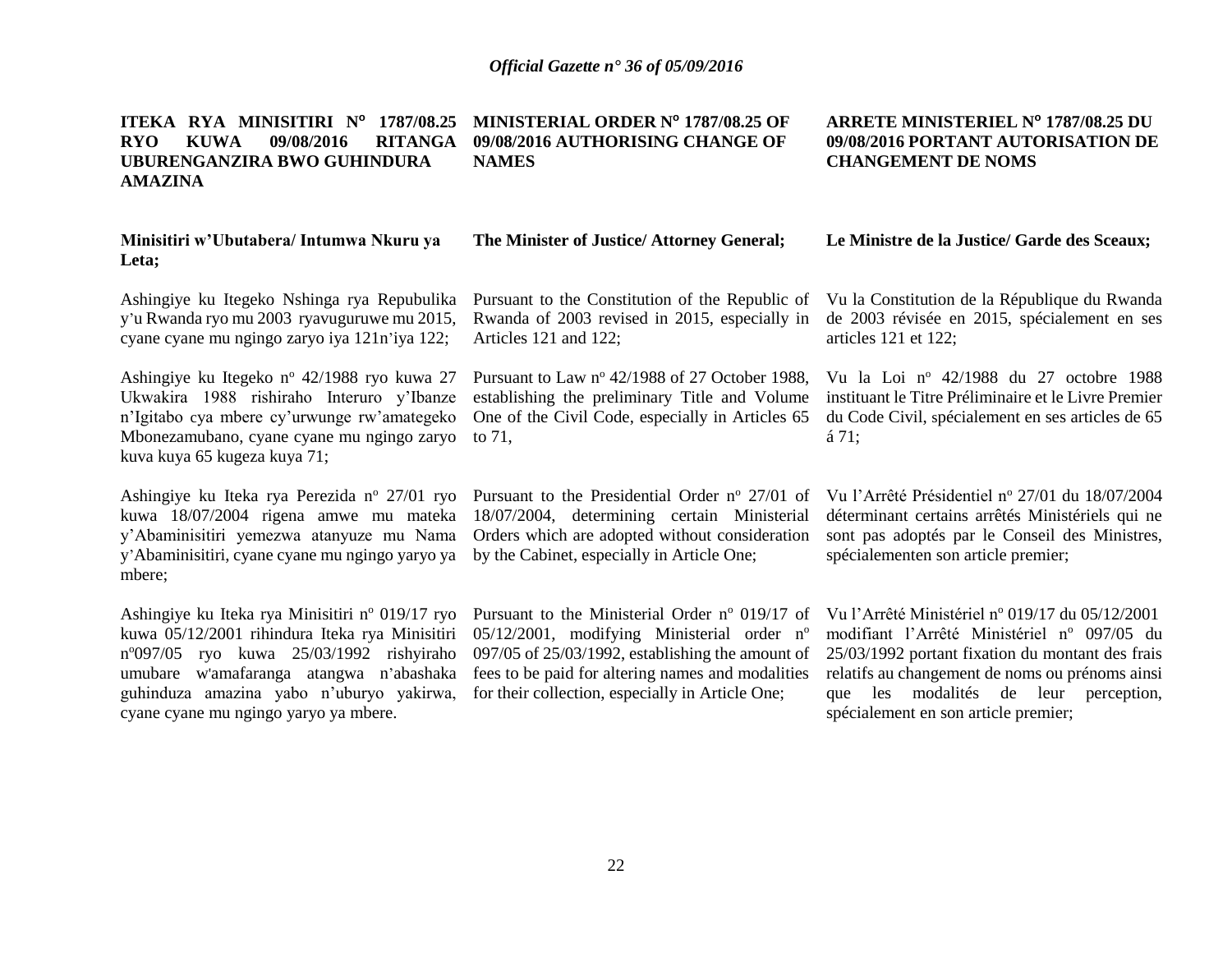|                                         |                                          | Abisabwe na Bwana NDAYISABYE Juvenal On request lodged by Mr. NDAYISABYE Sur requête de Monsieur NDAYISABYE |
|-----------------------------------------|------------------------------------------|-------------------------------------------------------------------------------------------------------------|
| mu ibaruwa ye yakiriwe kuwa 21/03/2016; | <b>Juvenal</b> receved on $21/03/2016$ ; | <b>Juvenal</b> reçue le $21/03/2016$ ;                                                                      |

#### **ATEGETSE:**

#### **Ingingo ya mbere**: **Uburenganzira bwo guhindura amazina**

Bwana **NDAYISABYE Juvenal** utuye mu Mudugudu wa Nyarunazi, Akagari ka Cyabusheshe, Umurenge wa Gitoki, Akarere ka Gatsibo, mu Ntara y'Iburasirazuba, ahawe uburenganzira bwo gusimbuza izina rye replacing it by **Giovanni** to become ry'ingereka **Juvenal,** akarisimbuza izina **Giovanni** akitwa **NDAYISABYE Giovanni** mu gitabo cy'irangamimerere kirimo inyandiko ye y'ivuka.

#### **Ingingo ya 2: Igihe cyo guhinduza mu gitabo cy'irangamimerere**

Bwana **NDAYISABYE Juvenal** ahawe uburenganzira bwo gusimbuza izina ye NDAYISABYE Juvenal akitwa **NDAYISABYE Giovanni** mu gitabo cy'irangamimerere mu gihe cy'amezi atatu (3) uhereye ku munsi iri teka ritangarijweho mu Igazeti ya Leta ya Repubulika y'u Rwanda.

#### **Ingingo ya 3: Igihe iteka ritangira gukurikizwa**

Iri teka ritangira gukurikizwa ku munsi ryatangarijweho mu Igazeti ya Leta ya Repubulika y'u Rwanda.

#### **HEREBY ORDERS**:

#### **Article one**: **Authorization to change names**

Nyarunazi Village, Cyabusheshe Cell, Gitoki Sector, Gatsibo District in Eastern Province, is authorized to replace his first name Juvenal in status containing his birth certificate.

# **registry**

Mr. **NDAYISABYE Juvenal** is authorized to change his names NDAYISABYE Juvenal to become **NDAYISABYE Giovanni** in the civil registry containing his birth certificate within three months (3) commencing from the date of publication of this order in the Official Gazette of the Republic of Rwanda.

#### **Article 3: Commencement**

Republic of Rwanda.

#### **ARRETE**:

#### **Article premier: Autorisation de changement de noms**

Mr. **NDAYISABYE Juvenal** domiciled in Monsieur **NDAYISABYE Juvenal** Domicilié **NDAYISABYE Giovanni** in the registry of civil **NDAYISABYE Giovanni** dans le registre de dans Nyarunazi,la Cellule de Cyabusheshe, Secteur de Gitoki, District de Gatsibo, dans la Province de l'Est, est autorisé á remplacer son nom de Juvenal par **Giovanni** pour être appelé l'état civil contenant son acte de naissance.

#### **Article 2: Deadline for changing in the civil Article 2: Délai de changement au registre de l'état civil**

Monsieur **NDAYISABYE Juvenal** est autorisé á changer ses noms NDAYISABYE Juvenal pour être appelé **NDAYISABYE Giovanni** dans le registre de l'état civil contenant son acte de naissance dans un délai de trois mois (3) á partir de la publication du présent arrêté au Journal Officiel de la République du Rwanda.

#### **Article 3: Entrée en vigueur**

This Order shall come into force on the date of its Le présent arrêté entre en vigueur le jour de sa Publication in the Official Gazette of the publication au Journal Officiel de la République du Rwanda.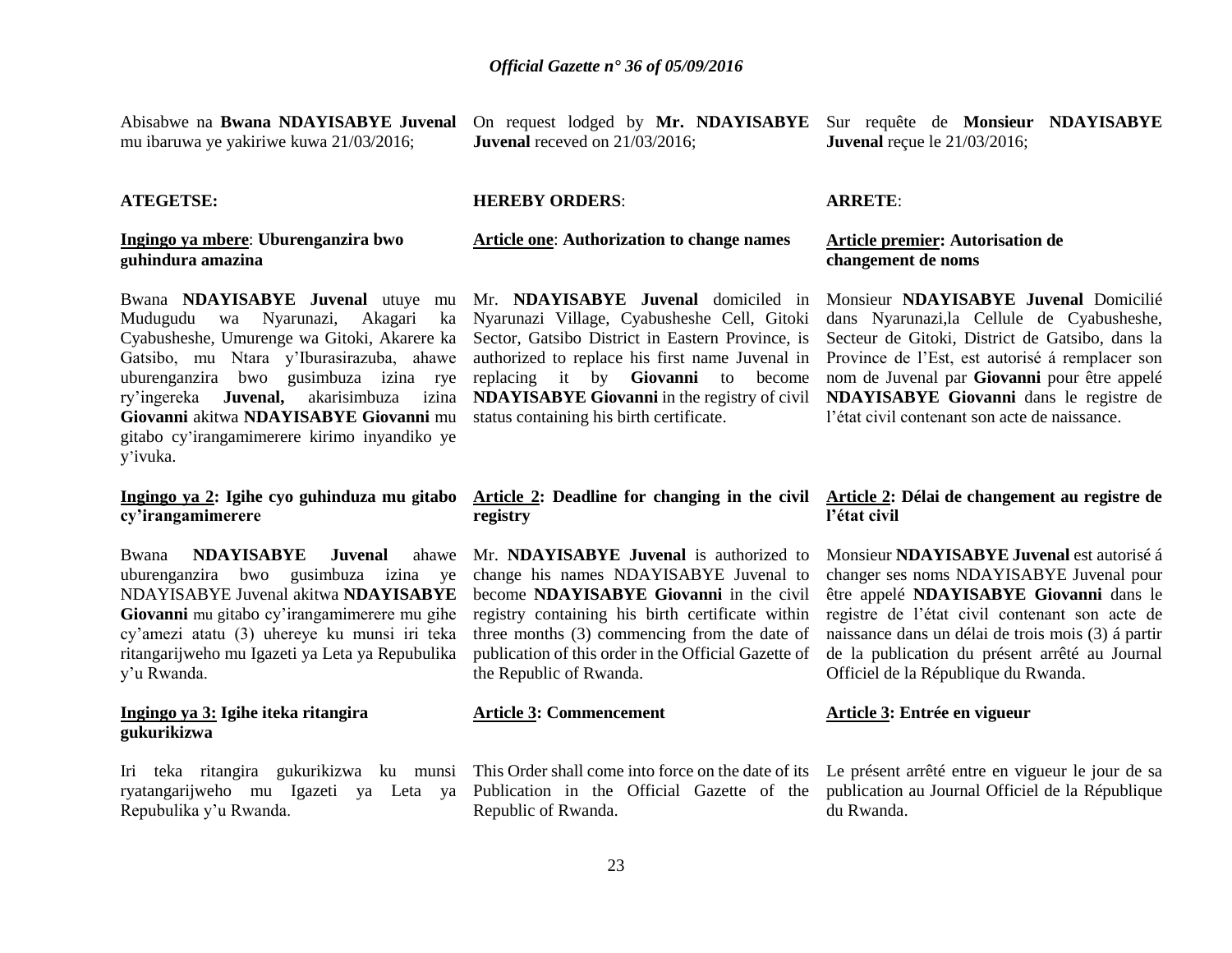Kigali, ku wa **09/08/2016**

Kigali, on **09/08/2016**

Kigali, le **09/08/2016**

**(sé) BUSINGYE Johnston** Minisitiri w'Ubutabera/ Intumwa Nkuru ya Leta

**(sé) BUSINGYE Johnston** Minister of Justice/ Attorney General

**Bibonywe kandi bishyizweho Ikirango cya Repubulika:**

**Seen and sealed with the Seal of the Republic:**

**(sé)**

**BUSINGYE Johnston** Ministre de la Justice/ Garde des Sceaux

**Vu et scellé du Sceau de la République:**

**(sé) BUSINGYE Johnston** Minisitiri w'Ubutabera/ Intumwa Nkuru ya Leta

**(sé) BUSINGYE Johnston** Minister of Justice/ Attorney General

**(sé) BUSINGYE Johnston** Ministre de la Justice/ Garde des Sceaux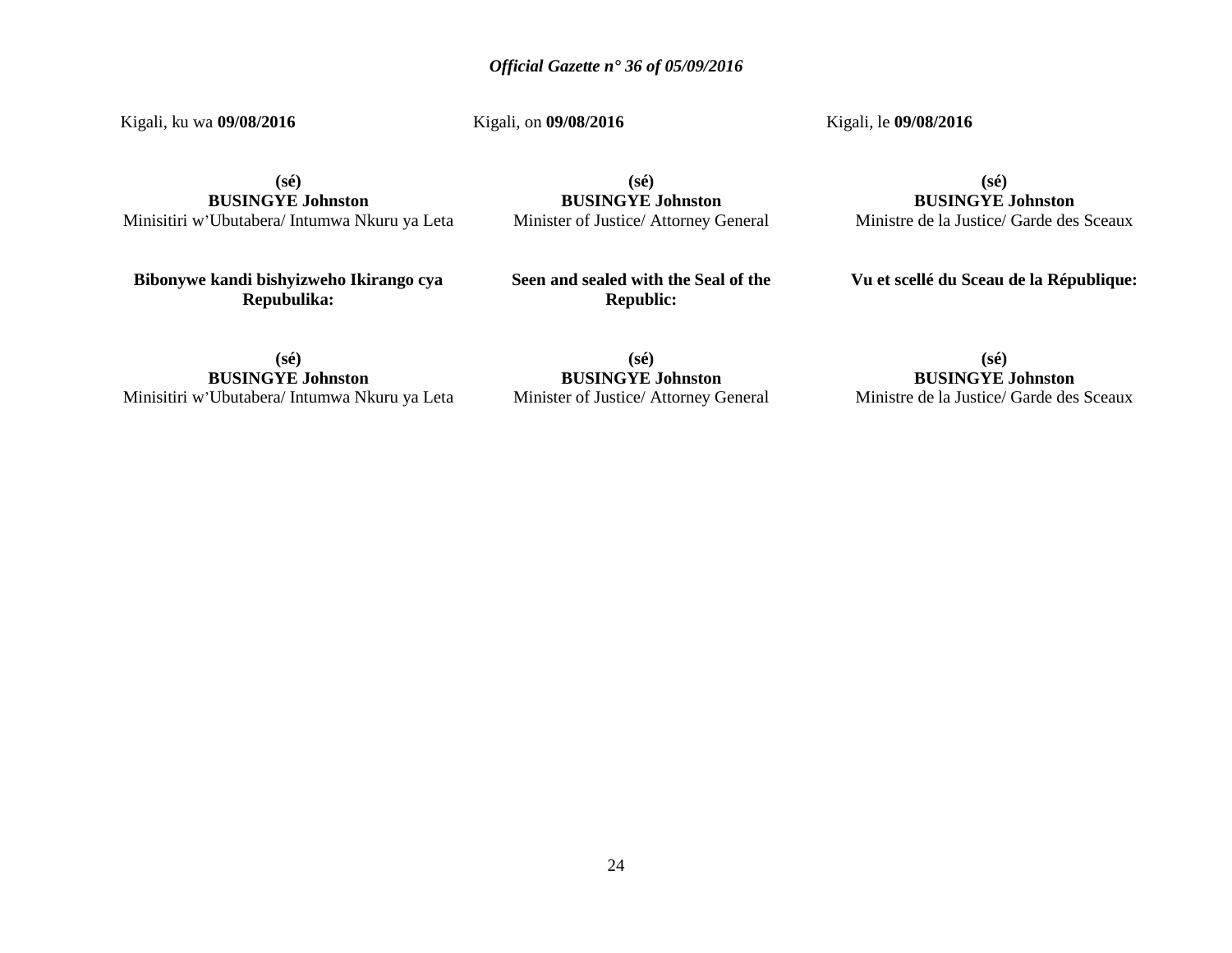# **INGINGO Z'INGENZI Z'URWANDIKO RWA MUKANKUNDIYE LANGUIDA RUSABA GUHINDURA AMAZINA**

Uwitwa **MUKANKUNDIYE Languida** utuye mu Mudugudu wa Rurembo, mu Kagari ka Kibuye, Umurenge wa Bwishyura, Akarere ka Karongi, mu Ntara y'Iburengerazuba, yasabye kwemererwa guhindura amazina ye, izina Languida akarisimbuza Rachel, maze akitwa **MUKANKUNDIYE Rachel** mu irangamimerere ye.

Impamvu atanga ni uko izina **Languida** yaritakaje ubwo yabatizwaga akaba umuyoboke w'idini ry'Abadivantisiti b'Umunsi wa Karindwi kuva mu mwaka wa 2000 ubwo yabatijwe akitwa **Rachel.**

Indi mpamvu ni uko nyuma y'icyo gihe abana be bandikishije izina Rachel mu byangombwa byabo nk'izina ry'ingereka ry'umubyeyi wabo, ndetse akaba yarigeze no kuburana ikibanza ku mazina ya **MUKANKUNDIYE Rachel** akagitsindira ariko akaba ataragihabwa kuko atarasimbuza izina **Languida**, izina **Rachel** mu buryo bwemewe n'amategeko ngo ryandikwe mu irangamimerere ye.

Akaba asaba kwemererwa binyuze mu nzira zikurikije amategeko, guhindura amazina ye **MUKANKUNDIYE Languida** akayasimbuza **MUKANKUNDIYE Rachel** mu gitabo cy'irangamimerere kirimo inyandiko ye y'ivuka.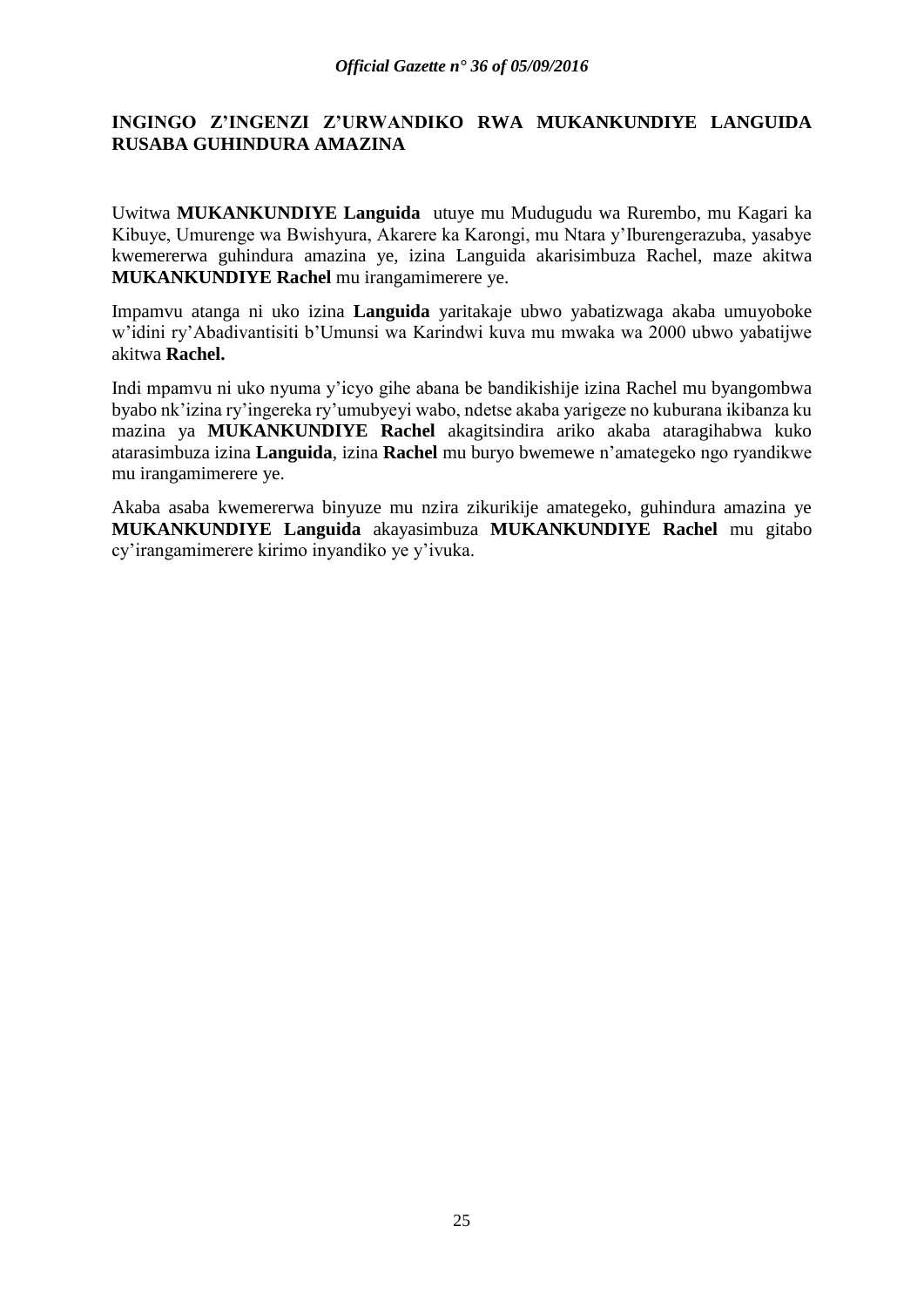### URUBANZA RC 0274/14/TB/Kma **Urupapuro rwa 1**

**URUKIKO RW'IBANZE RWA KAGARAMA, RURI KU CYICARO CYARWO KAGARAMA, RUHABURANISHIRIZA MU RUHAME URUBANZA RW'IMBONEZAMUBANO, MU RWEGO RWA MBERE, RUCIYE MU RUHAME URUBANZA RC 0274/14/TB/Kma, MU BURYO BUKURIKIRA:**

**----------------------------------------------------------------------------------------------------------------**

# **ABABURANA:**

**UREGA:** AKAYEZU Pascasie Utuye mu Mudugudu Nunga I , Akagari ka Nunga, Umurenge wa Gahanga, Akarere ka Kicukiro, Umujyi wa Kigali washakanye na Ndacyayisenga Damas , Uhagarariwe na Me MUSIRIMU Jean Claude

# **UREGWA: ………………………..**

**IKIREGERWA:** Kwemeza cyangwa gutangaza ko Ndacyayisenga Damas yazimiye

# **I. IMITERERE Y'URUBANZA**

**1.** AKAYEZU Pascasie yatanze ikirego mu rukiko asaba ko urukiko rwatangaza ko NDACYAYISENGA Damas yazimiye kandi irengero rye rikaba ritazwi.

# **II. ISESENGURA RY'IKIBAZO KIGIZE URUBANZA**

- *Ku byerekeye kumenya niba NDACYAYISENGA Damas yarabuze aho yari atuye*
- **2.** Ingingo ya 25 y'itegeko no 42/1988 ryo kuwa 27 Ukwakira 1988 rishyiraho Interuro y'Ibanze n'Igitabo cya Mbere cy'Urwunge rw'Amategeko Mbonezamubano iteganya ko iyo umuntu yabuze aho atuye cyangwa aho aba nta gakuru ke kazwi kandi ntawe yasize mu bye, bavuga ko akiriho mu gihe cy'imyaka ibiri bahereye ku munsi baherukiraho amakuru yemeza ko akiriho. Iyo hari umuntu yasize mu bye, bavuga ko akiriho mu gihe cy'imyaka itanu; rero nubwo ibihe biteganyijwe n'ingingo ya 25 kugeza ku ya 28 z'Itegeko1988 no 42/1988 ryo kuwa 27 Ukwakira 1988 rishyiraho Interuro y'Ibanze n'Igitabo cya Mbere cy'Urwunge rw'Amategeko Mbonezamubano bitubahirijwe aho gutangaza ko Ndacyayisenga Damas yazimiye mu 2005 nyuma y'imyaka ibiri (2) cyangwa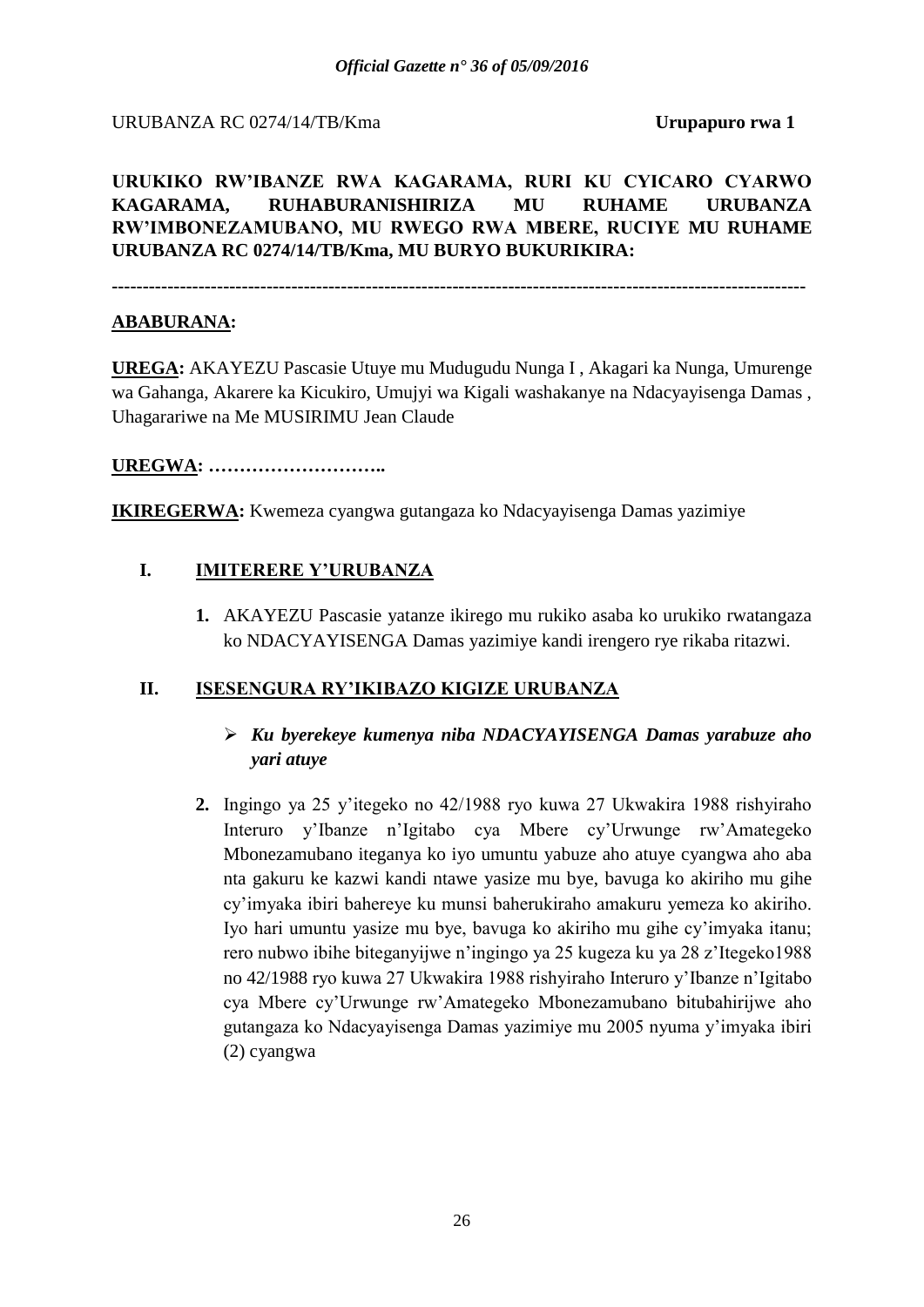# **Urupapuro rwa 2**

imyaka itanu (5) bigakorwa nyuma, rurasanga yarabuze aho yari atuye kuva muri 2005 nkuko aricyo gihe umuryango we uherukira inkuru ze nk'uko abagize umuryango babikoreye inyandiko kandi hakaba hashize igihe kingana gityo nta nkuru y'imvaho na busa ko akiriho, byemezwa kandi n'abatangabuhamya Musabyimana Marie Chantal, Uwambaje Alphonsine na Uwimbabazi Léonille, rurasanga uko kubura aho bari batuye ndetse nta gakuru ke nabusa umuryango we uheruka, bikaba bivuga ko yazimiye, hakaba hatazwi aho aherereye kugeza ubu, bityo urukiko rukaba rutangaje kuzimira kwa NDACYAYISENGA Damas wazimiye mu 2005.

- **3.** Ingingo ya 40 y'Itegeko rimaze kuvugwa yo ivuga ko Urubanza rw'ubuzimire rucibwa hashize umwaka ubuzimire bumenyeshejwe urukiko, kandi rutangazwa nk'uko biteganyijwe mu ngingo ya 39. Na none inyandiko mvaho y'urwo rubanza yohererezwa Minisitiri w'Ubucamanza akarutangaza.
- **4.** Kuba rero Akayezu Pascasie yaratanze ikirego kuwa 06/06/2014 iyi taliki ifatwa nk'aho aricyo gihe yamenyeshereje urukiko izimira ry'umugabo we; byumvikane ko rero umwaka umwe uteganywa mu ingingo imaze kuvugwa washize kuwa 06/06/2015, bityo rero akaba ari nta cyabuza uru rubanza gucibwa none kuwa 25/06/2015 maze inyandiko mvugo yarwo ikoherezwa Minisitiri w'Ubutabera ngo arutangaze.

# **III. ICYEMEZO CY'URUKIKO**

- **5. Rwemeje ko** NDACYAYISENGA Damas, mwene Barahira Evariste na Bagwaneza Pascasie, wavukiye Gahanga, mu karere ka Kicukiro, Umujyi wa Kigali, yazimiye muri 2005.
- **6. Rutegetse ko** amagarama y'uru rubanza angana n'amafaranga ibihumbi (25.000frw) yatanzwe na Akayezu Pascasie ahwanye n'ibyakozwe mu rubanza.

# **NI UKO RUKIJIJWE KANDI RUSOMEWE MU RUHAME KUWA 25/06/2015.**

**(sé) (sé) TUYISENGE Méthode KAYITESI Liliane UMWANDITSI UMUCAMANZA**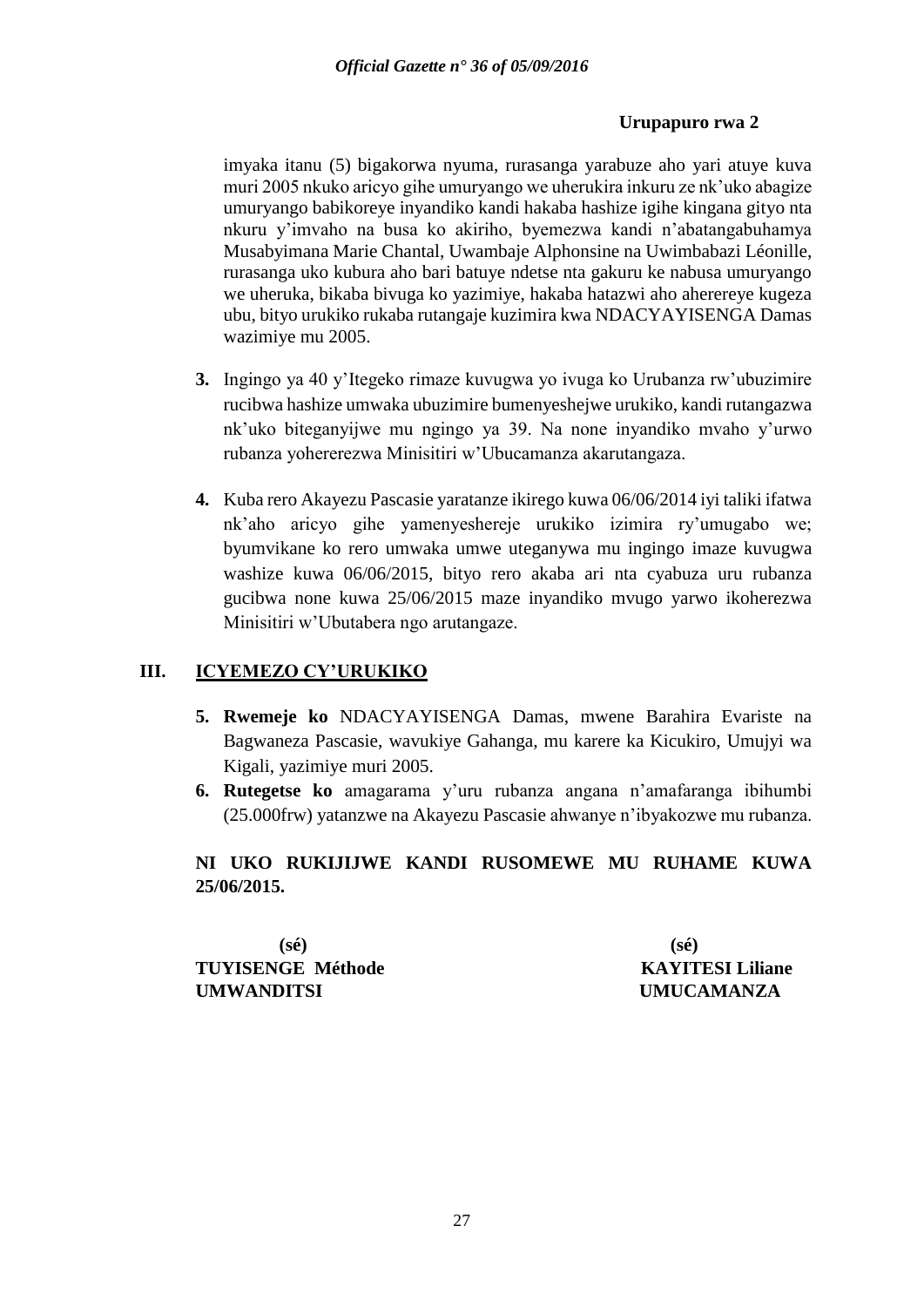# **ICYEMEZO CY'UBUZIMAGATOZI BW'UMURYANGO USHINGIYE KU IDINI N0 55/RGB/RGO/2016**

Dushingiye ku Itegeko nº 06/2012 ryo ku wa 17/02/2016 rigena imitunganyirize n'imikorere by'imiryango ishingiye ku idini, cyane cyane mu ngingo zaryo za 21 na 22;

Tumaze gusuzuma ubusabe bwawo tugasanga wujuje ibisabwa kugira ngo Umuryango ushingiye ku idini uhabwe ubuzimagatozi;

Duhaye ubuzimagatozi umuryango "**PEACE BAPTIST CHURCH**".

Bikorewe i Kigali, ku wa 17/05/2016

**(sé) Prof. SHYAKA Anastase Chief Executive Officer**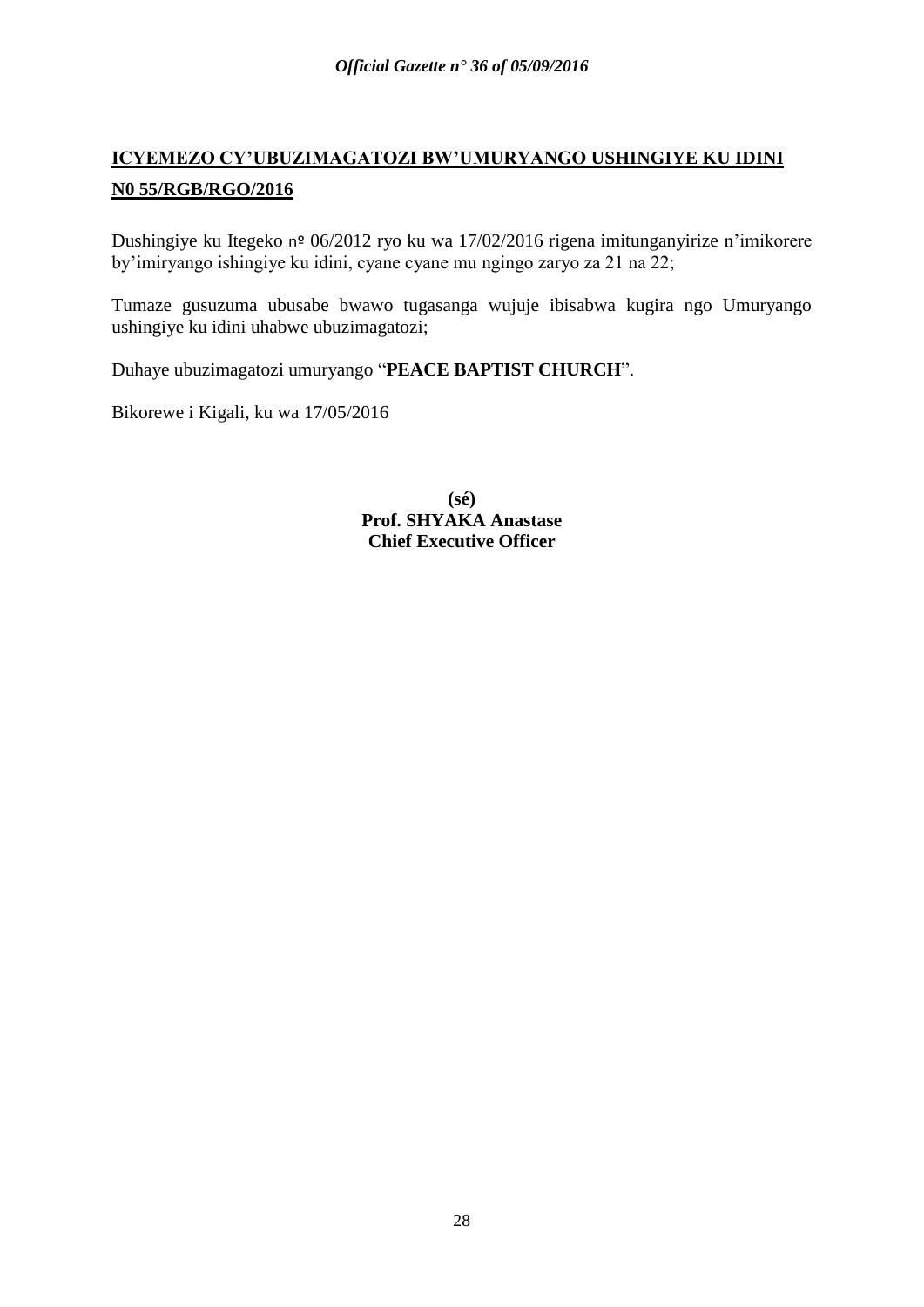#### **Annex**: **DETAILS OF THE LEGAL PERSONALITY FOR RELIGIOUS BASED ORGANIZATION**

**Name of Organization**: **PEACE BAPTIST CHURCH**

**Head Quarters/Address: BUGESERA DISTRICT** 

**The Legal Representative: HAKIZIMANA HEZEKIAS**

**Deputy Legal Representative: BIZIMANA JULES**

**Legal Personality Nᵒ 55/RGB/RBO issued by RWANDA GOVERNANCE BOARD**

**Date of issued: 17/05/2016**

**Type of Organization: RBO**

**Mission: Evangelism in accordance to the order Jesus gave**

**(sé) Prof. SHYAKA Anastase CEO / RGB**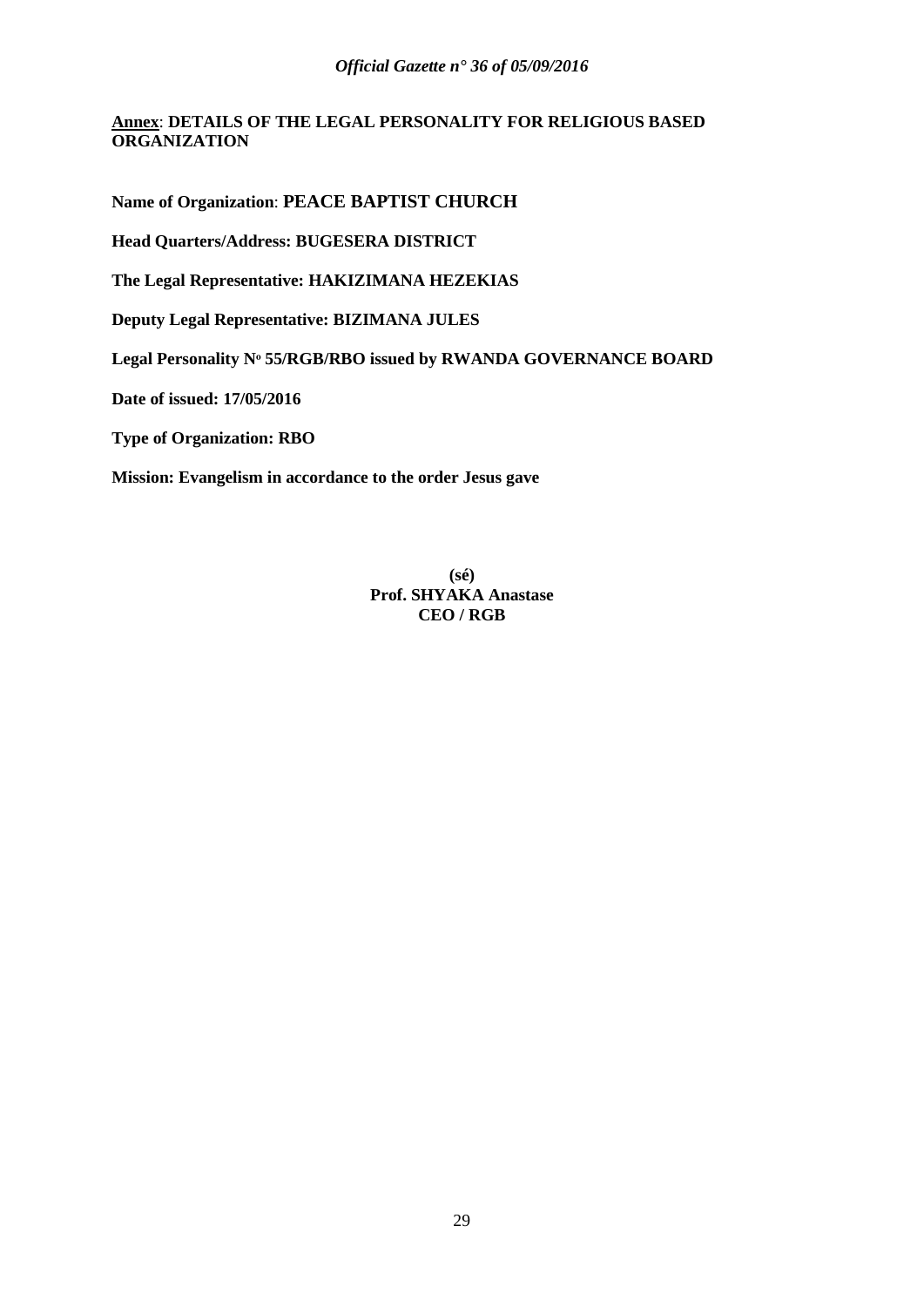# **ICYEMEZO CY'UBUZIMAGATOZI BW'UMURYANGO NYARWANDA UTARI UWA LETA N0 24/RGB/RGO/2015**

Dushingiye ku Itegeko n0 04/2012 ryo ku wa 17/02/2016 rigena imitunganyirize n'imikorere by'imiryango nyarwanda itari iya Leta, cyane cyane mu ngingo zaryo za 22 na 23;

Tumaze gusuzuma ubusabe bwawo tugasanga wujuje ibisabwa kugira ngo Umuryango nyarwanda utari uwa Leta uhabwe ubuzimazagatozi;

Duhaye ubuzimagatozi umuryango"**ASSOCIATION DES PARENTS POUR LA PROMOTION DE L'EDUCATION DES JEUNES (ASPEJ)".**

Bikorewe i Kigali, ku wa 08/09/2015

**(sé) Prof. SHYAKA Anastase Chief Executive Officer**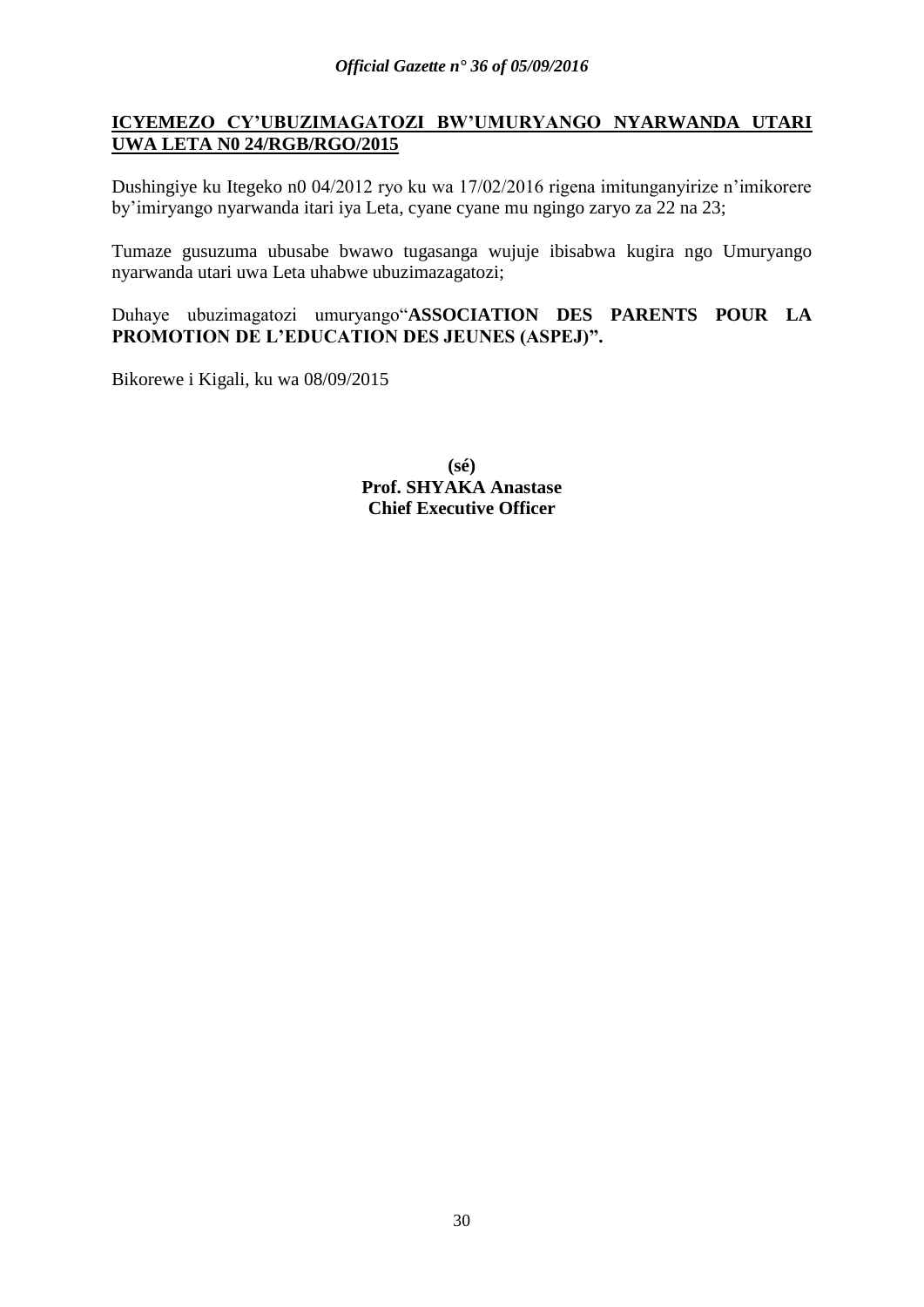#### **Annex**: **DETAILS OF THE LEGAL PERSONALITY FOR NATIONAL NON GOVERNMENTAL ORGANIZATION**

# **Name of Organization**: **ASSOCIATION DES PARENTS POUR LA PROMOTION DE L'EDUCATION DES JEUNES (AS.P.E.J)**

**Head Quarters/Address: RWAMAGANA DISTRICT** 

**The Legal Representative: RUTAREMARA VALENS**

**Deputy Legal Representative: KAMBANDA JOSEPH**

**Legal Personality Nᵒ 24/RGB/RBO/2015 issued by RWANDA GOVERNANCE BOARD**

**Date of issue: 08/09/2015**

**Type of Organization: NGO**

**Mission: TO PROMOTE EDUCATION AND CULTURE**

**(sé) Prof. SHYAKA Anastase CEO / RGB**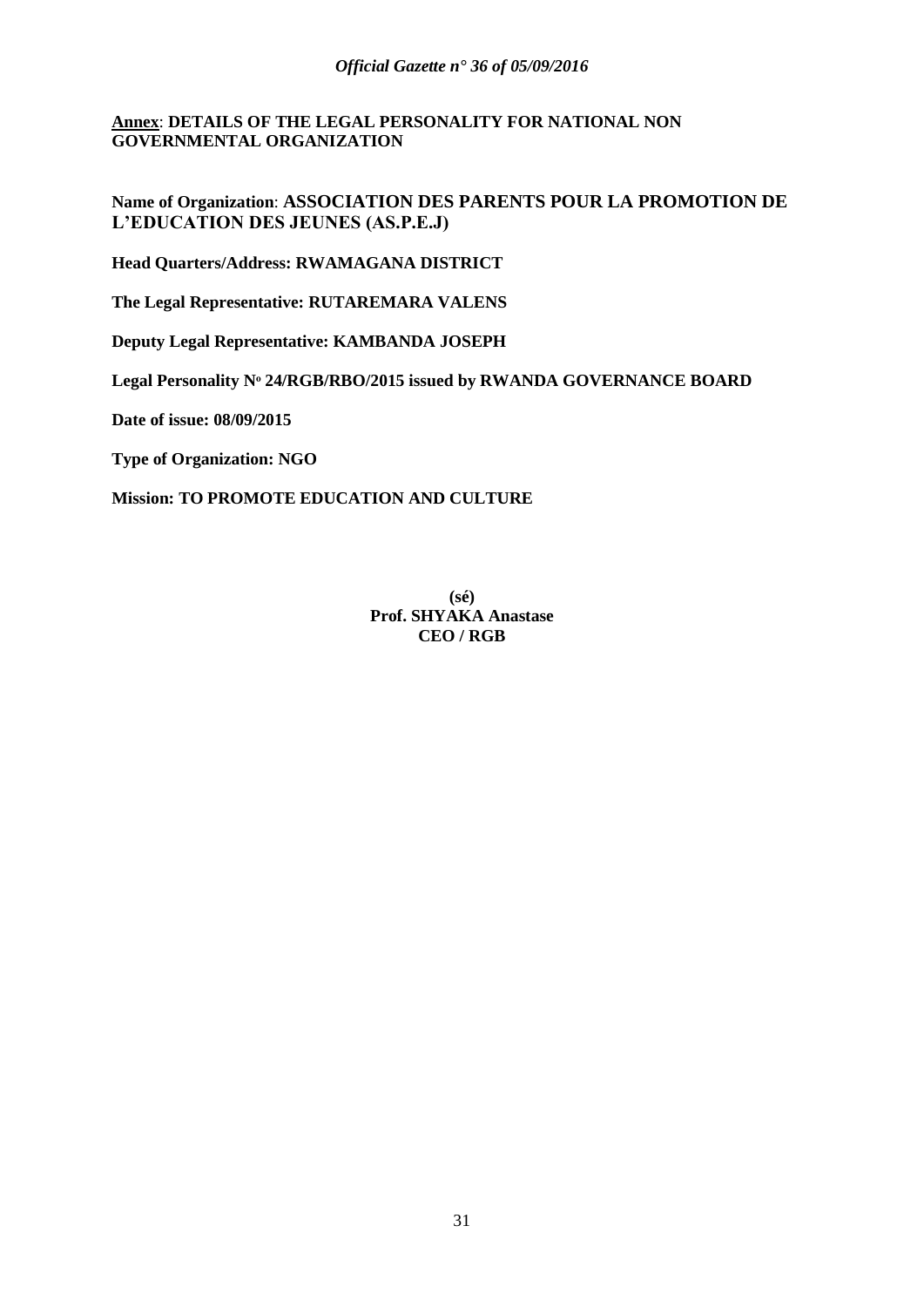# **ICYEMEZO CY'UBUZIMAGATOZI BW'UMURYANGO NYARWANDA UTARI UWA LETA N0 103/RGB/RGO/2016**

Dushingiye ku Itegeko n0 04/2012 ryo ku wa 17/02/2016 rigena imitunganyirize n'imikorere by'imiryango nyarwanda itari iya Leta, cyane cyane mu ngingo zaryo za 22 na 23;

Tumaze gusuzuma ubusabe bwawo tugasanga wujuje ibisabwa kugira ngo Umuryango nyarwanda utari uwa Leta uhabwe ubuzimazagatozi;

Duhaye ubuzimagatozi umuryango "**LOVE ACADEMY".**

Bikorewe i Kigali, ku wa 24/05/2016

**(sé) Prof. SHYAKA Anastase Chief Executive Officer**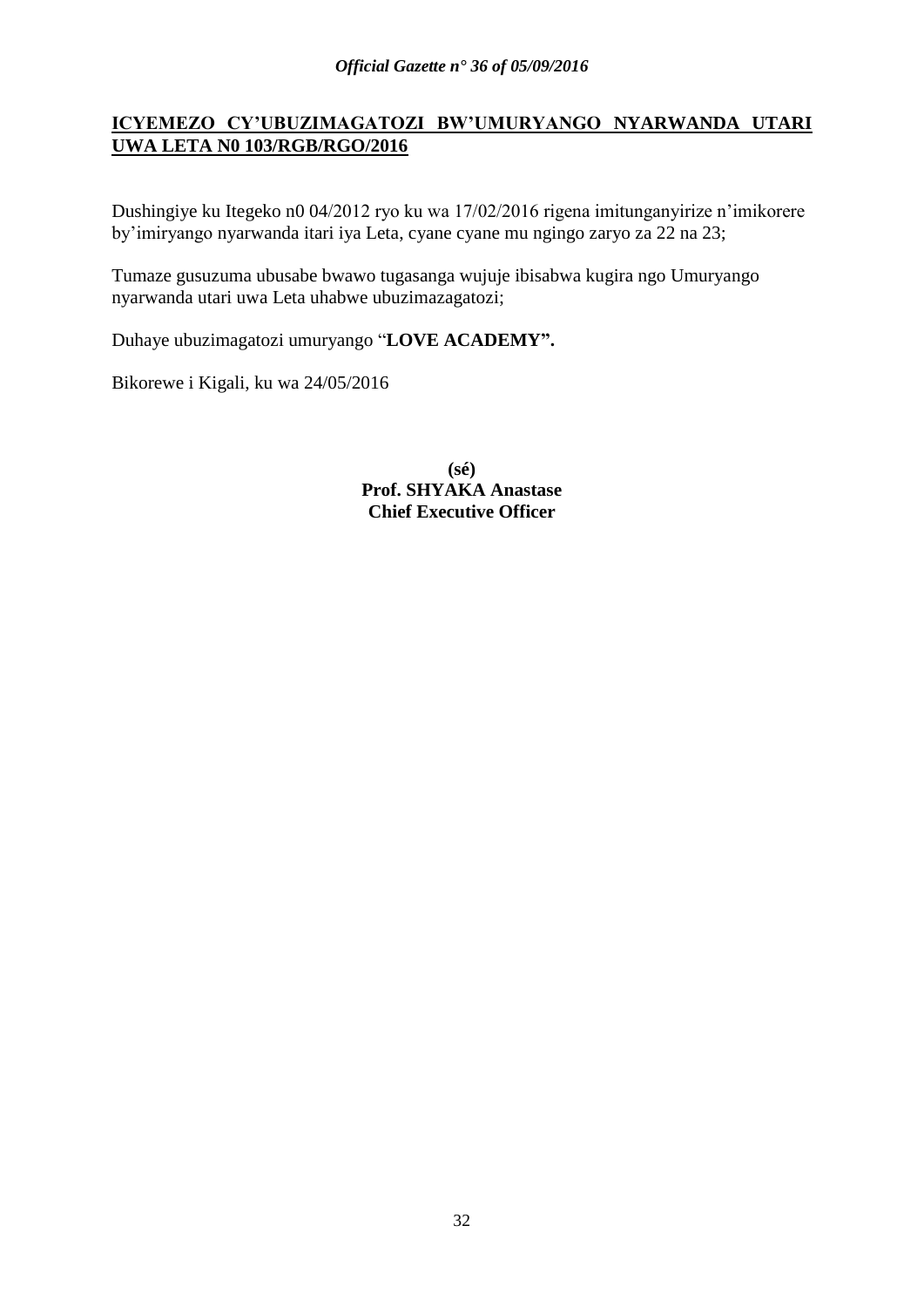#### **Annex**: **DETAILS OF THE LEGAL PERSONALITY FOR NATIONAL NON GOVERNMENTAL ORGANIZATION**

**Name of Organization**: **LOVE ACADEMY**

**Head Quarters/Address: MUHANGA DISTRICT** 

**The Legal Representative: MUKAYISENGA NAKATO Antoinette**

**Deputy Legal Representative: TUZATSINDA Joseph**

**Legal Personality Nᵒ 103/RGB/RBO/2016 issued by RWANDA GOVERNANCE BOARD**

**Date of issue: 24/05/2016**

**Type of Organization: NGO**

**Mission: TO PROMOTE EDUCATION** 

**(sé) Prof. SHYAKA Anastase CEO / RGB**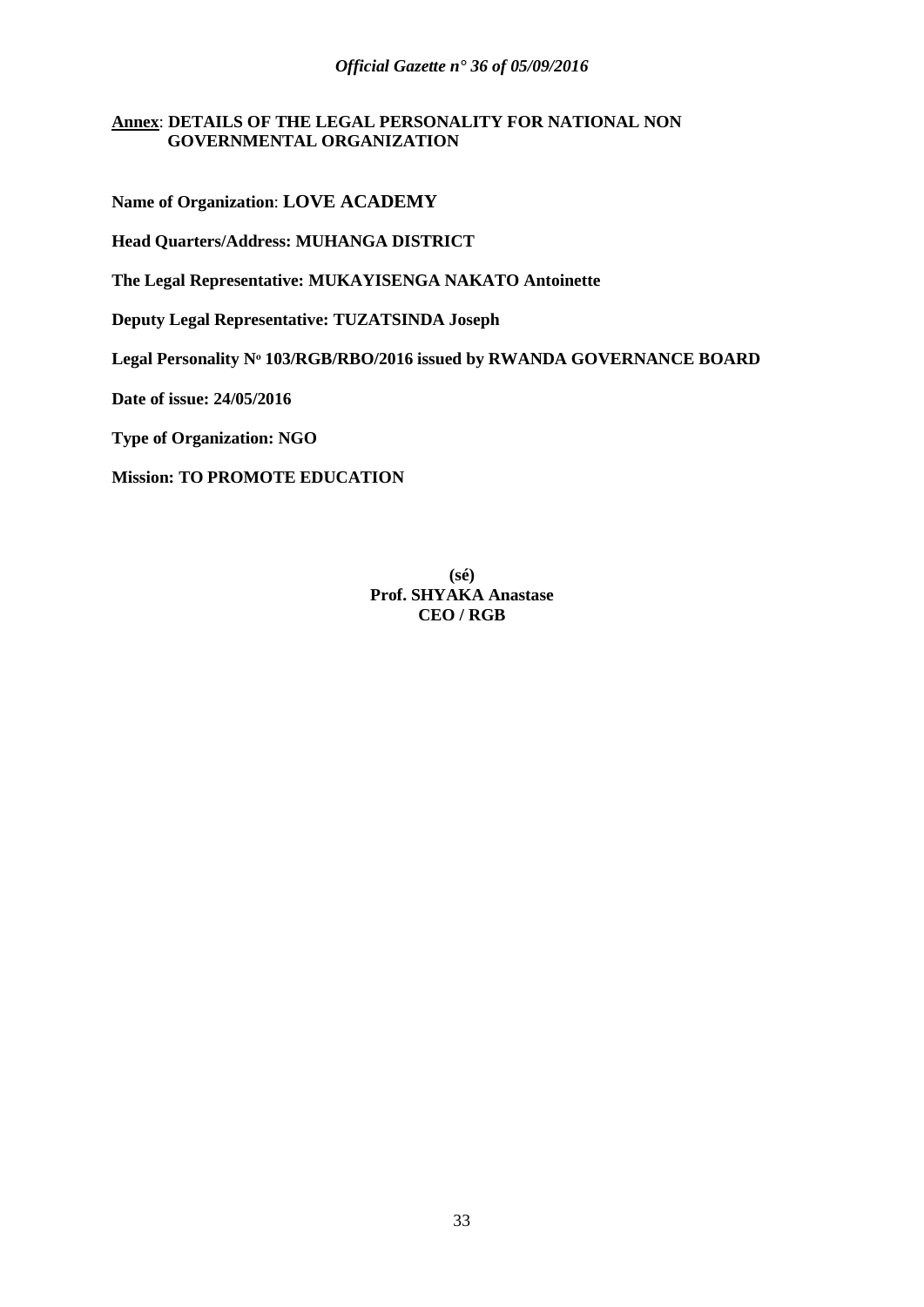# **CERTIFICATE OF COMPLIANCE**

This is to certify that **BENISHYAKA** is a Non-Governmental Organization legally operating in Rwanda granted legal personality  $n^{\circ}$  022/11 and has fulfilled all requirements for compliance with the new law number 04/2012 of 17/02/2012 governing the organization and the functioning of national non-governmental organizations.

This certificate is valid until the revised statutes are published in the Official Gazette of the Republic of Rwanda.

Done at Kigali, on 11/04/2013

**(sé) Prof. SHYAKA Anastase Chief Executive Officer / RGB**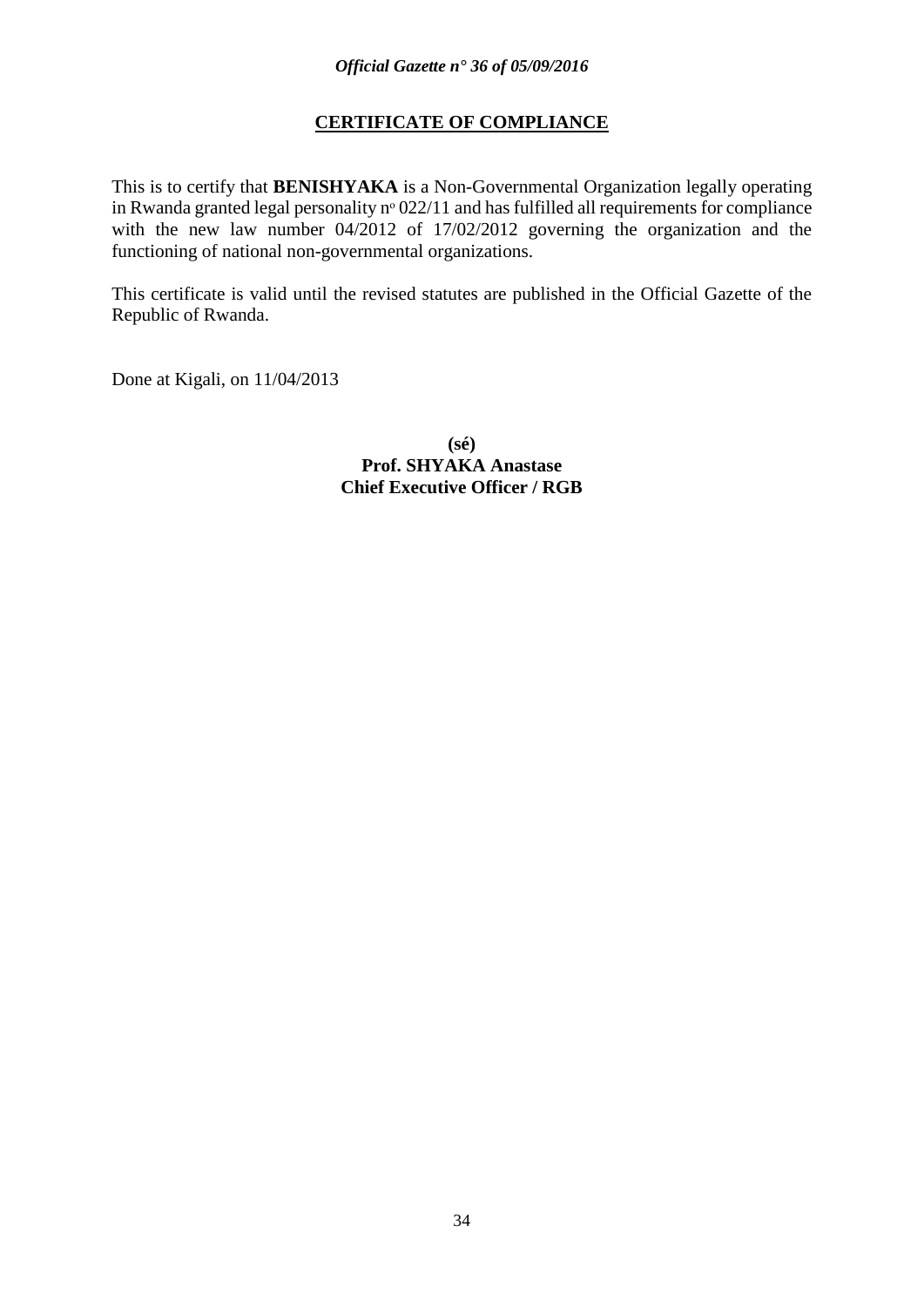# **Annex: DETAILS OF THE LEGAL PERSONALITY FOR NATIONAL NON GOVERNMENTAL ORGANISATION**

**Name of Organization: BENISHYAKA**

**Head Quarters /Address: GASABO DISTRICT** 

**The Legal Representative: ABATONI Jane Gatete**

**Deputy Legal Representative: BIRUNGI Josephine Winnie**

**Legal Personality Nᵒ022/11 issued by MINIJUST**

**Certificate of Compliance issued by RWANDA GOVERNANCE BOARD**

**Date of Issue: 11/04/2013**

**Type of Organization: NGO**

**Mission: SOCIAL PROTECTION**

**(sé) Prof. SHYAKA Anastase CEO / RGB**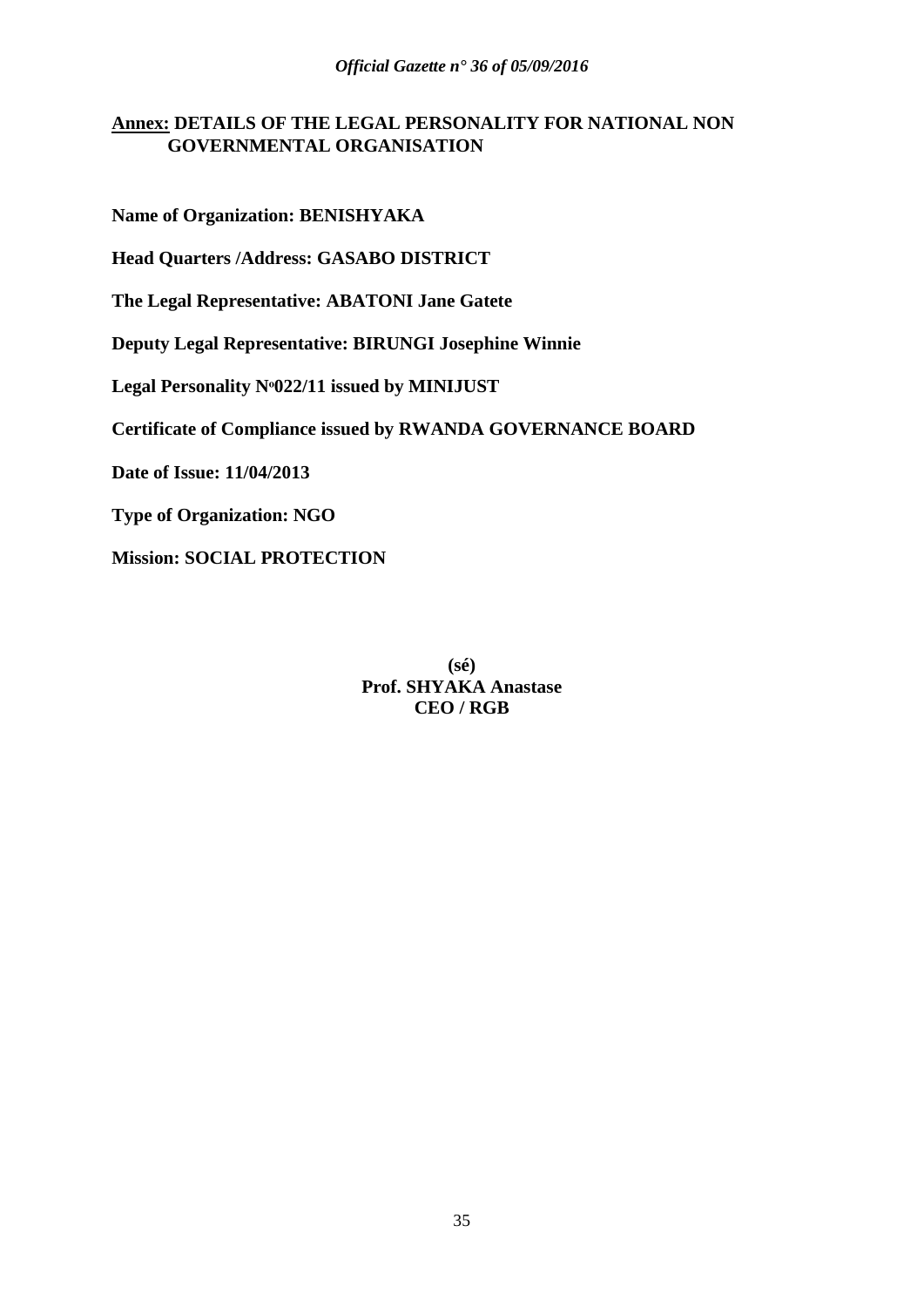# **ICYEMEZO N0 016/ RBO/2015 GIHA UBUZIMAGATOZI UMURYANGO "INSTITUT SECULIER DES OBLATES DU CHRIST-ROI/RWANDA"**

Twebwe, **Prof. SHYAKA Anastase,** Umuyobozi Mukuru w'Ikigo cy'Igihugu gishinzwe Imiyoborere;

Dushingiye ku itegeko nº 06/2012 ryo ku wa 17/02/2016 rigena imitunganyirize n'imikorere by'imiryango ishingiye ku idini, cyane cyane mu ngingo zaryo za 21 na 22;

Dushingiye kandi ku busabe bw'ubuzimagatozi bw'umuryango "**INSTITUT SECULIER DES OBLATES DU CHRIST-ROI/RWANDA";**

Tumaze kubona ko uyu muryango wujuje ibisabwa kugira ngo umuryango ushingiye ku idini uhabwe ubuzimagatozi nk'uko biteganywa n'Itegeko ryavuzwe hejuru;

# Duhaye ubuzimagatozi umuryango "**INSTITUT SECULIER DES OBLATES DU CHRIST-ROI/RWANDA".**

Bikorewe i Kigali, ku wa 02/07/2015

**(sé) Prof. SHYAKA Anastase Umuyobozi Mukuru**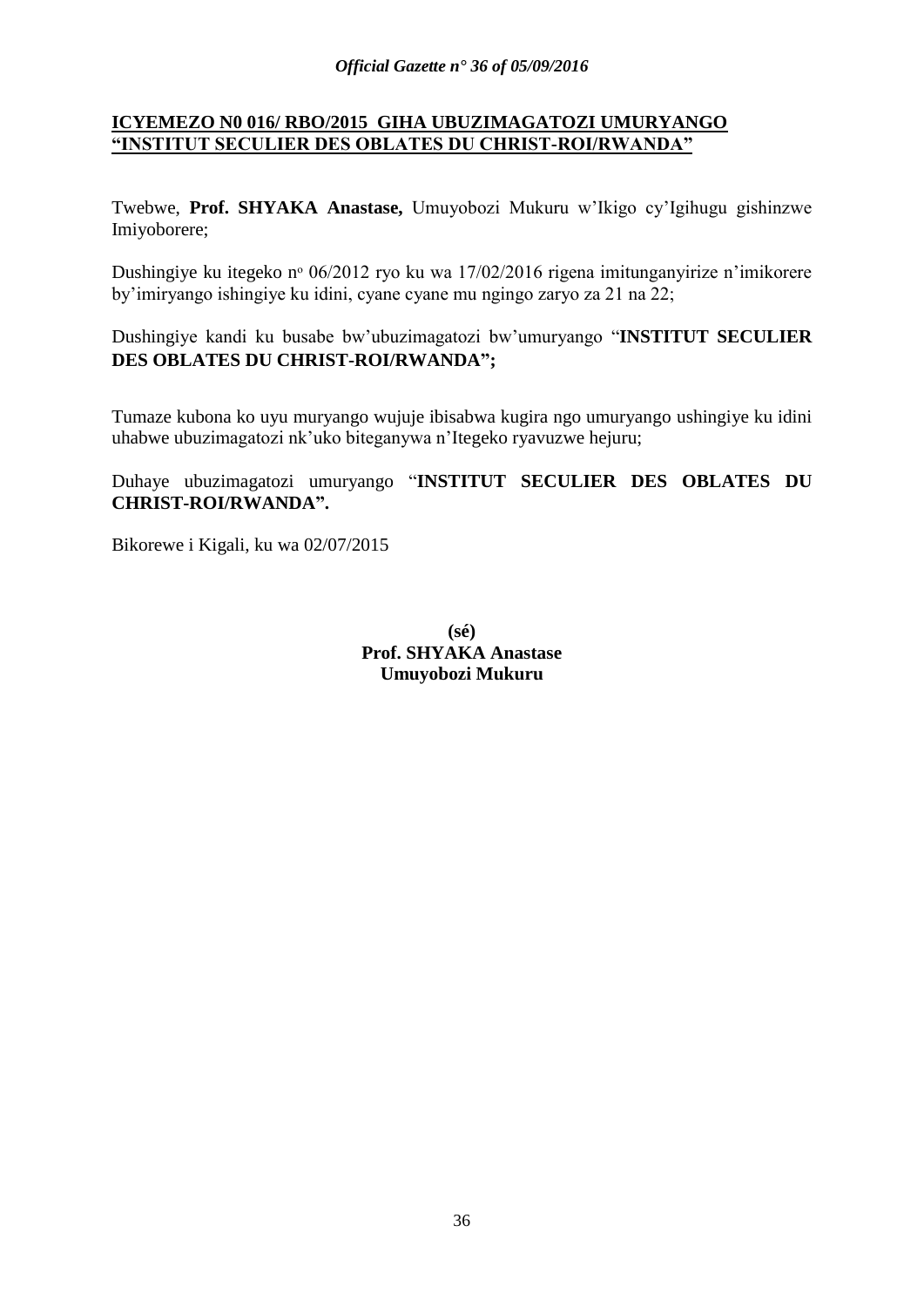**Annex**: **DETAILS OF THE LEGAL PERSONALITY FOR RELIGIOUS BASED ORGANIZATION**

**Name of Organization**: **INSTITUT SECULIER DES OBLATES DU CHRIST-ROI/RWANDA**

**Head Quarters/Address: NIBOYI IN KICUKIRO DISTRICT** 

**The Legal Representative: BELLATI Enrichetta**

**Deputy Legal Representative: UWIMANA Charlotte**

**Legal Personality Nᵒ 016/RBO/2015 issued by RWANDA GOVERNANCE BOARD**

**Date of issue: 02/07/2015**

**Type of Organization: RBO**

**Mission: EVANGELISM BY PROMOTING SOCIAL AND SPIRITUAL WELLBEING**

**(sé) Prof. SHYAKA Anastase CEO / RGB**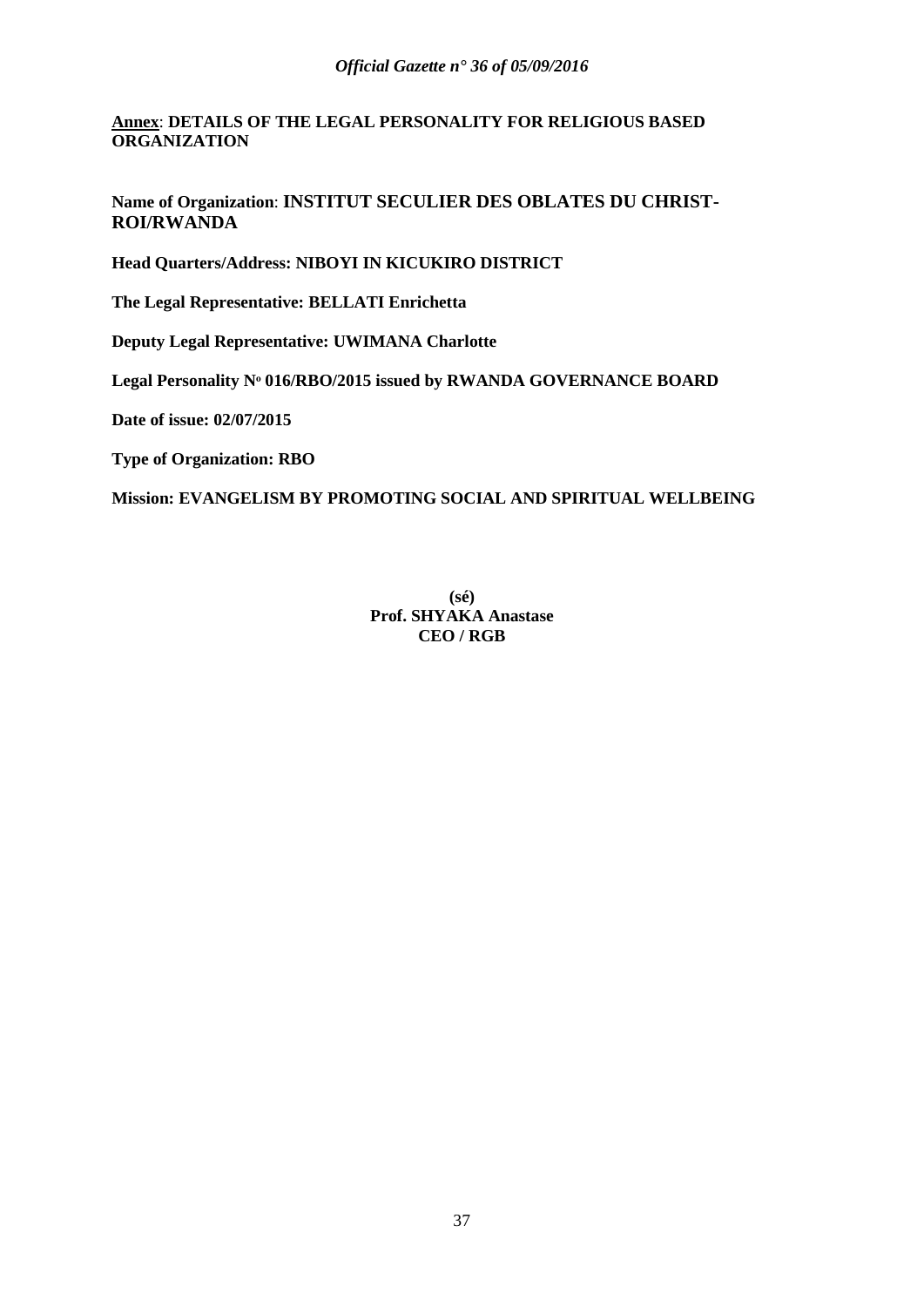# **CERTIFICATE OF COMPLIANCE**

This is to certify that **FRERES DE LA CHARITE AU RWANDA** is a Religious-Based Organization legally operating in Rwanda granted legal personality nº 028/11 of 11/5/1998 and has fulfilled all requirements for compliance with the new law number 06/2012 of 17/02/2012 governing the organization and the functioning of national non-governmental organizations.

This certificate is valid until the revised statutes are published in the Official Gazette of the Republic of Rwanda.

Done at Kigali, on 13/01/2015

**(sé) Prof. SHYAKA Anastase Chief Executive Officer / RGB**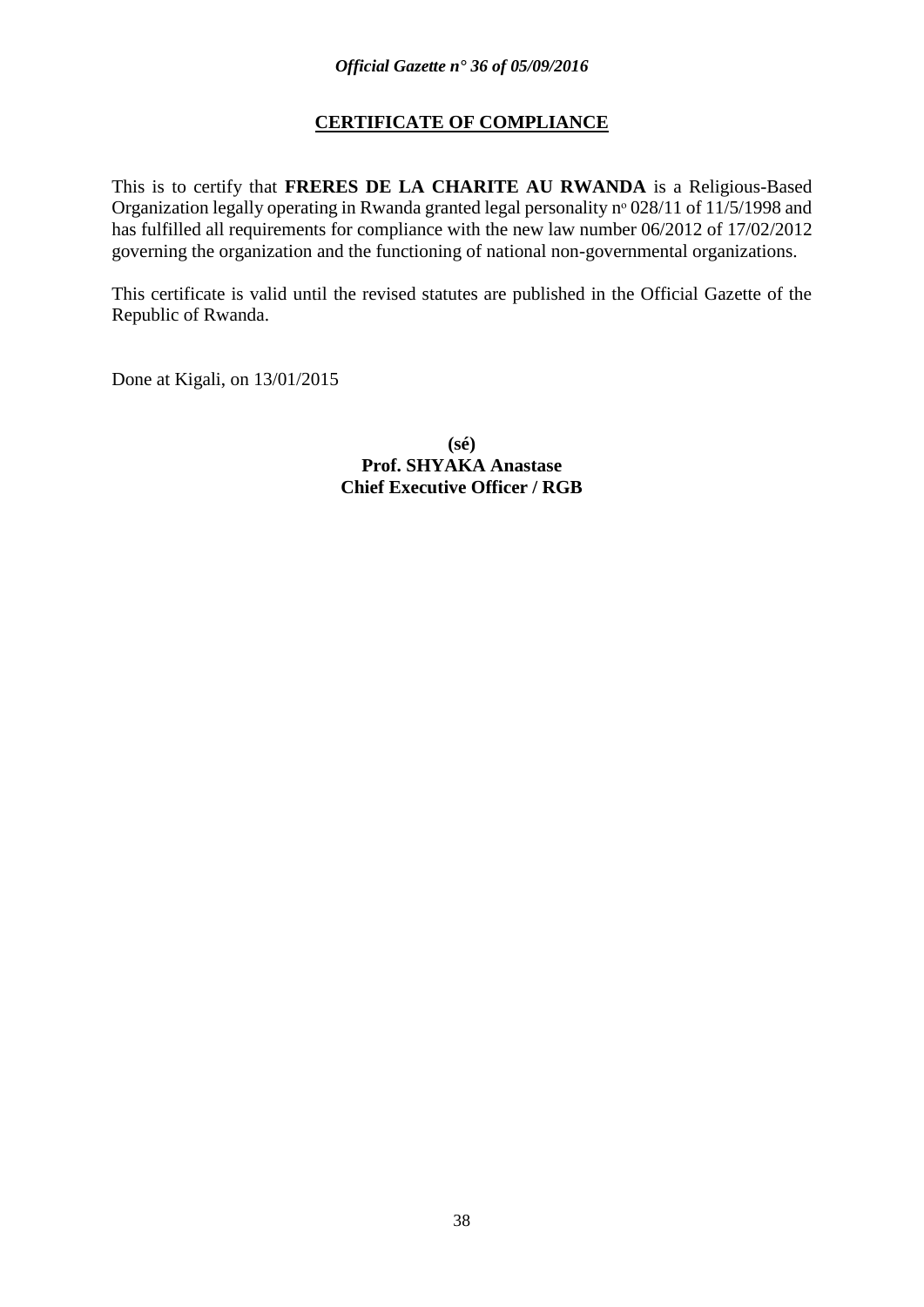# **Annex: DETAILS OF THE LEGAL PERSONALITY FOR RELIGIOUS BASED ORGANISATION**

**Name of Organization: FRERES DE LA CHARITE AU RWANDA**

**Head Quarters /Address: NDERA – GASABO DISTRICT**

**The Legal Representative: STOCKMAN RENE**

**Deputy Legal Representative: RWABUDANDI DEOGRATIAS**

**Legal Personality Nᵒ028/11 issued by MINIJUST on 11/05/1998**

**Certificate of Compliance issued by RWANDA GOVERNANCE BOARD, on 13/01/2015**

**Type of Organization: RBO**

**Mission: EVANGELISM ACCORDING TO CATHOLIC CHURCH**

**(sé) Prof. SHYAKA Anastase CEO / RGB**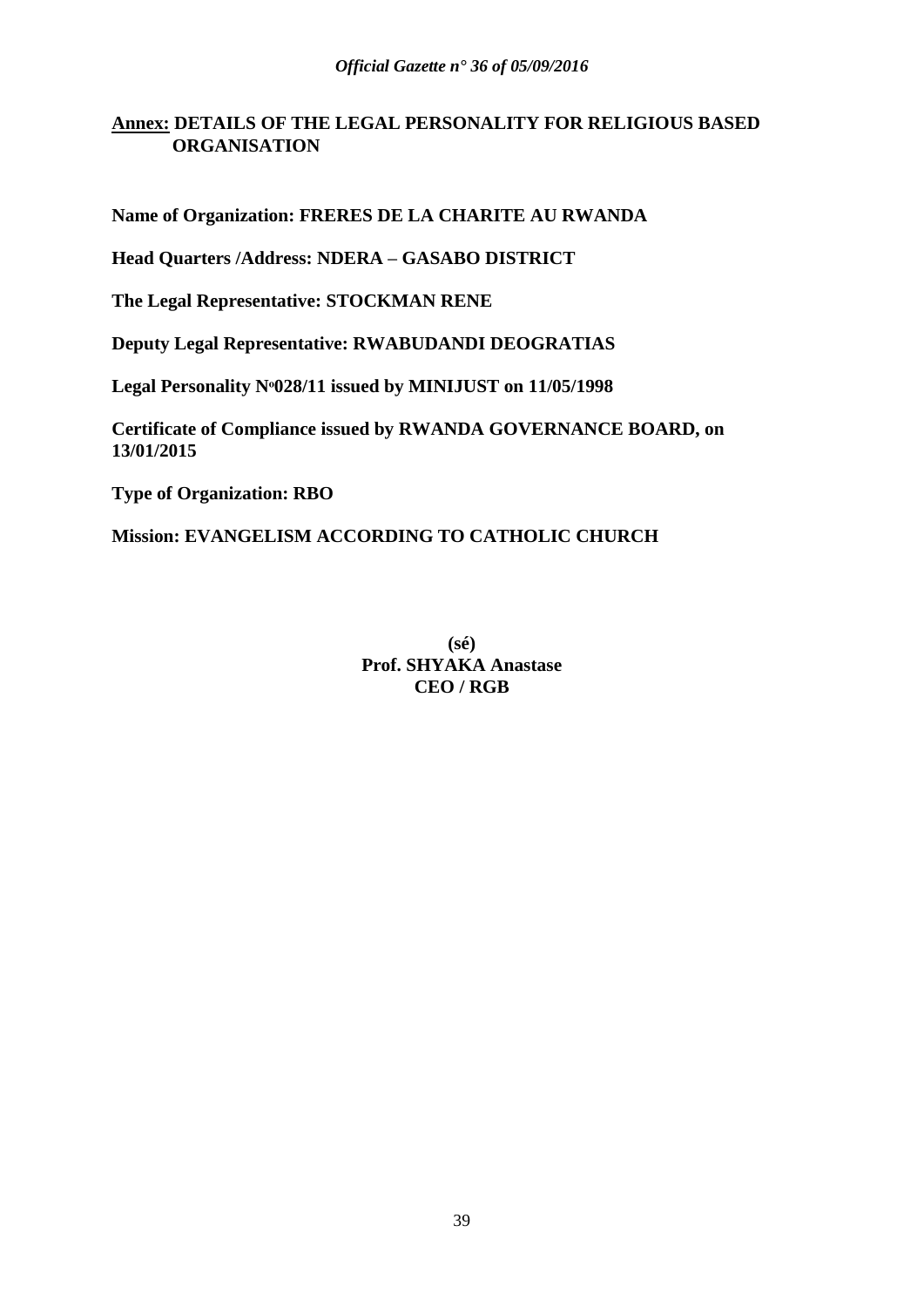# **ICYEMEZO** *N<sup>O</sup>RCA/1373/2009* **CYO KUWA 30/10/2009 GIHA UBUZIMAGATOZI « COOPERATIVE MUTUELLE ICYUZUZO» (COOMI)**

### **Umuyobozi w'Ikigo cy'Igihugu gishinzwe guteza imbere Amakoperative;**

Ashingiye ku Itegeko nº 50/2007 ryo kuwa 18 Nzeri 2007 rigena ishyirwaho, imiterere n'imikorere y'Amakoperative mu Rwanda, nk'uko ryahinduwe kandi ryujujwe kugeza ubu, cyane cyane mu ngingo yaryo ya 23, igika cya 3;

Ashingiye ku Itegeko nº 16/2008 ryo kuwa 11/06/2008 rishyiraho Ikigo cy'Igihugu gishinzwe guteza Imbere Amakoperative, cyane cyane mu ngingo yaryo ya 3, igika cya 2;

Abisabwe na Perezida wa Koperative **« COOMI »** ifite icyicaro ku Kicukiro, Umurenge wa Niboye, Akarere ka Kicukiro, Umujyi wa Kigali, mu rwandiko rwe rwo ku wa 22 Kamena 2009;

### **YEMEJE:**

#### **Ingingo ya mbere:**

Koperative **« COOMI»** ifite icyicaro ku Kicukiro, Umurenge wa Niboye, Akarere ka Kicukiro, Umujyi wa Kigali, ihawe ubuzimagatozi.

#### **Ingingo ya 2:**

Koperative **« COOMI»** igamije gukora isuku mu bigo bya Leta n'ibyigenga no gutunganya ubusitani. Ntiyemerewe gukora indi mirimo inyuranye n'iyo iherewe ubuzimagatozi keretse ibanje kubisaba ikanabiherwa uburenganzira.

#### **Ingingo ya 3:**

Iki Cyemezo kigira agaciro guhera umunsi gitangarijweho mu Igazeti ya Leta ya Repubulika y'u Rwanda.

# **Kigali, kuwa 30/10/2009**

**(Sé)**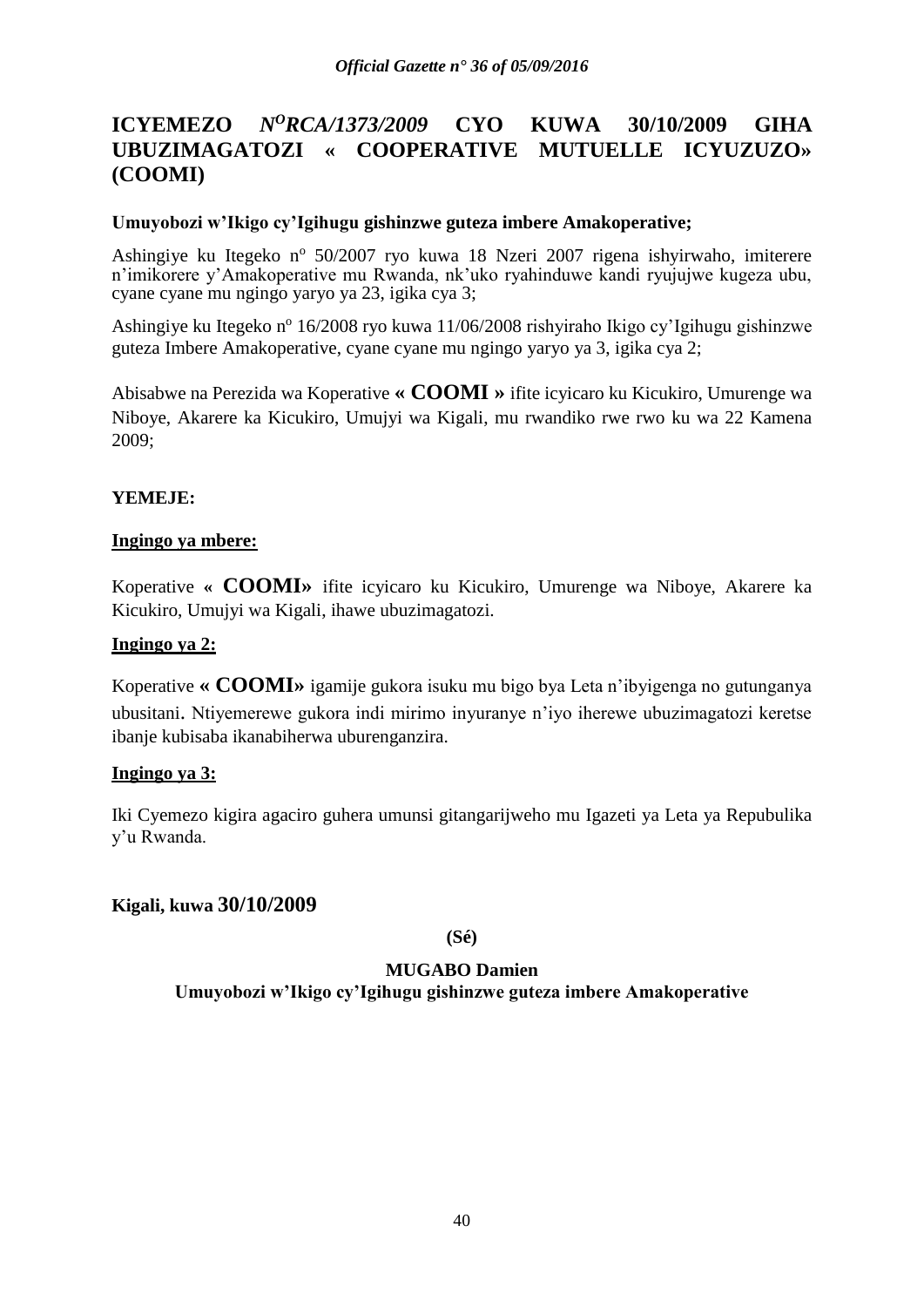# **ICYEMEZO** *N<sup>O</sup>RCA/0378/2016* **CYO KUWA 23/06/2016 GIHA UBUZIMAGATOZI KOPERATIVE « URUMURI KIZIGURO» (KO U K)**

### **Umuyobozi w'Ikigo cy'Igihugu gishinzwe guteza imbere Amakoperative;**

Ashingiye ku Itegeko nº 50/2007 ryo kuwa 18 Nzeri 2007 rigena ishyirwaho, imiterere n'imikorere y'Amakoperative mu Rwanda, nk'uko ryahinduwe kandi ryujujwe kugeza ubu, cyane cyane mu ngingo yaryo ya 23, igika cya 3;

Ashingiye ku Itegeko n<sup>o</sup> 48/2013 ryo kuwa 28/06/2013 rishyiraho Ikigo cy'Igihugu gishinzwe guteza Imbere Amakoperative, cyane cyane mu ngingo yaryo ya 3, igika cya 2;

Abisabwe na Perezida wa Koperative **« KO U K»** ifite icyicaro mu Kagari ka Ndatemwa, Umurenge wa Kiziguro, Akarere ka Gatsibo, Intara y'Iburasirazuba;

# **YEMEJE:**

#### **Ingingo ya mbere:**

Koperative **« KO U K»** ifite icyicaro mu Kagari ka Ndatemwa, Umurenge wa Kiziguro, Akarere ka Gatsibo, Intara y'Iburasirazuba, ihawe ubuzimagatozi.

### **Ingingo ya 2:**

Koperative **« KO U K»** igamije guteza imbere ububumbyi bw'amatafari n'amategura. Ntiyemerewe gukora indi mirimo inyuranye n'iyo iherewe ubuzimagatozi keretse ibanje kubisaba ikanabiherwa uburenganzira.

#### **Ingingo ya 3:**

Koperative **« KO U K»** itegetswe gutangaza iki Cyemezo mu Igazeti ya Leta ya Repubulika y'u Rwanda mu gihe kitarenze iminsi mirongo itatu (30) ikimara kugihabwa.

# **Kigali, kuwa 23/06/2016**

**(Sé)**

# **MUGABO Damien**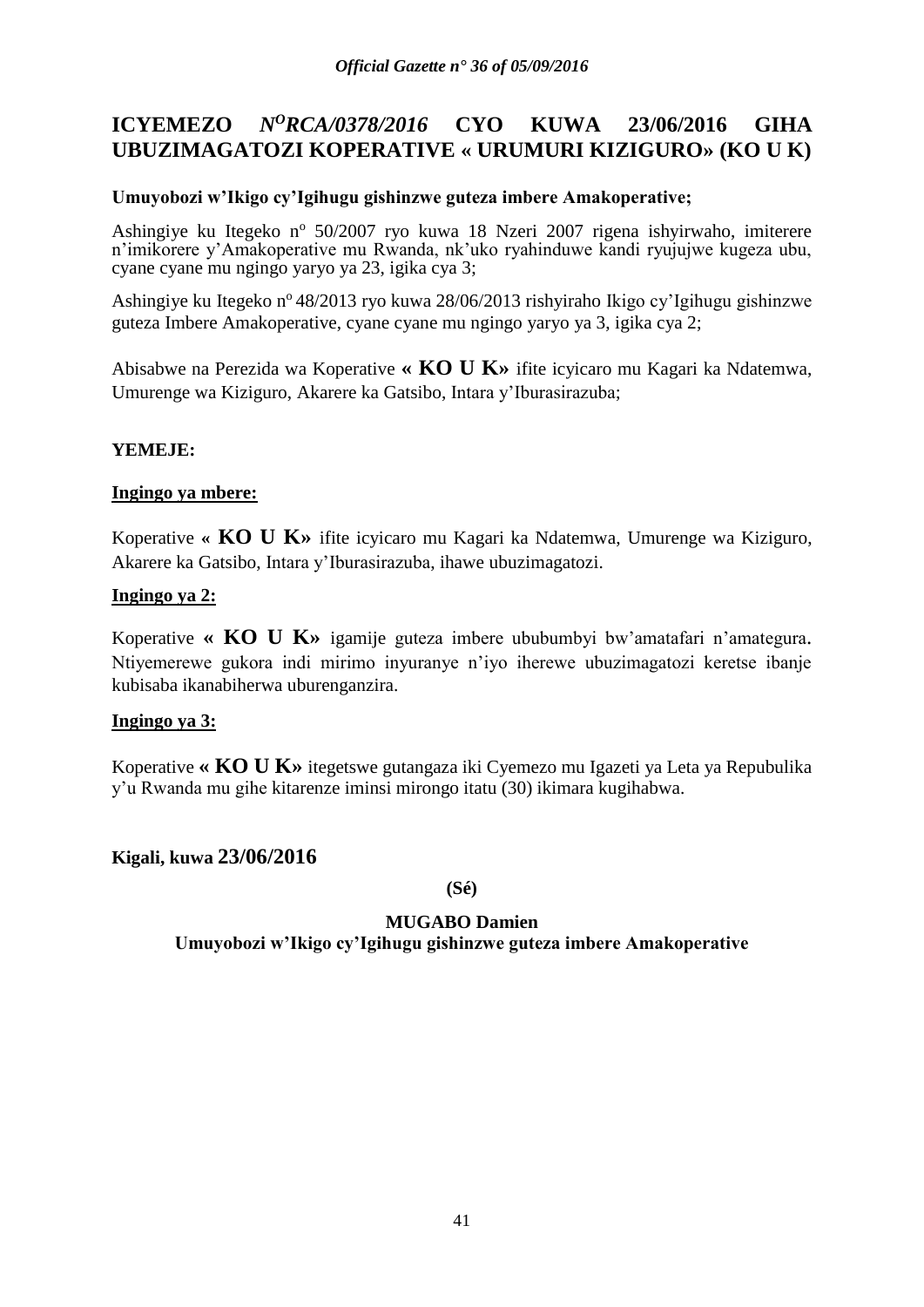# **ICYEMEZO** *N<sup>O</sup>RCA/0400/2016* **CYO KUWA 29/06/2016 GIHA UBUZIMAGATOZI KOPERATIVE «DUSUKURE UMURENGE WA MUTENDELI» (K D U M)**

### **Umuyobozi w'Ikigo cy'Igihugu gishinzwe guteza imbere Amakoperative;**

Ashingiye ku Itegeko nº 50/2007 ryo kuwa 18 Nzeri 2007 rigena ishyirwaho, imiterere n'imikorere y'Amakoperative mu Rwanda, nk'uko ryahinduwe kandi ryujujwe kugeza ubu, cyane cyane mu ngingo yaryo ya 23, igika cya 3;

Ashingiye ku Itegeko nº 48/2013 ryo kuwa 28/06/2013 rishyiraho Ikigo cy'Igihugu gishinzwe guteza Imbere Amakoperative, cyane cyane mu ngingo yaryo ya 3, igika cya 2;

Abisabwe na Perezida wa Koperative **« K D U M»** ifite icyicaro i Mutendeli, Umurenge wa Mutendeli, Akarere ka Ngoma, Intara y'Iburasirazuba;

### **YEMEJE:**

### **Ingingo ya mbere:**

Koperative **« K D U M»** ifite icyicaro i Mutendeli, Umurenge wa Mutendeli, Akarere ka Ngoma, Intara y'Iburasirazuba, ihawe ubuzimagatozi.

### **Ingingo ya 2:**

Koperative **« K D U M»** igamije gutanga serivisi zijyanye no gukora isuku mu bigo bya Leta n'iby'abigenga. Ntiyemerewe gukora indi mirimo inyuranye n'iyo iherewe ubuzimagatozi keretse ibanje kubisaba ikanabiherwa uburenganzira.

#### **Ingingo ya 3:**

Koperative **« K D U M»** itegetswe gutangaza iki Cyemezo mu Igazeti ya Leta ya Repubulika y'u Rwanda mu gihe kitarenze iminsi mirongo itatu (30) ikimara kugihabwa.

# **Kigali, kuwa 29/06/2016**

**(Sé)**

# **MUGABO Damien**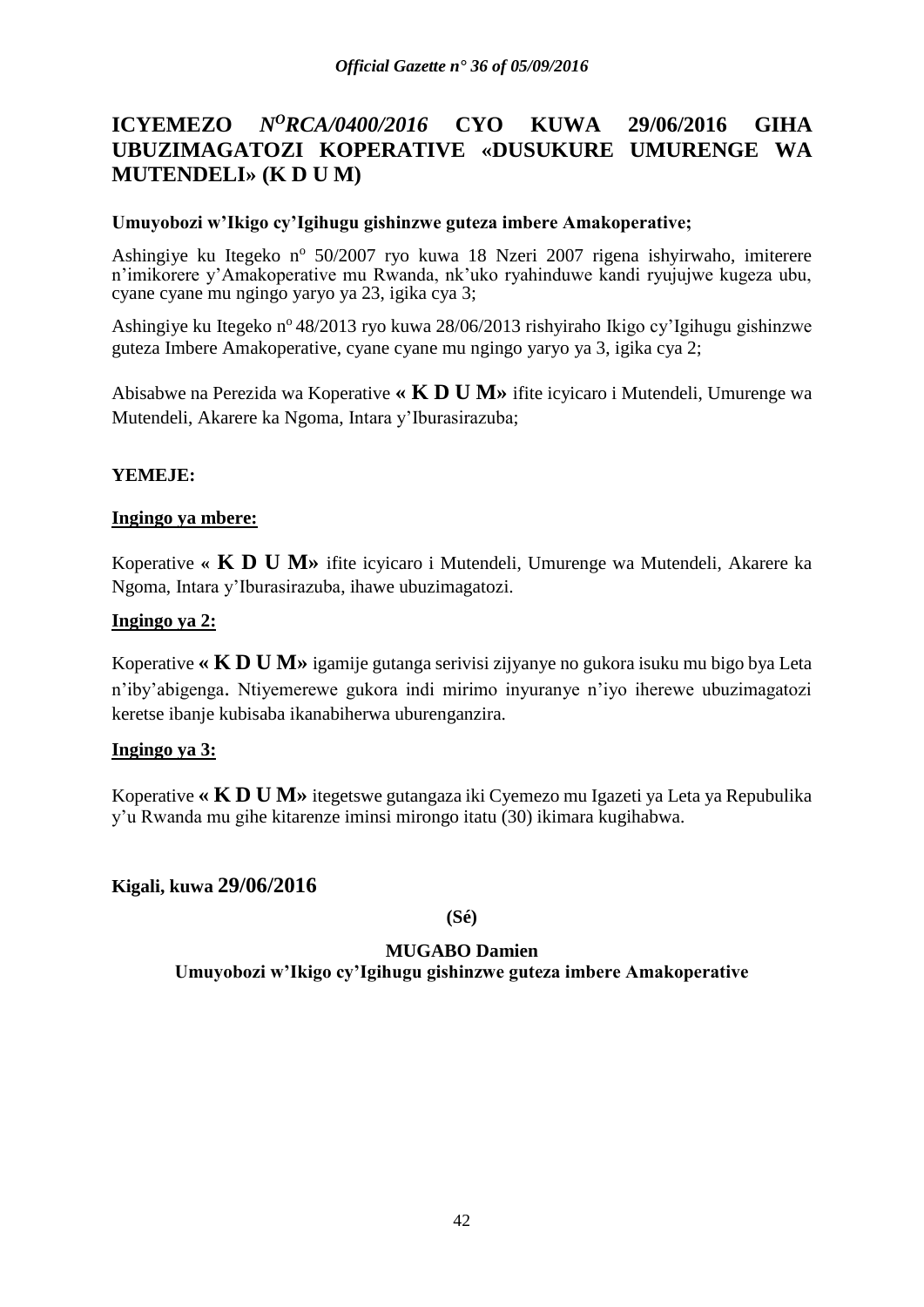# **ICYEMEZO** *N<sup>O</sup>RCA/0398/2016* **CYO KUWA 29/06/2016 GIHA UBUZIMAGATOZI KOPERATIVE «TWISHYIRE MU BUMWE RURENGE»**

### **Umuyobozi w'Ikigo cy'Igihugu gishinzwe guteza imbere Amakoperative;**

Ashingiye ku Itegeko nº 50/2007 ryo kuwa 18 Nzeri 2007 rigena ishyirwaho, imiterere n'imikorere y'Amakoperative mu Rwanda, nk'uko ryahinduwe kandi ryujujwe kugeza ubu, cyane cyane mu ngingo yaryo ya 23, igika cya 3;

Ashingiye ku Itegeko n<sup>o</sup> 48/2013 ryo kuwa 28/06/2013 rishyiraho Ikigo cy'Igihugu gishinzwe guteza Imbere Amakoperative, cyane cyane mu ngingo yaryo ya 3, igika cya 2;

Abisabwe na Perezida wa Koperative **« TWISHYIRE MU BUMWE RURENGE »**  ifite icyicaro i Rurenge, Umurenge wa Murama, Akarere ka Ngoma, Intara y'Iburasirazuba;

### **YEMEJE:**

### **Ingingo ya mbere:**

Koperative **« TWISHYIRE MU BUMWE RURENGE »** ifite icyicaro i Rurenge, Umurenge wa Murama, Akarere ka Ngoma, Intara y'Iburasirazuba, ihawe ubuzimagatozi.

### **Ingingo ya 2:**

Koperative **« TWISHYIRE MU BUMWE RURENGE»** igamije gutanga serivisi zijyanye no gutwara abantu n'ibintu hakoreshejwe amagare. Ntiyemerewe gukora indi mirimo inyuranye n'iyo iherewe ubuzimagatozi keretse ibanje kubisaba ikanabiherwa uburenganzira.

#### **Ingingo ya 3:**

Koperative **« TWISHYIRE MU BUMWE RURENGE»** itegetswe gutangaza iki Cyemezo mu Igazeti ya Leta ya Repubulika y'u Rwanda mu gihe kitarenze iminsi mirongo itatu (30) ikimara kugihabwa.

# **Kigali, kuwa 29/06/2016**

**(Sé)**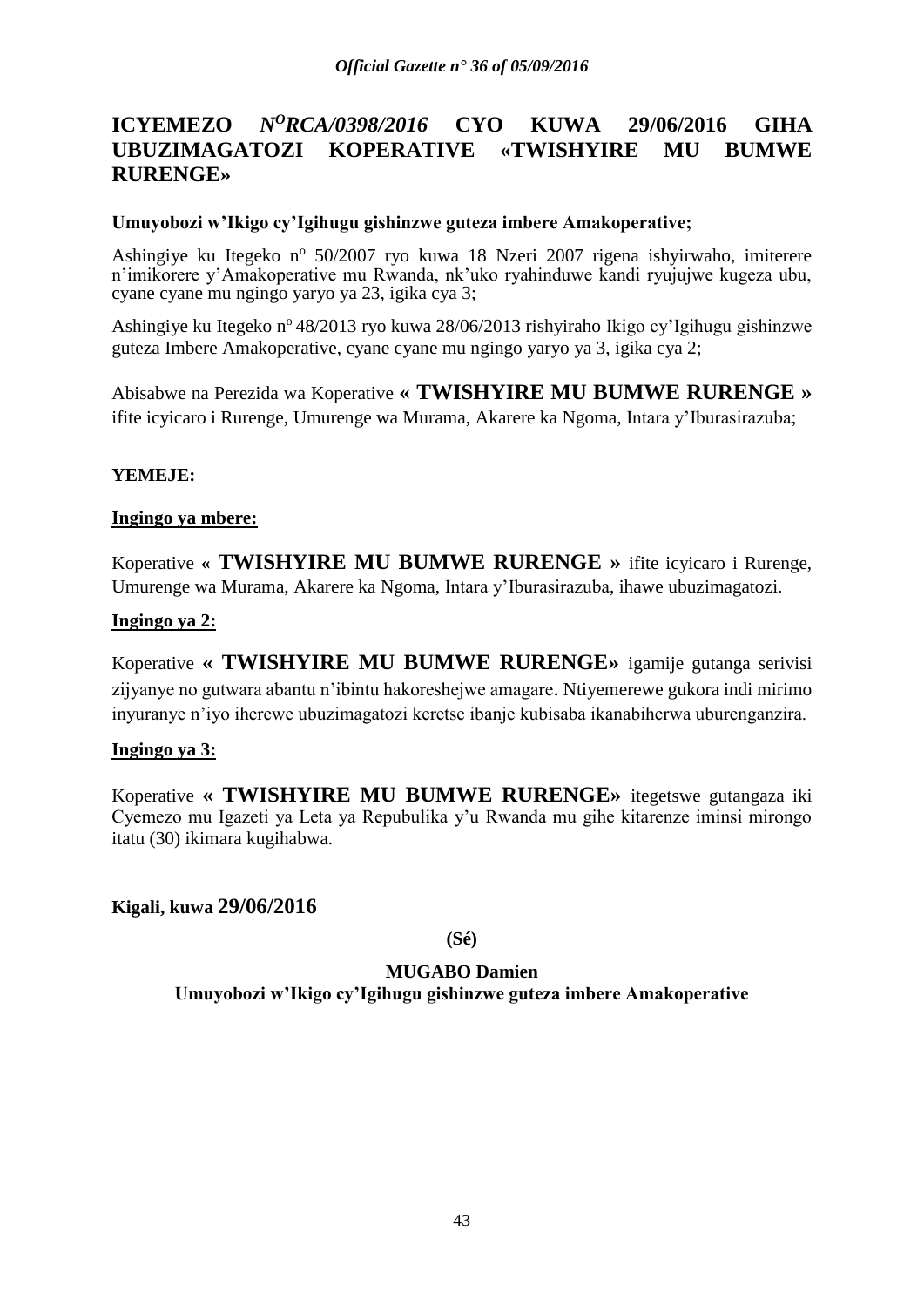# **ICYEMEZO** *N<sup>O</sup>RCA/0287/2016* **CYO KUWA 11/05/2016 GIHA UBUZIMAGATOZI KOPERATIVE « DUFATANYE KAGANO»**

# **Umuyobozi w'Ikigo cy'Igihugu gishinzwe guteza imbere Amakoperative;**

Ashingiye ku Itegeko nº 50/2007 ryo kuwa 18 Nzeri 2007 rigena ishyirwaho, imiterere n'imikorere y'Amakoperative mu Rwanda, nk'uko ryahinduwe kandi ryujujwe kugeza ubu, cyane cyane mu ngingo yaryo ya 23, igika cya 3;

Ashingiye ku Itegeko n<sup>o</sup> 48/2013 ryo kuwa 28/06/2013 rishyiraho Ikigo cy'Igihugu gishinzwe guteza Imbere Amakoperative, cyane cyane mu ngingo yaryo ya 3, igika cya 2;

Abisabwe na Perezida wa Koperative **« DUFATANYE KAGANO»** ifite icyicaro i Gako, Umurenge wa Kagano, Akarere ka Nyamasheke, Intara y'Iburengerazuba;

# **YEMEJE:**

### **Ingingo ya mbere:**

Koperative **« DUFATANYE KAGANO»** ifite icyicaro i Gako, Umurenge wa Kagano, Akarere ka Nyamasheke, Intara y'Iburengerazuba, ihawe ubuzimagatozi.

### **Ingingo ya 2:**

Koperative **« DUFATANYE KAGANO»** igamije guteza imbere ubuhinzi bw'umuceri. Ntiyemerewe gukora indi mirimo inyuranye n'iyo iherewe ubuzimagatozi keretse ibanje kubisaba ikanabiherwa uburenganzira.

#### **Ingingo ya 3:**

Koperative **« DUFATANYE KAGANO»** itegetswe gutangaza iki Cyemezo mu Igazeti ya Leta ya Repubulika y'u Rwanda mu gihe kitarenze iminsi mirongo itatu (30) ikimara kugihabwa.

**Kigali, kuwa 11/05/2016**

**(Sé)**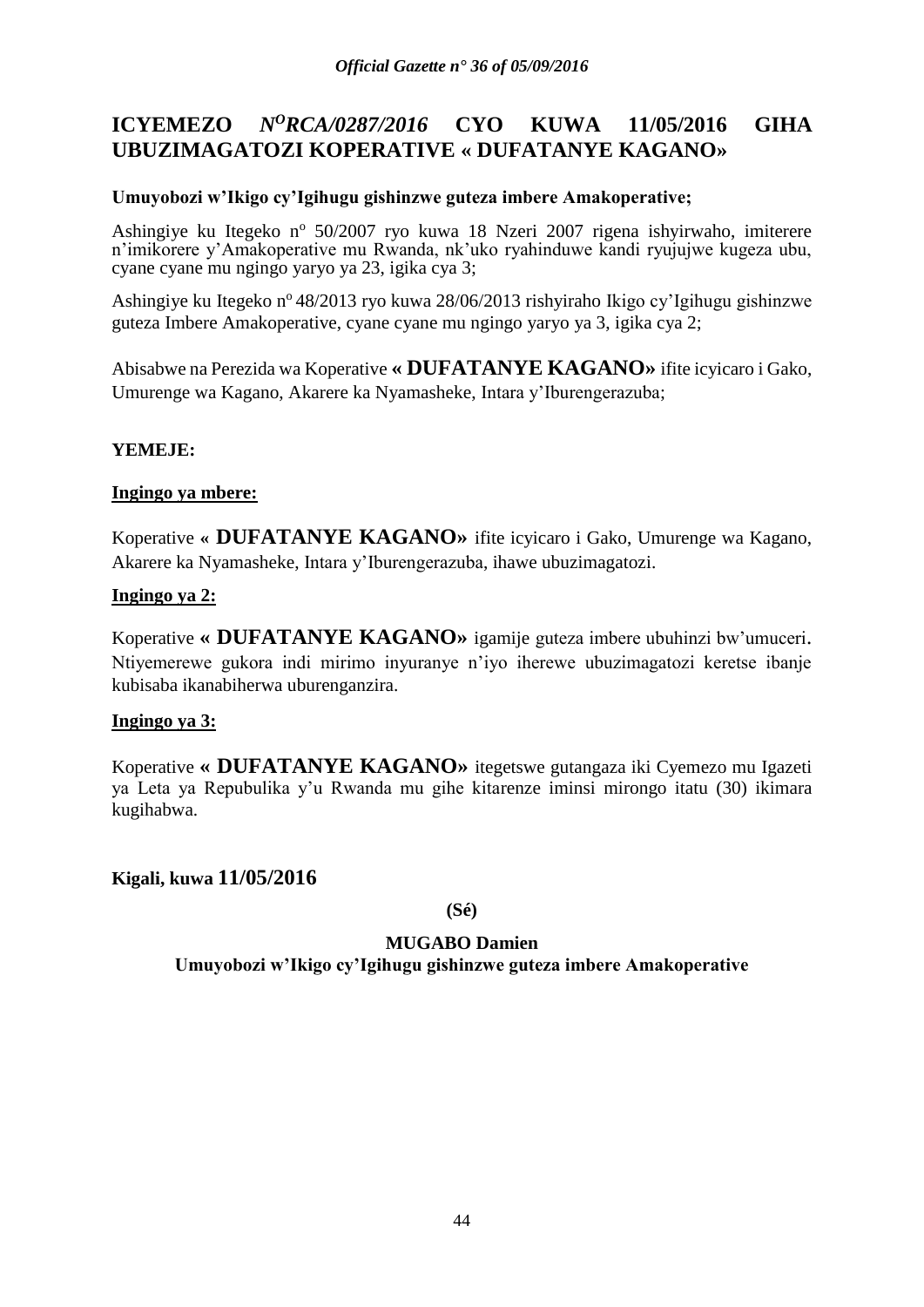# **ICYEMEZO** *N<sup>O</sup>RCA/0298/2016* **CYO KUWA 23/05/2016 GIHA UBUZIMAGATOZI KOPERATIVE « ICYEREKEZO KORA WIGIRE»**

### **Umuyobozi w'Ikigo cy'Igihugu gishinzwe guteza imbere Amakoperative;**

Ashingiye ku Itegeko nº 50/2007 ryo kuwa 18 Nzeri 2007 rigena ishyirwaho, imiterere n'imikorere y'Amakoperative mu Rwanda, nk'uko ryahinduwe kandi ryujujwe kugeza ubu, cyane cyane mu ngingo yaryo ya 23, igika cya 3;

Ashingiye ku Itegeko n<sup>o</sup> 48/2013 ryo kuwa 28/06/2013 rishyiraho Ikigo cy'Igihugu gishinzwe guteza Imbere Amakoperative, cyane cyane mu ngingo yaryo ya 3, igika cya 2;

Abisabwe na Perezida wa Koperative **«ICYEREKEZO KORA WIGIRE»** ifite icyicaro i Nyagashinge, Umurenge wa Kagano, Akarere ka Nyamasheke, Intara y'Iburengerazuba;

# **YEMEJE:**

### **Ingingo ya mbere:**

Koperative **«ICYEREKEZO KORA WIGIRE»** ifite icyicaro i Nyagashinge, Umurenge wa Kagano, Akarere ka Nyamasheke, Intara y'Iburengerazuba, ihawe ubuzimagatozi.

#### **Ingingo ya 2:**

Koperative **«ICYEREKEZO KORA WIGIRE»** igamije guteza imbere ubuhinzi bw'ibigori. Ntiyemerewe gukora indi mirimo inyuranye n'iyo iherewe ubuzimagatozi keretse ibanje kubisaba ikanabiherwa uburenganzira.

#### **Ingingo ya 3:**

Koperative **« ICYEREKEZO KORA WIGIRE»** itegetswe gutangaza iki Cyemezo mu Igazeti ya Leta ya Repubulika y'u Rwanda mu gihe kitarenze iminsi mirongo itatu (30) ikimara kugihabwa.

# **Kigali, kuwa 23/05/2016**

**(Sé)**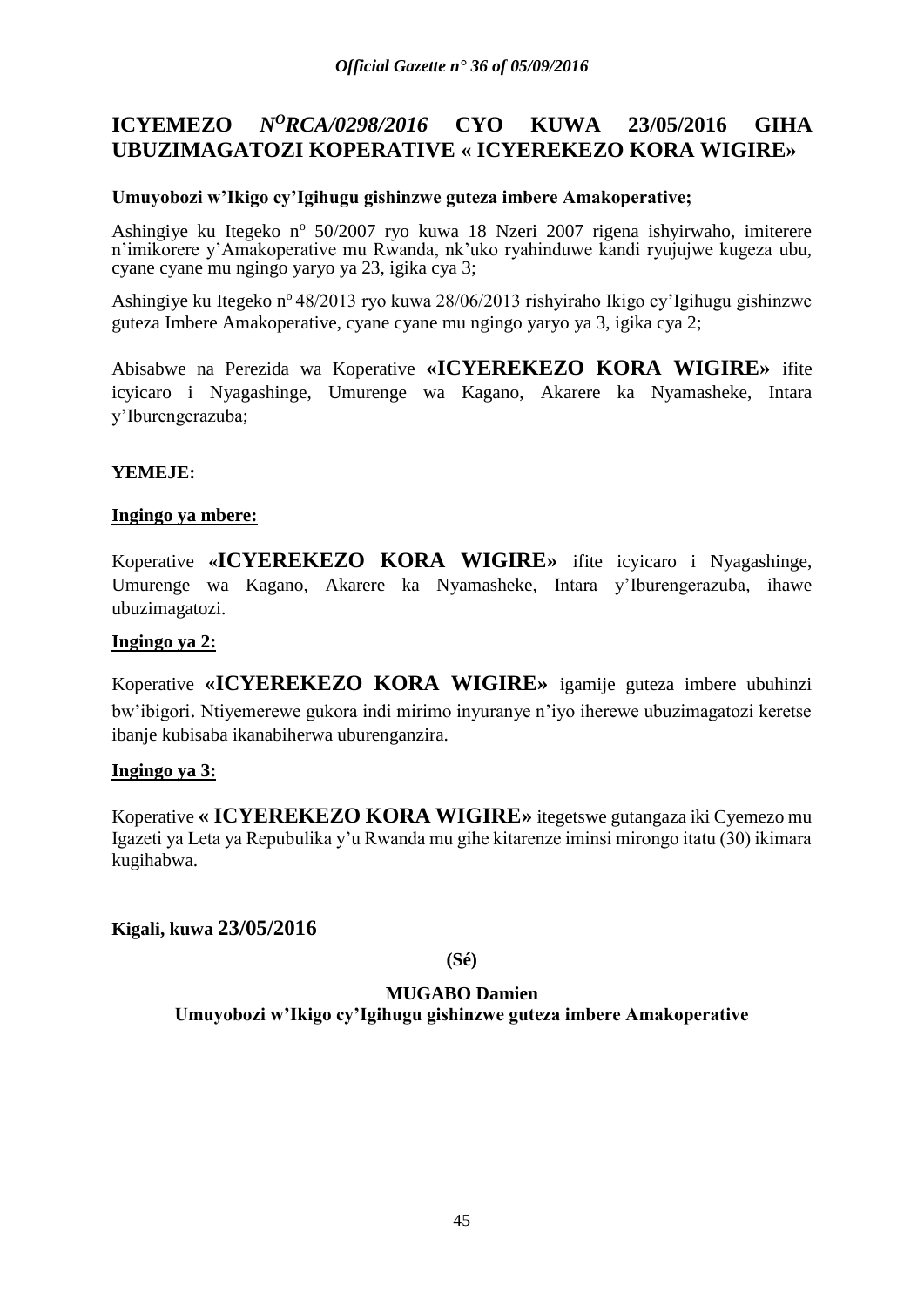# **ICYEMEZO** *N<sup>O</sup>RCA/0322/2016* **CYO KUWA 08/06/2016 GIHA UBUZIMAGATOZI KOPERATIVE « TERIMBERE MUSHERI»**

### **Umuyobozi w'Ikigo cy'Igihugu gishinzwe guteza imbere Amakoperative;**

Ashingiye ku Itegeko nº 50/2007 ryo kuwa 18 Nzeri 2007 rigena ishyirwaho, imiterere n'imikorere y'Amakoperative mu Rwanda, nk'uko ryahinduwe kandi ryujujwe kugeza ubu, cyane cyane mu ngingo yaryo ya 23, igika cya 3;

Ashingiye ku Itegeko n<sup>o</sup> 48/2013 ryo kuwa 28/06/2013 rishyiraho Ikigo cy'Igihugu gishinzwe guteza Imbere Amakoperative, cyane cyane mu ngingo yaryo ya 3, igika cya 2;

Abisabwe na Perezida wa Koperative **« TERIMBERE MUSHERI»** ifite icyicaro i Musheri, Umurenge wa Musheri, Akarere ka Nyagatare, Intara y'Iburasirazuba;

# **YEMEJE:**

### **Ingingo ya mbere:**

Koperative **« TERIMBERE MUSHERI»** ifite icyicaro i Musheri, Umurenge wa Musheri, Akarere ka Nyagatare, Intara y'Iburasirazuba, ihawe ubuzimagatozi.

### **Ingingo ya 2:**

Koperative **« TERIMBERE MUSHERI»** igamije guteza imbere ubucuruzi bw'imyaka (ibigori, ibishyimbo n'amasaka). Ntiyemerewe gukora indi mirimo inyuranye n'iyo iherewe ubuzimagatozi keretse ibanje kubisaba ikanabiherwa uburenganzira.

#### **Ingingo ya 3:**

Koperative **« TERIMBERE MUSHERI»** itegetswe gutangaza iki Cyemezo mu Igazeti ya Leta ya Repubulika y'u Rwanda mu gihe kitarenze iminsi mirongo itatu (30) ikimara kugihabwa.

**Kigali, kuwa 08/06/2016**

**(Sé)**

# **MUGABO Damien**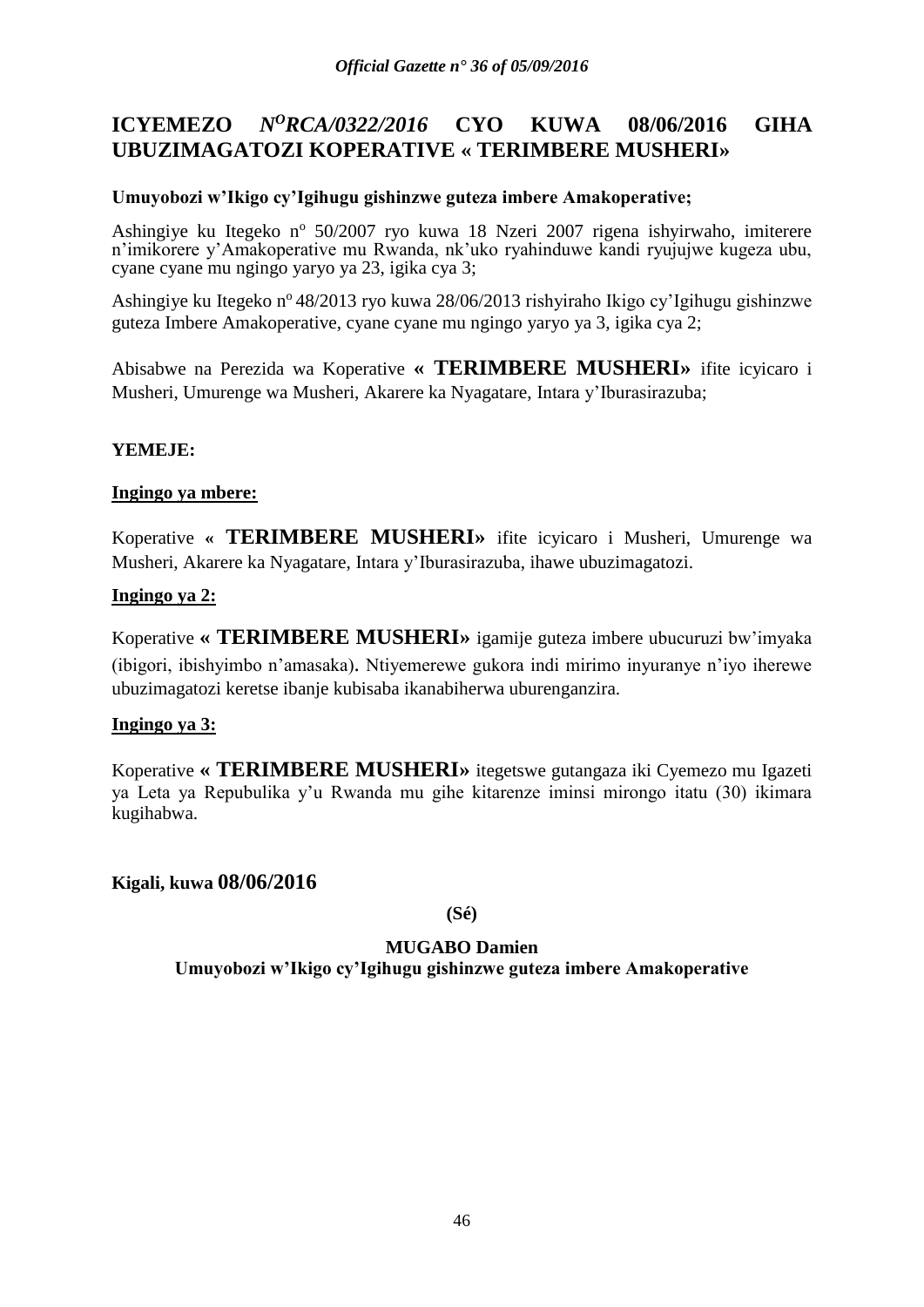# **ICYEMEZO** *N<sup>O</sup>RCA/0440/2016* **CYO KUWA 21/07/2016 GIHA UBUZIMAGATOZI KOPERATIVE « TUZAMURANE GASABO»**

# **Umuyobozi w'Ikigo cy'Igihugu gishinzwe guteza imbere Amakoperative;**

Ashingiye ku Itegeko nº 50/2007 ryo kuwa 18 Nzeri 2007 rigena ishyirwaho, imiterere n'imikorere y'Amakoperative mu Rwanda, nk'uko ryahinduwe kandi ryujujwe kugeza ubu, cyane cyane mu ngingo yaryo ya 23, igika cya 3;

Ashingiye ku Itegeko n<sup>o</sup> 48/2013 ryo kuwa 28/06/2013 rishyiraho Ikigo cy'Igihugu gishinzwe guteza Imbere Amakoperative, cyane cyane mu ngingo yaryo ya 3, igika cya 2;

Abisabwe na Perezida wa Koperative **« TUZAMURANE GASABO»** ifite icyicaro i Kibenga, Umurenge wa Ndera,, Akarere ka Gasabo, Umujyi wa Kigali;

### **YEMEJE:**

### **Ingingo ya mbere:**

Koperative **«TUZAMURANE GASABO»** ifite icyicaro i Kibenga, Umurenge wa Ndera, Akarere ka Gasabo, Umujyi wa Kigali, ihawe ubuzimagatozi.

### **Ingingo ya 2:**

Koperative **«TUZAMURANE GASABO»** igamije guteza imbere ubuhinzi bw'ibihumyo n'ubworozi bw'inkoko. Ntiyemerewe gukora indi mirimo inyuranye n'iyo iherewe ubuzimagatozi keretse ibanje kubisaba ikanabiherwa uburenganzira.

#### **Ingingo ya 3:**

Koperative **« TUZAMURANE GASABO»** itegetswe gutangaza iki Cyemezo mu Igazeti ya Leta ya Repubulika y'u Rwanda mu gihe kitarenze iminsi mirongo itatu (30) ikimara kugihabwa.

**Kigali, kuwa 21/07/2016**

**(Sé)**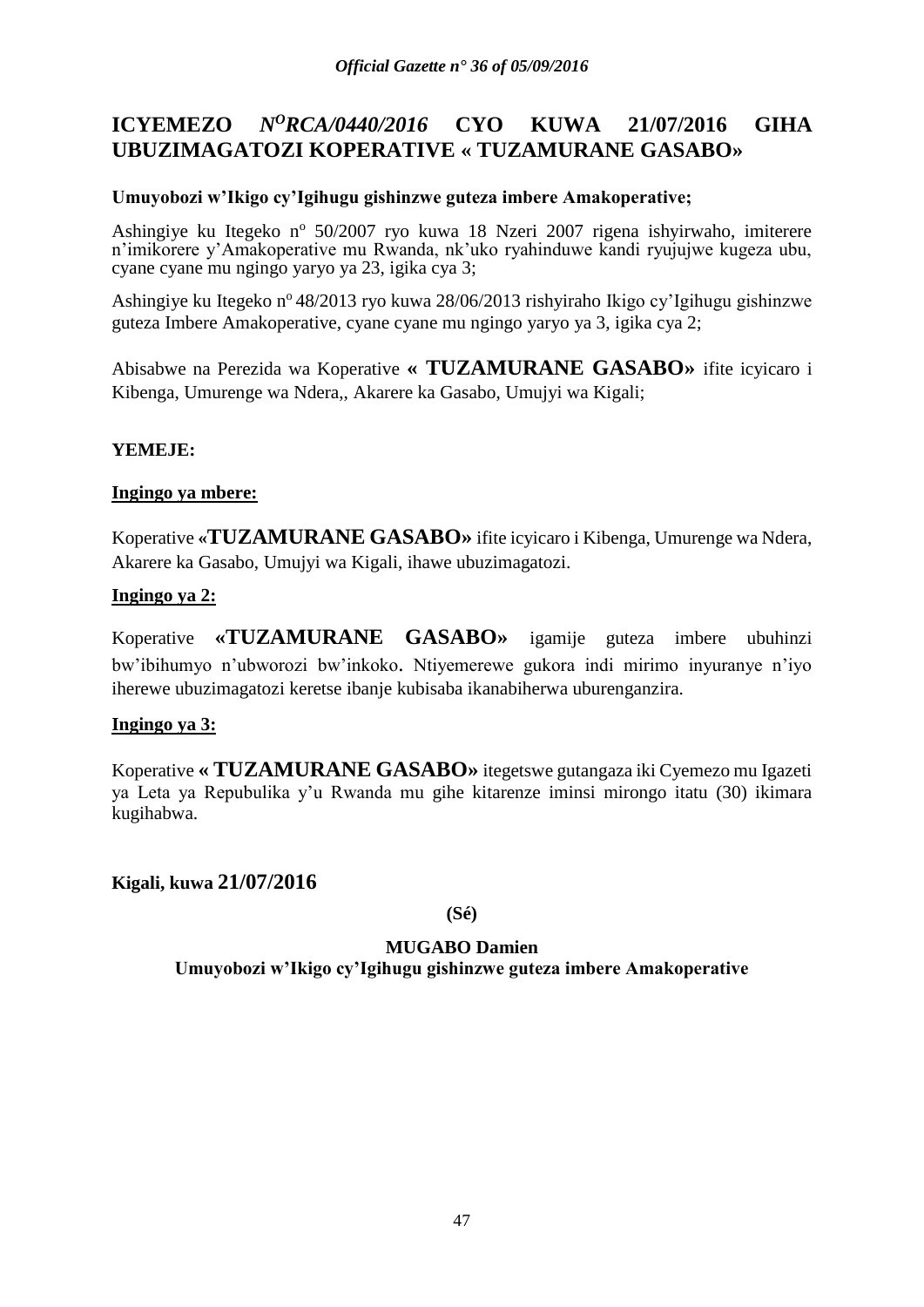# **ICYEMEZO** *N<sup>O</sup>RCA/0419/2016* **CYO KUWA 14/07/2016 GIHA UBUZIMAGATOZI KOPERATIVE « ABAKORA AMASAHA NGOMA»**

# **Umuyobozi w'Ikigo cy'Igihugu gishinzwe guteza imbere Amakoperative;**

Ashingiye ku Itegeko nº 50/2007 ryo kuwa 18 Nzeri 2007 rigena ishyirwaho, imiterere n'imikorere y'Amakoperative mu Rwanda, nk'uko ryahinduwe kandi ryujujwe kugeza ubu, cyane cyane mu ngingo yaryo ya 23, igika cya 3;

Ashingiye ku Itegeko n<sup>o</sup> 48/2013 ryo kuwa 28/06/2013 rishyiraho Ikigo cy'Igihugu gishinzwe guteza Imbere Amakoperative, cyane cyane mu ngingo yaryo ya 3, igika cya 2;

Abisabwe na Perezida wa Koperative **« ABAKORA AMASAHA NGOMA »** ifite icyicaro i Butare, Umurenge wa Ngoma, Akarere ka Huye, Intara y'Amajyepfo;

# **YEMEJE:**

### **Ingingo ya mbere:**

Koperative **« ABAKORA AMASAHA NGOMA»** ifite icyicaro i Butare, Umurenge wa Ngoma, Akarere ka Huye, Intara y'Amajyepfo, ihawe ubuzimagatozi.

### **Ingingo ya 2:**

Koperative **« ABAKORA AMASAHA NGOMA»** igamije gutanga serivisi zijyanye no gukora amasaha (réparation). Ntiyemerewe gukora indi mirimo inyuranye n'iyo iherewe ubuzimagatozi keretse ibanje kubisaba ikanabiherwa uburenganzira.

#### **Ingingo ya 3:**

Koperative **« ABAKORA AMASAHA NGOMA»** itegetswe gutangaza iki Cyemezo mu Igazeti ya Leta ya Repubulika y'u Rwanda mu gihe kitarenze iminsi mirongo itatu (30) ikimara kugihabwa.

**Kigali, kuwa 14/07/2016**

**(Sé)**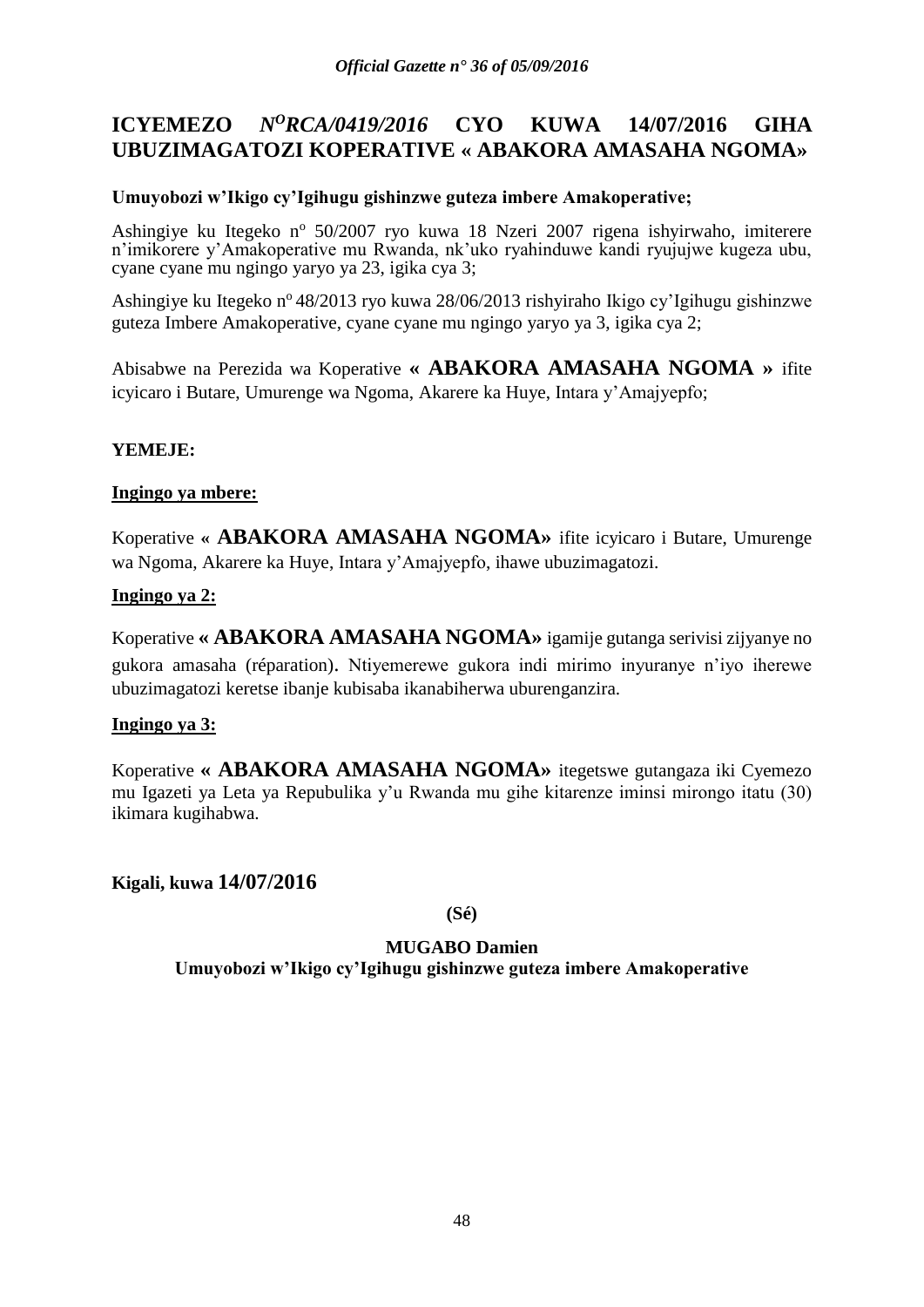# **ICYEMEZO** *N<sup>O</sup>RCA/0441/2016* **CYO KUWA 22/07/2016 GIHA UBUZIMAGATOZI KOPERATIVE « INTAMBWE Y'INTORE MINING MUKURA» (K.I.I.M.MUKURA)**

# **Umuyobozi w'Ikigo cy'Igihugu gishinzwe guteza imbere Amakoperative;**

Ashingiye ku Itegeko nº 50/2007 ryo kuwa 18 Nzeri 2007 rigena ishyirwaho, imiterere n'imikorere y'Amakoperative mu Rwanda, nk'uko ryahinduwe kandi ryujujwe kugeza ubu, cyane cyane mu ngingo yaryo ya 23, igika cya 3;

Ashingiye ku Itegeko n<sup>o</sup> 48/2013 ryo kuwa 28/06/2013 rishyiraho Ikigo cy'Igihugu gishinzwe guteza Imbere Amakoperative, cyane cyane mu ngingo yaryo ya 3, igika cya 2;

Abisabwe na Perezida wa Koperative **« K.I.I.M.MUKURA»** ifite icyicaro mu Kagari ka Tangabo, Umurenge wa Manahira, Akarere ka Rutsiro, Intara y'Iburengerazuba;

# **YEMEJE:**

# **Ingingo ya mbere:**

Koperative **« K.I.I.M.MUKURA»** ifite icyicaro mu Kagari ka Tangabo, Umurenge wa Manahira, Akarere ka Rutsiro, Intara y'Iburengerazuba, ihawe ubuzimagatozi.

# **Ingingo ya 2:**

Koperative **« K.I.I.M.MUKURA»** igamije guteza imbere ubucukuzi bw'amabuye y'agaciro (colta, gasegereti na wolufuramu). Ntiyemerewe gukora indi mirimo inyuranye n'iyo iherewe ubuzimagatozi keretse ibanje kubisaba ikanabiherwa uburenganzira.

# **Ingingo ya 3:**

Koperative **« K.I.I.M.MUKURA»** itegetswe gutangaza iki Cyemezo mu Igazeti ya Leta ya Repubulika y'u Rwanda mu gihe kitarenze iminsi mirongo itatu (30) ikimara kugihabwa.

# **Kigali, kuwa 22/07/2016**

**(Sé)**

# **MUGABO Damien**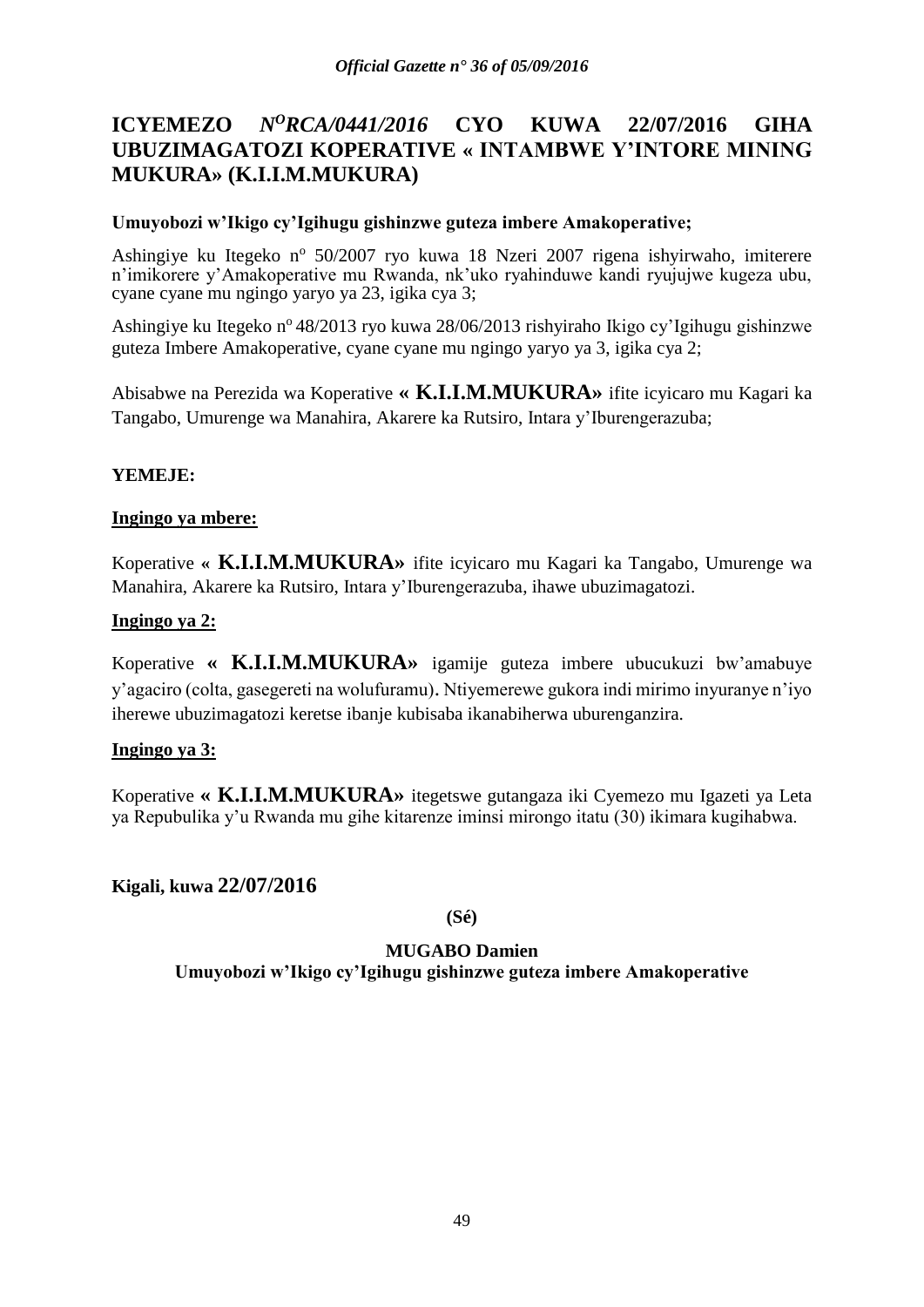# **ICYEMEZO** *N<sup>O</sup>RCA/0412/2016* **CYO KUWA 11/07/2016 GIHA UBUZIMAGATOZI KOPERATIVE « ISANGANO» (KOISANGA)**

### **Umuyobozi w'Ikigo cy'Igihugu gishinzwe guteza imbere Amakoperative;**

Ashingiye ku Itegeko nº 50/2007 ryo kuwa 18 Nzeri 2007 rigena ishyirwaho, imiterere n'imikorere y'Amakoperative mu Rwanda, nk'uko ryahinduwe kandi ryujujwe kugeza ubu, cyane cyane mu ngingo yaryo ya 23, igika cya 3;

Ashingiye ku Itegeko n<sup>o</sup> 48/2013 ryo kuwa 28/06/2013 rishyiraho Ikigo cy'Igihugu gishinzwe guteza Imbere Amakoperative, cyane cyane mu ngingo yaryo ya 3, igika cya 2;

Abisabwe na Perezida wa Koperative **« KOISANGA »** ifite icyicaro i Cyuzu, Akagari ka Gitega, Umurenge wa Kibangu, Akarere ka Muhanga, Intara y'Amajyepfo;

### **YEMEJE:**

#### **Ingingo ya mbere:**

Koperative **« KOISANGA»** ifite icyicaro i Cyuzu, Akagari ka Gitega, Umurenge wa Kibangu, Akarere ka Muhanga, Intara y'Amajyepfo, ihawe ubuzimagatozi.

### **Ingingo ya 2:**

Koperative **« KOISANGA»** igamije gutanga serivisi zo gutwara abantu n'ibintu mu bwato mu mugezi wa Nyabarongo. Ntiyemerewe gukora indi mirimo inyuranye n'iyo iherewe ubuzimagatozi keretse ibanje kubisaba ikanabiherwa uburenganzira.

#### **Ingingo ya 3:**

Koperative **« KOISANGA»** itegetswe gutangaza iki Cyemezo mu Igazeti ya Leta ya Repubulika y'u Rwanda mu gihe kitarenze iminsi mirongo itatu (30) ikimara kugihabwa.

# **Kigali, kuwa 11/07/2016**

**(Sé)**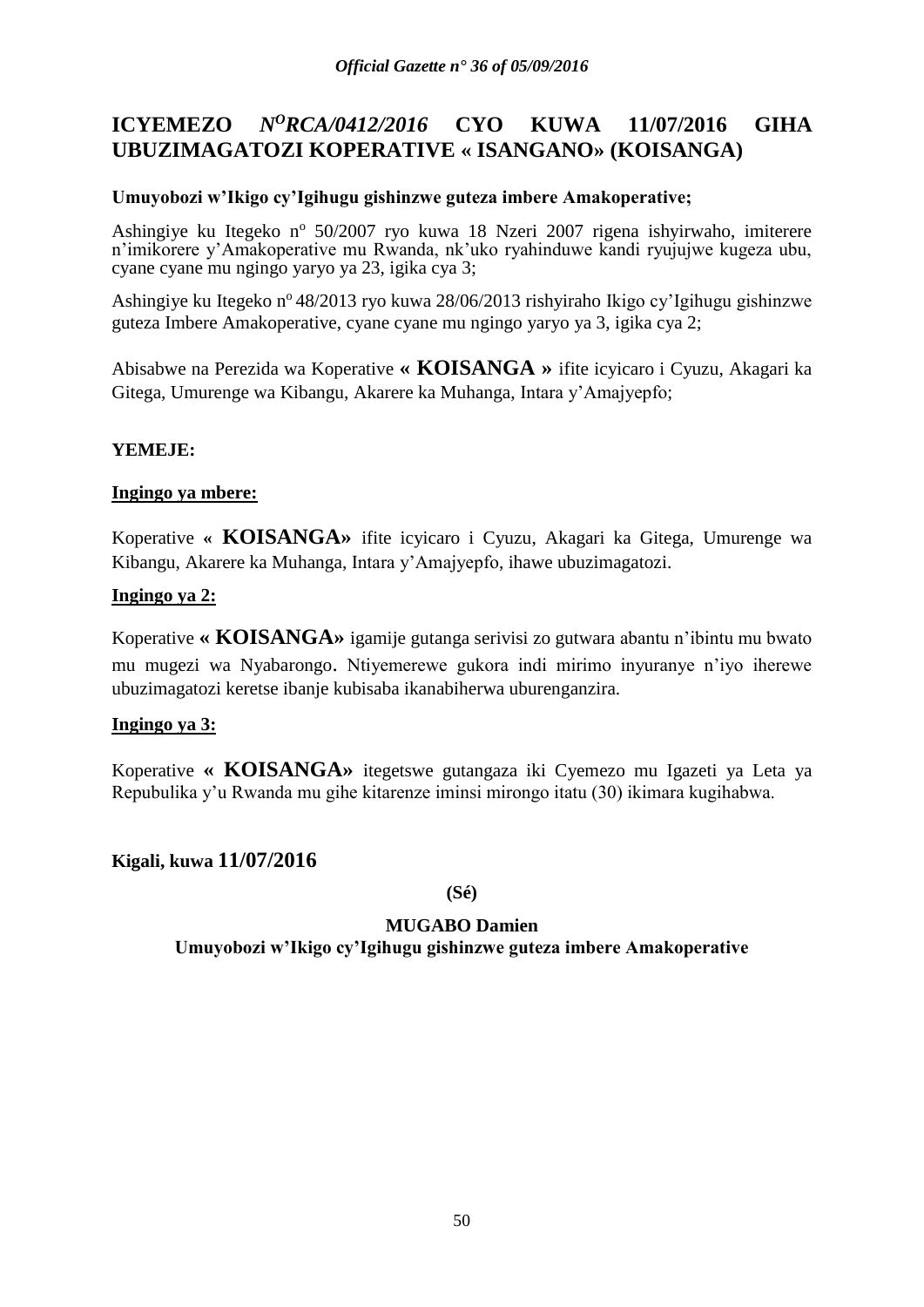# **ICYEMEZO** *N<sup>O</sup>RCA/0361/2016* **CYO KUWA 21/06/2016 GIHA UBUZIMAGATOZI KOPERATIVE « ABATAROBANURA IMBUTO»**

# **Umuyobozi w'Ikigo cy'Igihugu gishinzwe guteza imbere Amakoperative;**

Ashingiye ku Itegeko nº 50/2007 ryo kuwa 18 Nzeri 2007 rigena ishyirwaho, imiterere n'imikorere y'Amakoperative mu Rwanda, nk'uko ryahinduwe kandi ryujujwe kugeza ubu, cyane cyane mu ngingo yaryo ya 23, igika cya 3;

Ashingiye ku Itegeko n<sup>o</sup> 48/2013 ryo kuwa 28/06/2013 rishyiraho Ikigo cy'Igihugu gishinzwe guteza Imbere Amakoperative, cyane cyane mu ngingo yaryo ya 3, igika cya 2;

Abisabwe na Perezida wa Koperative **« ABATAROBANURA IMBUTO »** ifite icyicaro i Gisuma, Umurenge wa Byumba, Akarere ka Gicumbi, Intara y'Amajyaruguru;

# **YEMEJE:**

### **Ingingo ya mbere:**

Koperative **« ABATAROBANURA IMBUTO»** ifite icyicaro i Gisuma, Umurenge wa Byumba, Akarere ka Gicumbi, Intara y'Amajyaruguru, ihawe ubuzimagatozi.

### **Ingingo ya 2:**

Koperative **« ABATAROBANURA IMBUTO»** igamije kurengera ibidukikije hakorwa ubuhumbekero. Ntiyemerewe gukora indi mirimo inyuranye n'iyo iherewe ubuzimagatozi keretse ibanje kubisaba ikanabiherwa uburenganzira.

#### **Ingingo ya 3:**

Koperative **« ABATAROBANURA IMBUTO»** itegetswe gutangaza iki Cyemezo mu Igazeti ya Leta ya Repubulika y'u Rwanda mu gihe kitarenze iminsi mirongo itatu (30) ikimara kugihabwa.

**Kigali, kuwa 21/06/2016**

**(Sé)**

# **MUGABO Damien**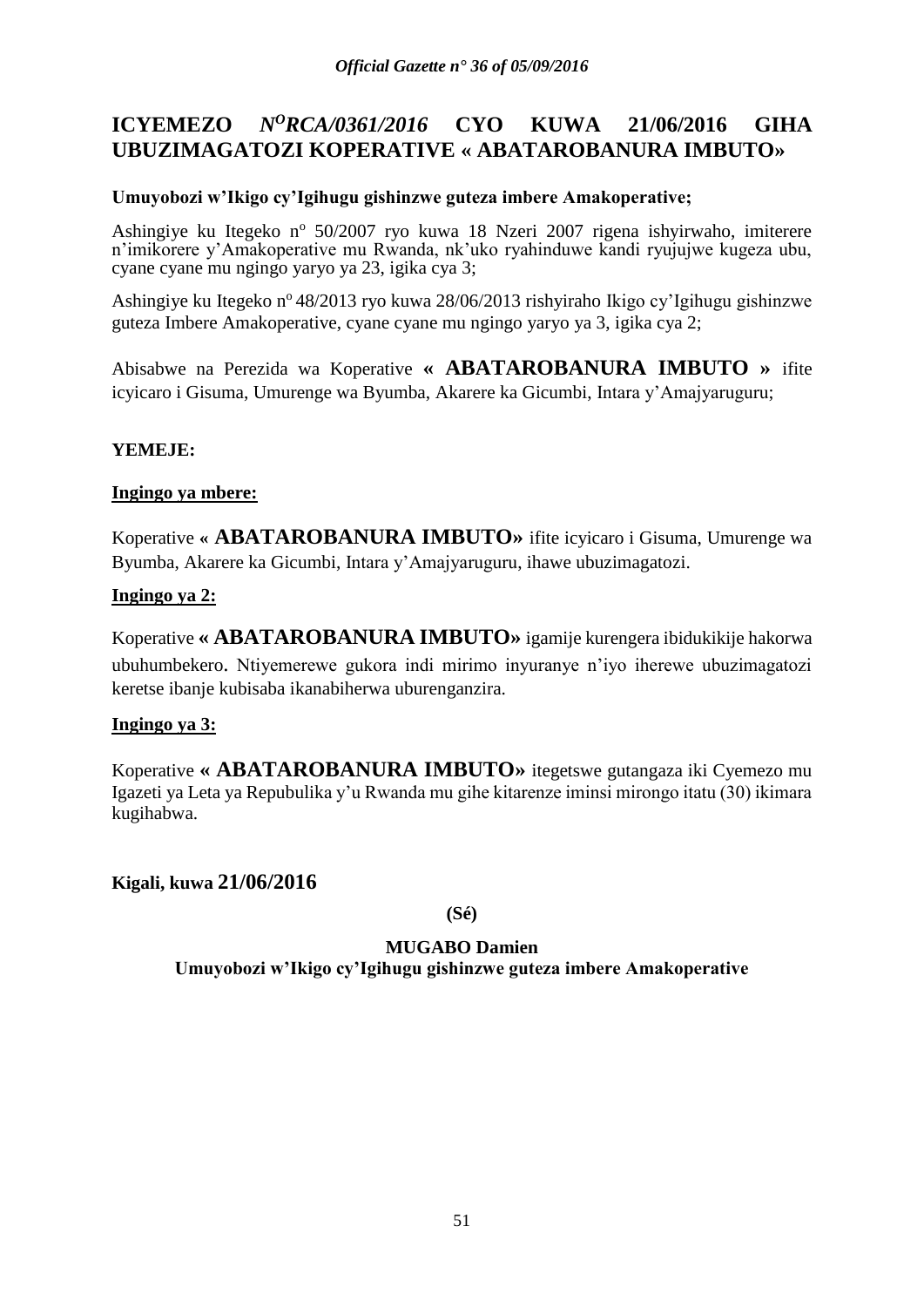# **ICYEMEZO** *N<sup>O</sup>RCA/0303/2016* **CYO KUWA 26/05/2016 GIHA UBUZIMAGATOZI KOPERATIVE «KIGINA CARPENTERS COOPERATIVE» (KICACO)**

### **Umuyobozi w'Ikigo cy'Igihugu gishinzwe guteza imbere Amakoperative;**

Ashingiye ku Itegeko nº 50/2007 ryo kuwa 18 Nzeri 2007 rigena ishyirwaho, imiterere n'imikorere y'Amakoperative mu Rwanda, nk'uko ryahinduwe kandi ryujujwe kugeza ubu, cyane cyane mu ngingo yaryo ya 23, igika cya 3;

Ashingiye ku Itegeko nº 48/2013 ryo kuwa 28/06/2013 rishyiraho Ikigo cy'Igihugu gishinzwe guteza Imbere Amakoperative, cyane cyane mu ngingo yaryo ya 3, igika cya 2;

Abisabwe na Perezida wa Koperative **« KICACO»** ifite icyicaro i Ruhanga, Umurenge wa Kigina, Akarere ka Kirehe, Intara y'Iburasirazuba;

### **YEMEJE:**

### **Ingingo ya mbere:**

Koperative **« KICACO»** ifite icyicaro i Ruhanga, Umurenge wa Kigina, Akarere ka Kirehe, Intara y'Iburasirazuba, ihawe ubuzimagatozi.

#### **Ingingo ya 2:**

Koperative **« KICACO»** igamije guteza imbere ububaji. Ntiyemerewe gukora indi mirimo inyuranye n'iyo iherewe ubuzimagatozi keretse ibanje kubisaba ikanabiherwa uburenganzira.

#### **Ingingo ya 3:**

Koperative **« KICACO»** itegetswe gutangaza iki Cyemezo mu Igazeti ya Leta ya Repubulika y'u Rwanda mu gihe kitarenze iminsi mirongo itatu (30) ikimara kugihabwa.

#### **Kigali, kuwa 26/05/2016**

**(Sé)**

#### **MUGABO Damien**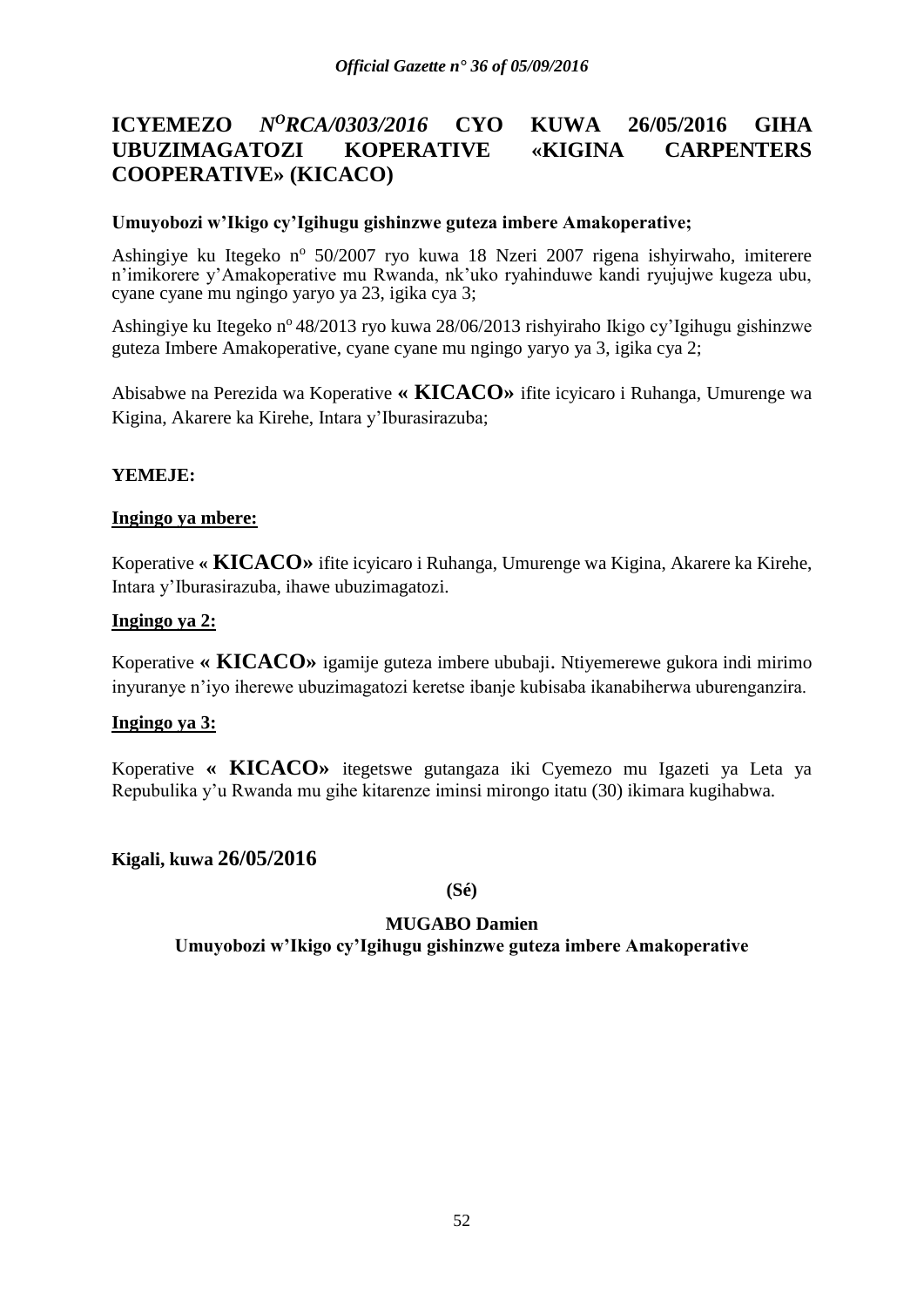# **ICYEMEZO** *N<sup>O</sup>RCA/0366/2016* **CYO KUWA 22/06/2016 GIHA UBUZIMAGATOZI KOPERATIVE «DUHARANIRE UBUZIMA NYARUSANGE»**

### **Umuyobozi w'Ikigo cy'Igihugu gishinzwe guteza imbere Amakoperative;**

Ashingiye ku Itegeko nº 50/2007 ryo kuwa 18 Nzeri 2007 rigena ishyirwaho, imiterere n'imikorere y'Amakoperative mu Rwanda, nk'uko ryahinduwe kandi ryujujwe kugeza ubu, cyane cyane mu ngingo yaryo ya 23, igika cya 3;

Ashingiye ku Itegeko n<sup>o</sup> 48/2013 ryo kuwa 28/06/2013 rishyiraho Ikigo cy'Igihugu gishinzwe guteza Imbere Amakoperative, cyane cyane mu ngingo yaryo ya 3, igika cya 2;

Abisabwe na Perezida wa Koperative **«DUHARANIRE UBUZIMA NYARUSANGE»** ifite icyicaro i Rusovu, Umurenge wa Nyarusange, Akarere ka Muhanga, Intara y'Amajyepfo;

### **YEMEJE:**

#### **Ingingo ya mbere:**

Koperative **« DUHARANIRE UBUZIMA NYARUSANGE»** ifite icyicaro i Rusovu, Umurenge wa Nyarusange, Akarere ka Muhanga, Intara y'Amajyepfo, ihawe ubuzimagatozi.

#### **Ingingo ya 2:**

Koperative **« DUHARANIRE UBUZIMA NYARUSANGE»** igamije guteza imbere imirimo ijyanye no gukora isuku. Ntiyemerewe gukora indi mirimo inyuranye n'iyo iherewe ubuzimagatozi keretse ibanje kubisaba ikanabiherwa uburenganzira.

#### **Ingingo ya 3:**

Koperative **« DUHARANIRE UBUZIMA NYARUSANGE»** itegetswe gutangaza iki Cyemezo mu Igazeti ya Leta ya Repubulika y'u Rwanda mu gihe kitarenze iminsi mirongo itatu (30) ikimara kugihabwa.

**Kigali, kuwa 22/06/2016**

**(Sé)**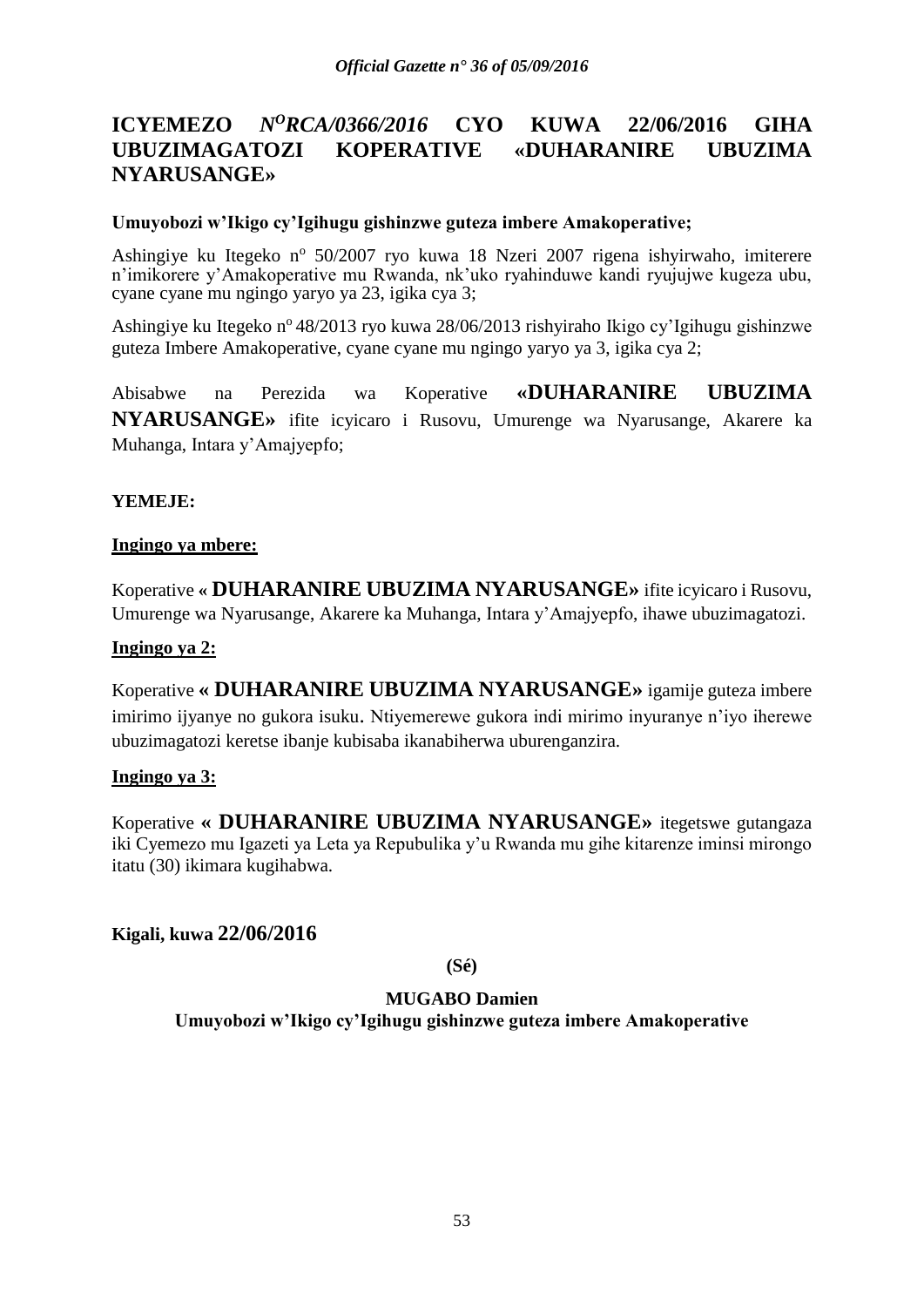# **ICYEMEZO** *N<sup>O</sup>RCA/0612/2015* **CYO KUWA 19/10/2015 GIHA UBUZIMAGATOZI KOPERATIVE « ABIZERWA NYARUSANGE»**

# **Umuyobozi w'Ikigo cy'Igihugu gishinzwe guteza imbere Amakoperative;**

Ashingiye ku Itegeko nº 50/2007 ryo kuwa 18 Nzeri 2007 rigena ishyirwaho, imiterere n'imikorere y'Amakoperative mu Rwanda, nk'uko ryahinduwe kandi ryujujwe kugeza ubu, cyane cyane mu ngingo yaryo ya 23, igika cya 3;

Ashingiye ku Itegeko n<sup>o</sup> 48/2013 ryo kuwa 28/06/2013 rishyiraho Ikigo cy'Igihugu gishinzwe guteza Imbere Amakoperative, cyane cyane mu ngingo yaryo ya 3, igika cya 2;

Abisabwe na Perezida wa Koperative **« ABIZERWA NYARUSANGE »** ifite icyicaro i Rusovu, Umurenge wa Nyarusange, Akarere ka Muhanga, Intara y'Amajyepfo;

# **YEMEJE:**

### **Ingingo ya mbere:**

Koperative **« ABIZERWA NYARUSANGE »** ifite icyicaro i Rusovu, Umurenge wa Nyarusange, Akarere ka Muhanga, Intara y'Amajyepfo, ihawe ubuzimagatozi.

### **Ingingo ya 2:**

Koperative **« ABIZERWA NYARUSANGE »** igamije guteza imbere ubuhinzi bw'amatunda, ibinyomoro n'inanasi. Ntiyemerewe gukora indi mirimo inyuranye n'iyo iherewe ubuzimagatozi keretse ibanje kubisaba ikanabiherwa uburenganzira.

#### **Ingingo ya 3:**

Koperative **« ABIZERWA NYARUSANGE »** itegetswe gutangaza iki Cyemezo mu Igazeti ya Leta ya Repubulika y'u Rwanda mu gihe kitarenze iminsi mirongo itatu (30) ikimara kugihabwa.

**Kigali, ku wa 19/10/2015**

**(Sé)**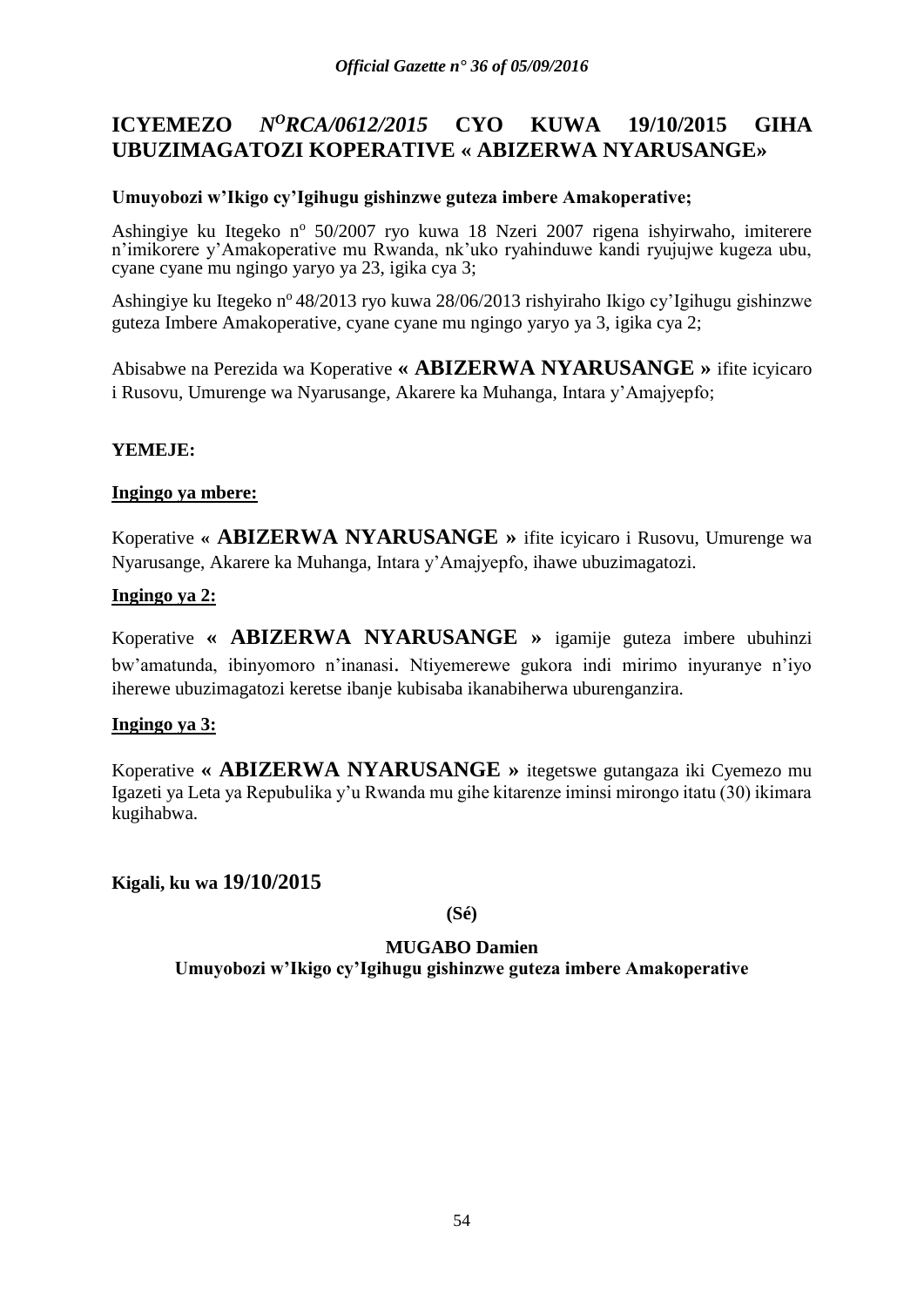# **ICYEMEZO** *N<sup>O</sup>RCA/0420/2016* **CYO KUWA 14/07/2016 GIHA UBUZIMAGATOZI « COOPERATIVE DES CORDONNIERS DE HUYE» (COCOHU)**

### **Umuyobozi w'Ikigo cy'Igihugu gishinzwe guteza imbere Amakoperative;**

Ashingiye ku Itegeko nº 50/2007 ryo kuwa 18 Nzeri 2007 rigena ishyirwaho, imiterere n'imikorere y'Amakoperative mu Rwanda, nk'uko ryahinduwe kandi ryujujwe kugeza ubu, cyane cyane mu ngingo yaryo ya 23, igika cya 3;

Ashingiye ku Itegeko nº 48/2013 ryo kuwa 28/06/2013 rishyiraho Ikigo cy'Igihugu gishinzwe guteza Imbere Amakoperative, cyane cyane mu ngingo yaryo ya 3, igika cya 2;

Abisabwe na Perezida wa Koperative **« COCOHU»** ifite icyicaro i Butare, Umurenge wa Ngoma, Akarere ka Huye, Intara y'Amajyepfo;

### **YEMEJE:**

### **Ingingo ya mbere:**

Koperative **« COCOHU»** ifite icyicaro i Butare, Umurenge wa Ngoma, Akarere ka Huye, Intara y'Amajyepfo, ihawe ubuzimagatozi.

### **Ingingo ya 2:**

Koperative **« COCOHU»** igamije guteza imbere ubudozi bw'inkweto. Ntiyemerewe gukora indi mirimo inyuranye n'iyo iherewe ubuzimagatozi keretse ibanje kubisaba ikanabiherwa uburenganzira.

#### **Ingingo ya 3:**

Koperative **« COCOHU»** itegetswe gutangaza iki Cyemezo mu Igazeti ya Leta ya Repubulika y'u Rwanda mu gihe kitarenze iminsi mirongo itatu (30) ikimara kugihabwa.

# **Kigali, kuwa 14/07/2016**

**(Sé)**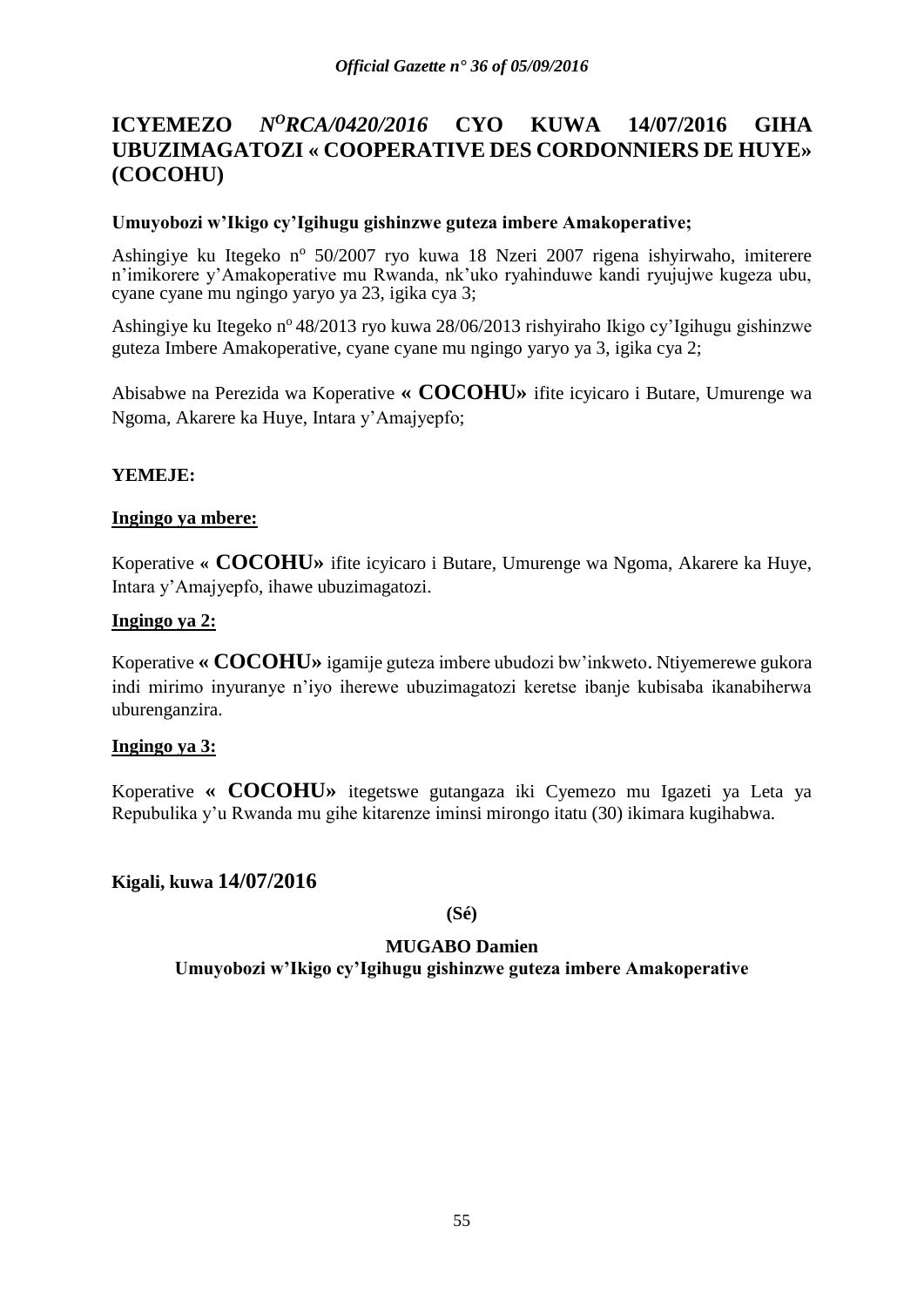# **ICYEMEZO** *N<sup>O</sup>RCA/0387/2016* **CYO KU WA 24/06/2016 GIHA UBUZIMAGATOZI KOPERATIVE « TWISUNGANE NDATEMWA» (TWINDA)**

### **Umuyobozi w'Ikigo cy'Igihugu gishinzwe guteza imbere Amakoperative;**

Ashingiye ku Itegeko nº 50/2007 ryo kuwa 18 Nzeri 2007 rigena ishyirwaho, imiterere n'imikorere y'Amakoperative mu Rwanda, nk'uko ryahinduwe kandi ryujujwe kugeza ubu, cyane cyane mu ngingo yaryo ya 23, igika cya 3;

Ashingiye ku Itegeko n<sup>o</sup> 48/2013 ryo kuwa 28/06/2013 rishyiraho Ikigo cy'Igihugu gishinzwe guteza Imbere Amakoperative, cyane cyane mu ngingo yaryo ya 3, igika cya 2;

Abisabwe na Perezida wa Koperative **« TWINDA»** ifite icyicaro mu Kagari ka ndatemwa, Umurenge wa Kiziguro, Akarere ka Gatsibo, Intara y'Iburasirazuba;

### **YEMEJE:**

### **Ingingo ya mbere:**

Koperative **« TWINDA»** ifite icyicaro mu Kagari ka ndatemwa, Umurenge wa Kiziguro, Akarere ka Gatsibo, Intara y'Iburasirazuba, ihawe ubuzimagatozi.

#### **Ingingo ya 2:**

Koperative **« TWINDA»** igamije gutanga serivisi zijyanye no gutwara abantu n'ibintu hakoreshejwe amagare. Ntiyemerewe gukora indi mirimo inyuranye n'iyo iherewe ubuzimagatozi keretse ibanje kubisaba ikanabiherwa uburenganzira.

#### **Ingingo ya 3:**

Koperative **« TWINDA»** itegetswe gutangaza iki Cyemezo mu Igazeti ya Leta ya Repubulika y'u Rwanda mu gihe kitarenze iminsi mirongo itatu (30) ikimara kugihabwa.

# **Kigali, kuwa 24/06/2016**

**(Sé)**

#### **MUGABO Damien**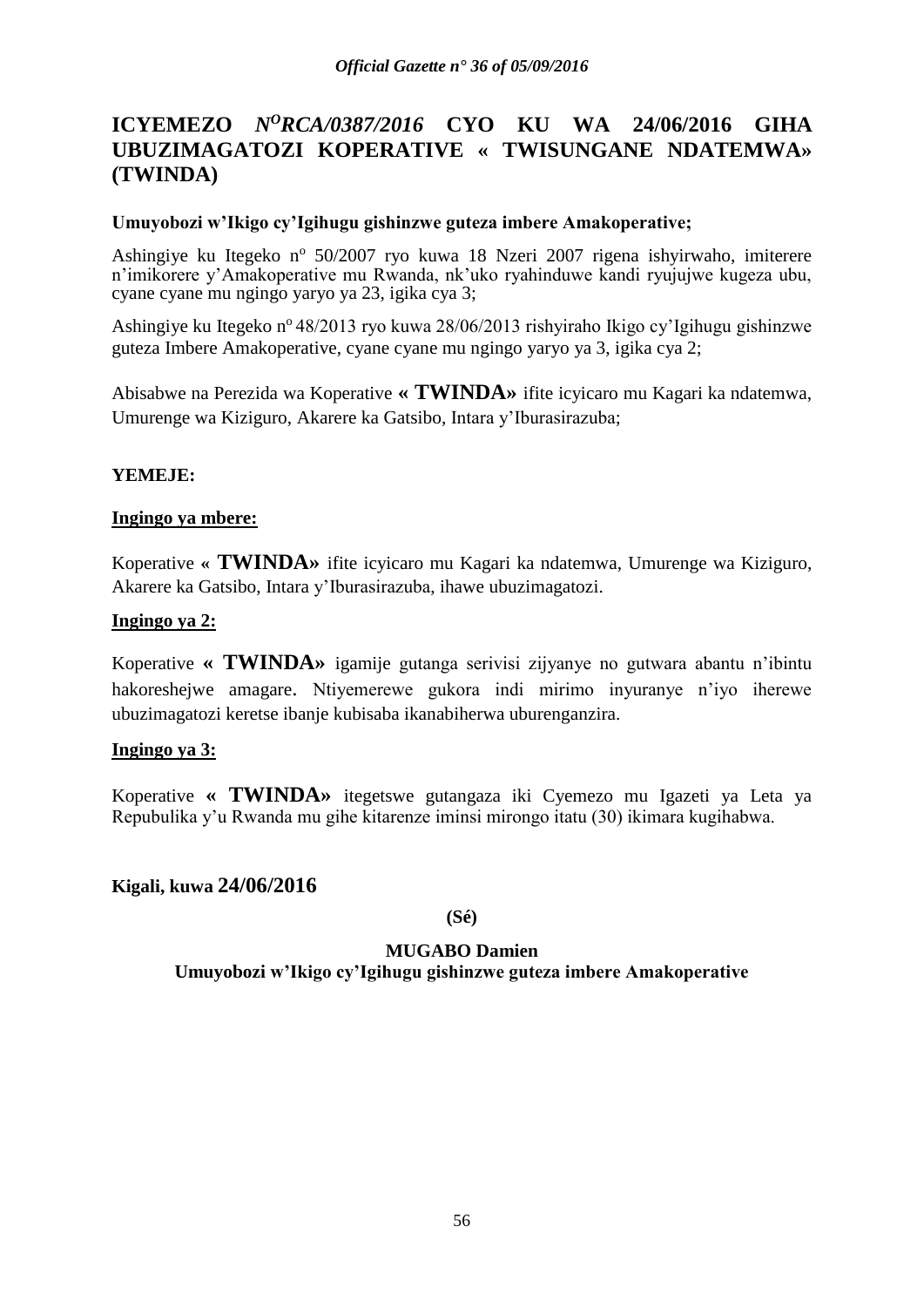# **ICYEMEZO** *N<sup>O</sup>RCA/0498/2015* **CYO KU WA 20/07/2015 GIHA UBUZIMAGATOZI KOPERATIVE « DUHUZE UMUKAMO TWITEZA IMBERE GAHARA» (KODUTIGA)**

### **Umuyobozi w'Ikigo cy'Igihugu gishinzwe guteza imbere Amakoperative;**

Ashingiye ku Itegeko nº 50/2007 ryo kuwa 18 Nzeri 2007 rigena ishyirwaho, imiterere n'imikorere y'Amakoperative mu Rwanda, nk'uko ryahinduwe kandi ryujujwe kugeza ubu, cyane cyane mu ngingo yaryo ya 23, igika cya 3;

Ashingiye ku Itegeko n° 48/2013 ryo kuwa 28/06/2013 rishyiraho Ikigo cy'Igihugu gishinzwe guteza Imbere Amakoperative, cyane cyane mu ngingo yaryo ya 3, igika cya 2;

Abisabwe na Perezida wa Koperative **« KODUTIGA»** ifite icyicaro i Butezi, Umurenge wa Gahara, Akarere ka Kirehe, Intara y'Iburasirazuba;

### **YEMEJE:**

### **Ingingo ya mbere:**

Koperative **« KODUTIGA»** ifite icyicaro i Butezi, Umurenge wa Gahara, Akarere ka Kirehe, Intara y'Iburasirazuba, ihawe ubuzimagatozi.

### **Ingingo ya 2:**

Koperative **« KODUTIGA»** igamije guteza imbere ubucuruzi bw'amata. Ntiyemerewe gukora indi mirimo inyuranye n'iyo iherewe ubuzimagatozi keretse ibanje kubisaba ikanabiherwa uburenganzira.

#### **Ingingo ya 3:**

Koperative **« KODUTIGA»** itegetswe gutangaza iki Cyemezo mu Igazeti ya Leta ya Repubulika y'u Rwanda mu gihe kitarenze iminsi mirongo itatu (30) ikimara kugihabwa.

# **Kigali, kuwa 20/07/2015**

#### **(Sé)**

### **MUGABO Damien**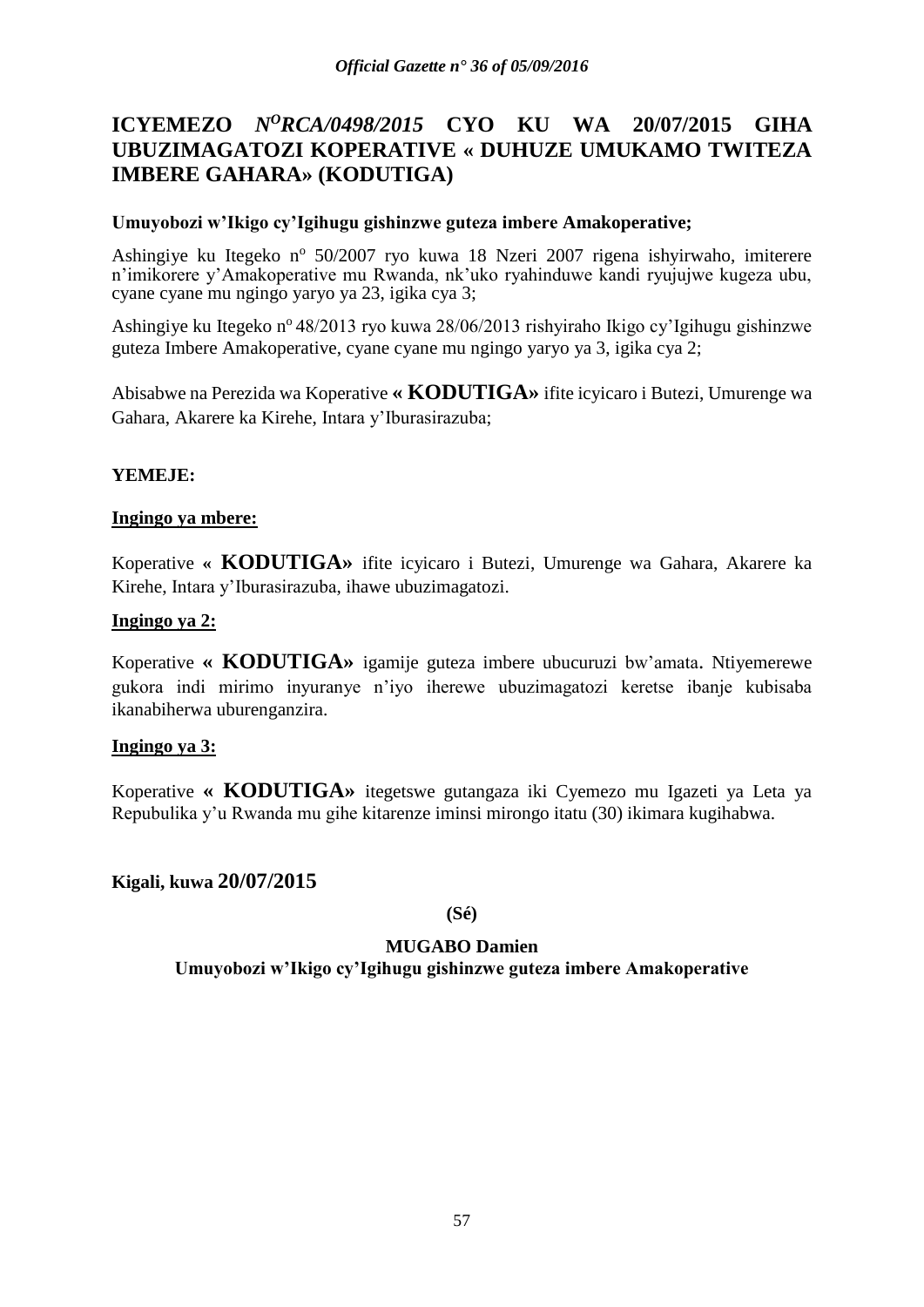# **ICYEMEZO** *N<sup>O</sup>RCA/0363/2016* **CYO KUWA 22/06/2016 GIHA UBUZIMAGATOZI KOPERATIVE Y'ABAHINZI – BOROZI SIMBUKA**

# **Umuyobozi w'Ikigo cy'Igihugu gishinzwe guteza imbere Amakoperative;**

Ashingiye ku Itegeko nº 50/2007 ryo kuwa 18 Nzeri 2007 rigena ishyirwaho, imiterere n'imikorere y'Amakoperative mu Rwanda, nk'uko ryahinduwe kandi ryujujwe kugeza ubu, cyane cyane mu ngingo yaryo ya 23, igika cya 3;

Ashingiye ku Itegeko n<sup>o</sup> 48/2013 ryo kuwa 28/06/2013 rishyiraho Ikigo cy'Igihugu gishinzwe guteza Imbere Amakoperative, cyane cyane mu ngingo yaryo ya 3, igika cya 2;

Abisabwe na Perezida wa **«KOPERATIVE Y'ABAHINZI – BOROZI SIMBUKA»** ifite icyicaro i Rusovu, Umurenge wa Nyarusange, Akarere ka Muhanga, Intara y'Amajyepfo;

**YEMEJE:**

### **Ingingo ya mbere:**

**"KOPERATIVE Y'ABAHINZI – BOROZI SIMBUKA" ,** ifite icyicaro i Rusovu, Umurenge wa Nyarusange, Akarere ka Muhanga, Intara y'Amajyepfo, ihawe ubuzimagatozi.

**Ingingo ya 2:**

**"KOPERATIVE Y'ABAHINZI – BOROZI SIMBUKA"** igamije guteza imbere ubuhinzi bw'urutoki n'ubworozi bw'inkwavu n'ingurube. Ntiyemerewe gukora indi mirimo inyuranye n'iyo iherewe ubuzimagatozi keretse ibanje kubisaba ikanabiherwa uburenganzira.

# **Ingingo ya 3:**

**"KOPERATIVE Y'ABAHINZI – BOROZI SIMBUKA"** itegetswe gutangaza iki Cyemezo mu Igazeti ya Leta ya Repubulika y'u Rwanda mu gihe kitarenze iminsi mirongo itatu (30) ikimara kugihabwa.

**Kigali, kuwa 22/06/2016**

**(Sé)**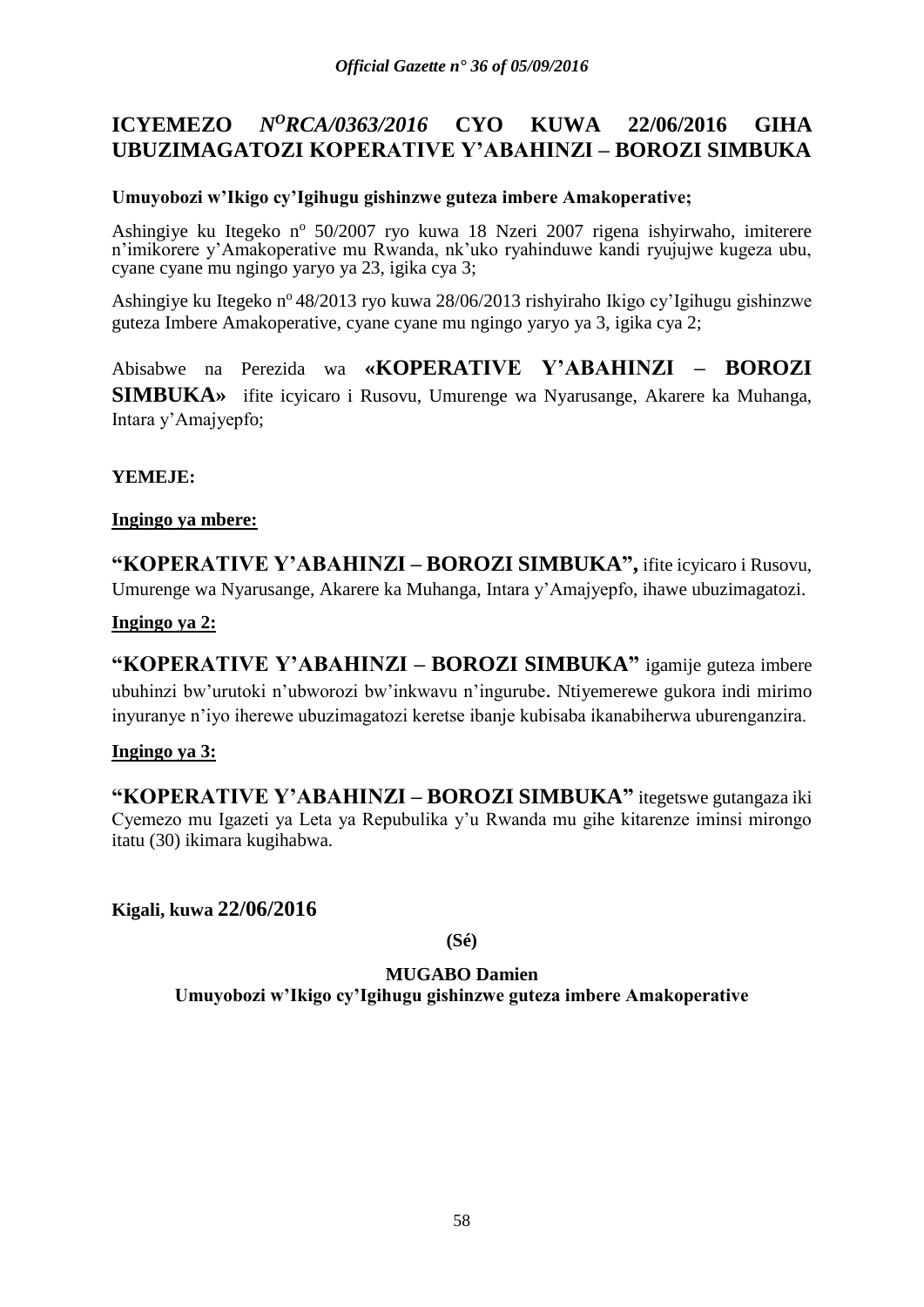# **ICYEMEZO** *N<sup>O</sup>RCA/0356/2016* **CYO KUWA 21/06/2016 GIHA UBUZIMAGATOZI KOPERATIVE « BUZIMA RUVUNE»**

# **Umuyobozi w'Ikigo cy'Igihugu gishinzwe guteza imbere Amakoperative;**

Ashingiye ku Itegeko nº 50/2007 ryo kuwa 18 Nzeri 2007 rigena ishyirwaho, imiterere n'imikorere y'Amakoperative mu Rwanda, nk'uko ryahinduwe kandi ryujujwe kugeza ubu, cyane cyane mu ngingo yaryo ya 23, igika cya 3;

Ashingiye ku Itegeko n<sup>o</sup> 48/2013 ryo kuwa 28/06/2013 rishyiraho Ikigo cy'Igihugu gishinzwe guteza Imbere Amakoperative, cyane cyane mu ngingo yaryo ya 3, igika cya 2;

Abisabwe na Perezida wa Koperative **« BUZIMA RUVUNE»** ifite icyicaro i Rebero, Umurenge wa Ruvune, Akarere ka Gicumbi, Intara y'Amajyaruguru;

# **YEMEJE:**

### **Ingingo ya mbere:**

Koperative **« BUZIMA RUVUNE»** ifite icyicaro i Rebero, Umurenge wa Ruvune, Akarere ka Gicumbi, Intara y'Amajyaruguru, ihawe ubuzimagatozi.

### **Ingingo ya 2:**

Koperative **« BUZIMA RUVUNE»** igamije gutanga serivisi z'ubujyanama bw'ubuzima no guteza imbere ubucuruzi bw'imyaka. Ntiyemerewe gukora indi mirimo inyuranye n'iyo iherewe ubuzimagatozi keretse ibanje kubisaba ikanabiherwa uburenganzira.

#### **Ingingo ya 3:**

Koperative **« BUZIMA RUVUNE»** itegetswe gutangaza iki Cyemezo mu Igazeti ya Leta ya Repubulika y'u Rwanda mu gihe kitarenze iminsi mirongo itatu (30) ikimara kugihabwa.

# **Kigali, kuwa 21/06/2016**

**(Sé)**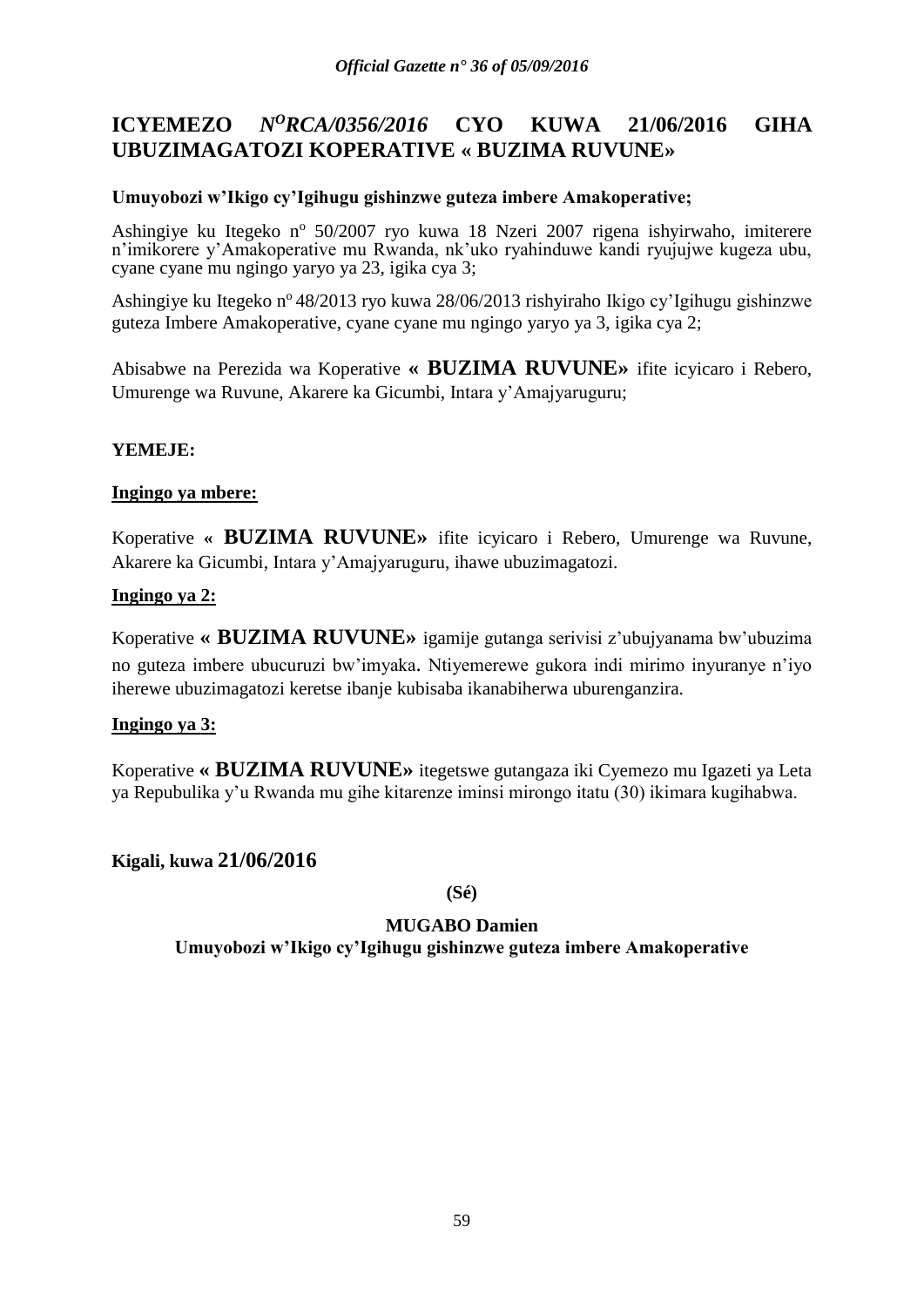# **ICYEMEZO** *N<sup>O</sup>RCA/066/2016* **CYO KUWA 26/01/2016 GIHA UBUZIMAGATOZI «KOPERATIVE Y'ABAHINZI B'IBIRAYI BUNYENYERI »**

### **Umuyobozi w'Ikigo cy'Igihugu gishinzwe guteza imbere Amakoperative;**

Ashingiye ku Itegeko nº 50/2007 ryo kuwa 18 Nzeri 2007 rigena ishyirwaho, imiterere n'imikorere y'Amakoperative mu Rwanda, nk'uko ryahinduwe kandi ryujujwe kugeza ubu, cyane cyane mu ngingo yaryo ya 23, igika cya 3;

Ashingiye ku Itegeko nº 48/2013 ryo kuwa 28/06/2013 rishyiraho Ikigo cy'Igihugu gishinzwe guteza Imbere Amakoperative, cyane cyane mu ngingo yaryo ya 3, igika cya 2;

Abisabwe na Perezida wa **«KOPERATIVE Y'ABAHINZI B'IBIRAYI BUNYENYERI »** ifite icyicaro i Bisoke, Umurenge wa Kinigi, Akarere ka Musanze, Intara y'Amajyaruguru;

#### **YEMEJE:**

#### **Ingingo ya mbere:**

**«KOPERATIVE Y'ABAHINZI B'IBIRAYI BUNYENYERI »** ifite icyicaro i Bisoke, Umurenge wa Kinigi, Akarere ka Musanze, Intara y'Amajyaruguru, ihawe ubuzimagatozi.

#### **Ingingo ya 2:**

**«KOPERATIVE Y'ABAHINZI B'IBIRAYI BUNYENYERI »** igamije guteza imbere ubuhinzi bw'ibirayi. Ntiyemerewe gukora indi mirimo inyuranye n'iyo iherewe ubuzimagatozi keretse ibanje kubisaba ikanabiherwa uburenganzira.

#### **Ingingo ya 3:**

**«KOPERATIVE Y'ABAHINZI B'IBIRAYI BUNYENYERI »** itegetswe gutangaza iki Cyemezo mu Igazeti ya Leta ya Repubulika y'u Rwanda mu gihe kitarenze iminsi mirongo itatu (30) ikimara kugihabwa.

# **Kigali, kuwa 26/01/2016**

**(Sé)**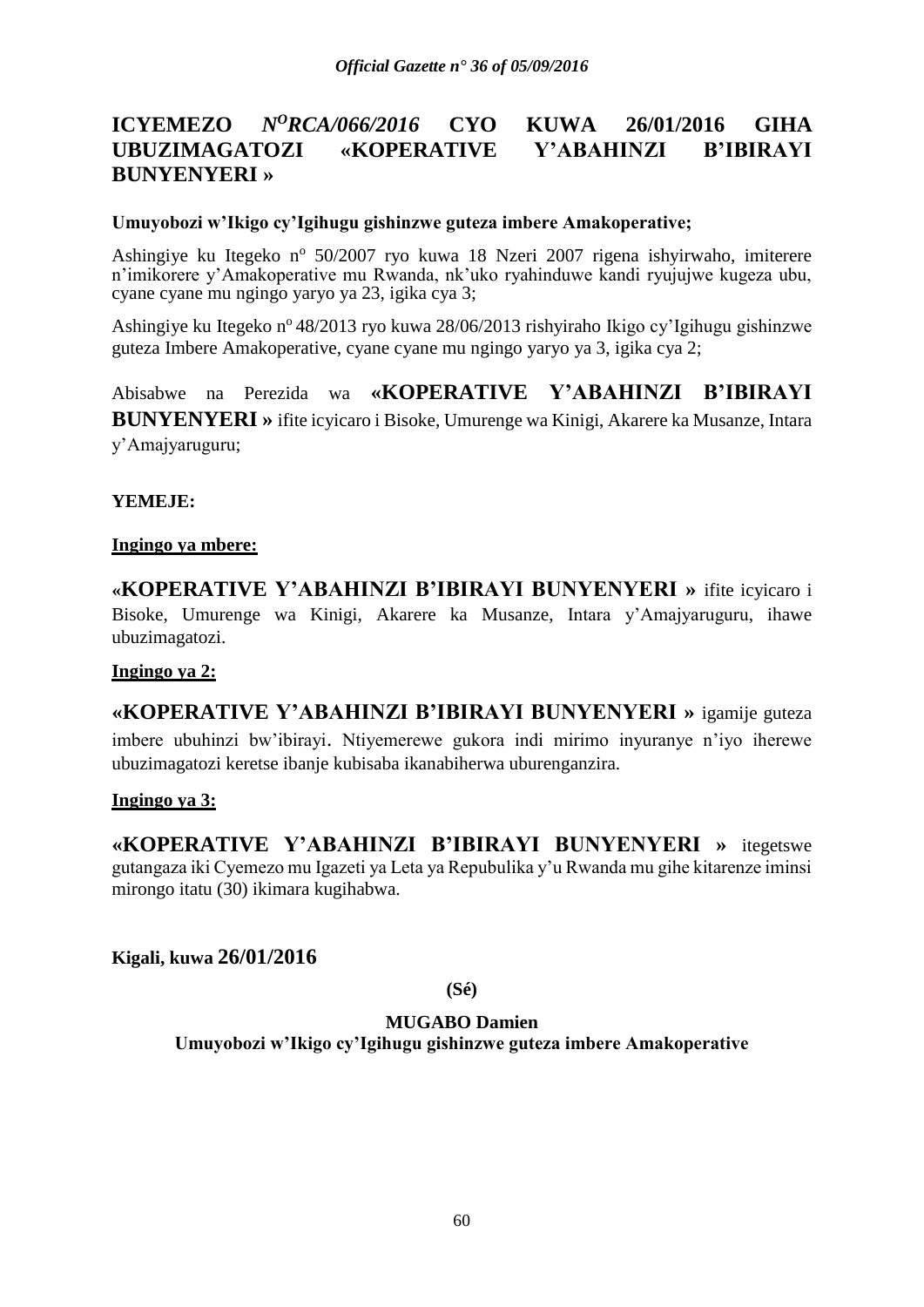# **ICYEMEZO** *N<sup>O</sup>RCA/0651/2014* **CYO KU WA 08/07/2014 GIHA UBUZIMAGATOZI « MURURU DEVELOPMENT COOPERATIVE » (MDC)**

#### **Umuyobozi w'Ikigo cy'Igihugu gishinzwe guteza imbere Amakoperative;**

Ashingiye ku Itegeko nº 50/2007 ryo kuwa 18 Nzeri 2007 rigena ishyirwaho, imiterere n'imikorere y'Amakoperative mu Rwanda, nk'uko ryahinduwe kandi ryujujwe kugeza ubu, cyane cyane mu ngingo yaryo ya 23, igika cya 3;

Ashingiye ku Itegeko nº 48/2013 ryo kuwa 28/06/2013 rishyiraho Ikigo cy'Igihugu gishinzwe guteza Imbere Amakoperative, cyane cyane mu ngingo yaryo ya 3, igika cya 2;

Abisabwe na Perezida wa Koperative **« MDC»** ifite icyicaro i Tara, Umurenge wa Mururu, Akarere ka Rusizi, Intara y'Iburengerazuba;

### **YEMEJE:**

### **Ingingo ya mbere:**

Koperative **« MDC»** ifite icyicaro i Tara, Umurenge wa Mururu, Akarere ka Rusizi, Intara y'Iburengerazuba, ihawe ubuzimagatozi.

### **Ingingo ya 2:**

Koperative **« MDC»** igamije guteza imbere ubwubatsi bw'amazu y'ubucuruzi. Ntiyemerewe gukora indi mirimo inyuranye n'iyo iherewe ubuzimagatozi keretse ibanje kubisaba ikanabiherwa uburenganzira.

#### **Ingingo ya 3:**

Koperative **« MDC»** itegetswe gutangaza iki Cyemezo mu Igazeti ya Leta ya Repubulika y'u Rwanda mu gihe kitarenze iminsi mirongo itatu (30) ikimara kugihabwa.

# **Kigali, ku wa 08/07/2014**

**(Sé)**

#### **MUGABO Damien**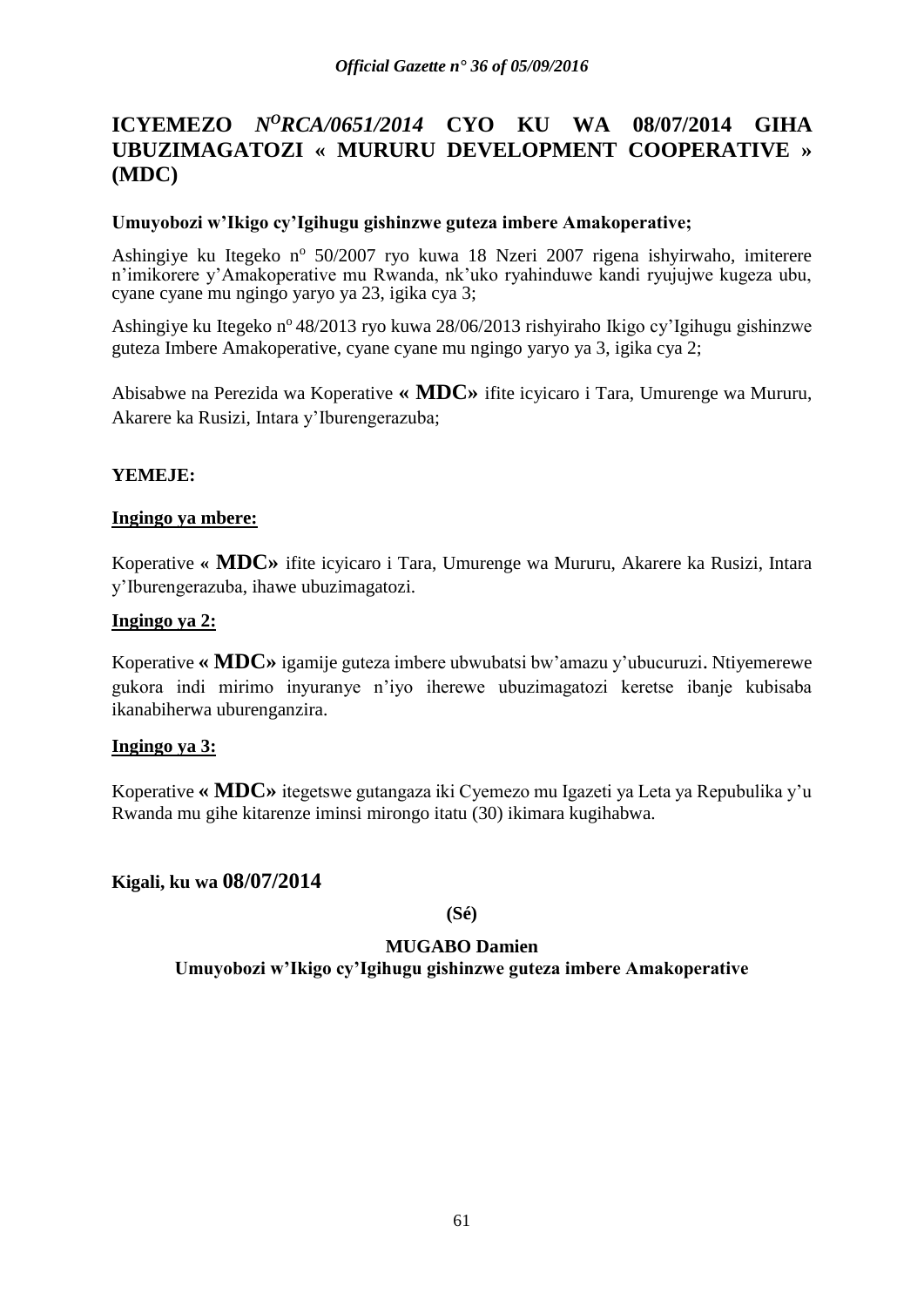# **ICYEMEZO** *N<sup>O</sup>RCA/0381/2016* **CYO KU WA 23/06/2016 GIHA UBUZIMAGATOZI « COOPERATIVE DES TAXIMEN VELO UMURAVA» (COTAVU)**

### **Umuyobozi w'Ikigo cy'Igihugu gishinzwe guteza imbere Amakoperative;**

Ashingiye ku Itegeko nº 50/2007 ryo kuwa 18 Nzeri 2007 rigena ishyirwaho, imiterere n'imikorere y'Amakoperative mu Rwanda, nk'uko ryahinduwe kandi ryujujwe kugeza ubu, cyane cyane mu ngingo yaryo ya 23, igika cya 3;

Ashingiye ku Itegeko nº 48/2013 ryo kuwa 28/06/2013 rishyiraho Ikigo cy'Igihugu gishinzwe guteza Imbere Amakoperative, cyane cyane mu ngingo yaryo ya 3, igika cya 2;

Abisabwe na Perezida wa Koperative **« COTAVU»** ifite icyicaro i Buliba, Umurenge wa Rukira, Akarere ka Ngoma, Intara y'Iburasirazuba;

### **YEMEJE:**

### **Ingingo ya mbere:**

Koperative **« COTAVU»** ifite icyicaro i Buliba, Umurenge wa Rukira, Akarere ka Ngoma, Intara y'Iburasirazuba, ihawe ubuzimagatozi.

### **Ingingo ya 2:**

Koperative **« COTAVU»** igamije gutanga serivisi zijyanye no gutwara abantu n'ibintu hakoreshejwe amagare. Ntiyemerewe gukora indi mirimo inyuranye n'iyo iherewe ubuzimagatozi keretse ibanje kubisaba ikanabiherwa uburenganzira.

#### **Ingingo ya 3:**

Koperative **« COTAVU»** itegetswe gutangaza iki Cyemezo mu Igazeti ya Leta ya Repubulika y'u Rwanda mu gihe kitarenze iminsi mirongo itatu (30) ikimara kugihabwa.

# **Kigali, kuwa 23/06/2016**

**(Sé)**

#### **MUGABO Damien**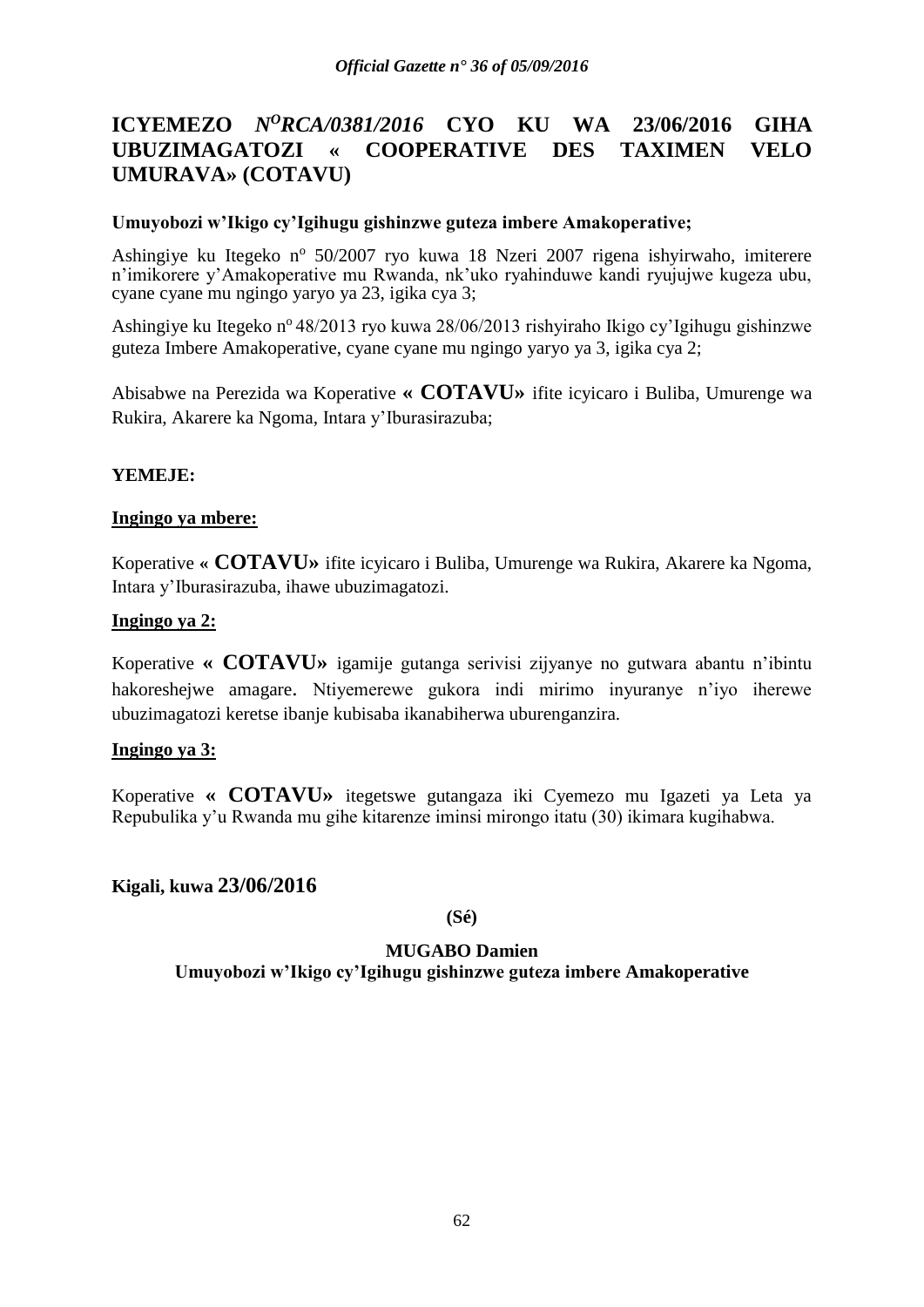# **ICYEMEZO** *N<sup>O</sup>RCA/0323/2016* **CYO KUWA 09/06/2016 GIHA UBUZIMAGATOZI « PEACE AND UNITY COOPERATIVE FOREX BUREAU» (PUCFB)**

### **Umuyobozi w'Ikigo cy'Igihugu gishinzwe guteza imbere Amakoperative;**

Ashingiye ku Itegeko nº 50/2007 ryo kuwa 18 Nzeri 2007 rigena ishyirwaho, imiterere n'imikorere y'Amakoperative mu Rwanda, nk'uko ryahinduwe kandi ryujujwe kugeza ubu, cyane cyane mu ngingo yaryo ya 23, igika cya 3;

Ashingiye ku Itegeko nº 48/2013 ryo kuwa 28/06/2013 rishyiraho Ikigo cy'Igihugu gishinzwe guteza Imbere Amakoperative, cyane cyane mu ngingo yaryo ya 3, igika cya 2;

Abisabwe na Perezida wa Koperative **« PUCFB »** ifite icyicaro i Gatuna, Umurenge wa Cyumba, Akarere ka Gicumbi, Intara y'Amajyaruguru;

### **YEMEJE:**

### **Ingingo ya mbere:**

Koperative **« PUCFB »** ifite icyicaro i Gatuna, Umurenge wa Cyumba, Akarere ka Gicumbi, Intara y'Amajyaruguru, ihawe ubuzimagatozi.

#### **Ingingo ya 2:**

Koperative **« PUCFB »** igamije guteza imbere ubucuruzi bw'amafaranga. Ntiyemerewe gukora indi mirimo inyuranye n'iyo iherewe ubuzimagatozi keretse ibanje kubisaba ikanabiherwa uburenganzira.

#### **Ingingo ya 3:**

Icyemezo nᵒ RCA/061/2010 cyo ku wa 15/01/2010 gikuweho.

# **Ingingo ya 4:**

Koperative **« PUCFB »** itegetswe gutangaza iki Cyemezo mu Igazeti ya Leta ya Repubulika y'u Rwanda mu gihe kitarenze iminsi mirongo itatu (30) ikimara kugihabwa.

# **Kigali, kuwa 09/06/2016**

#### **(Sé)**